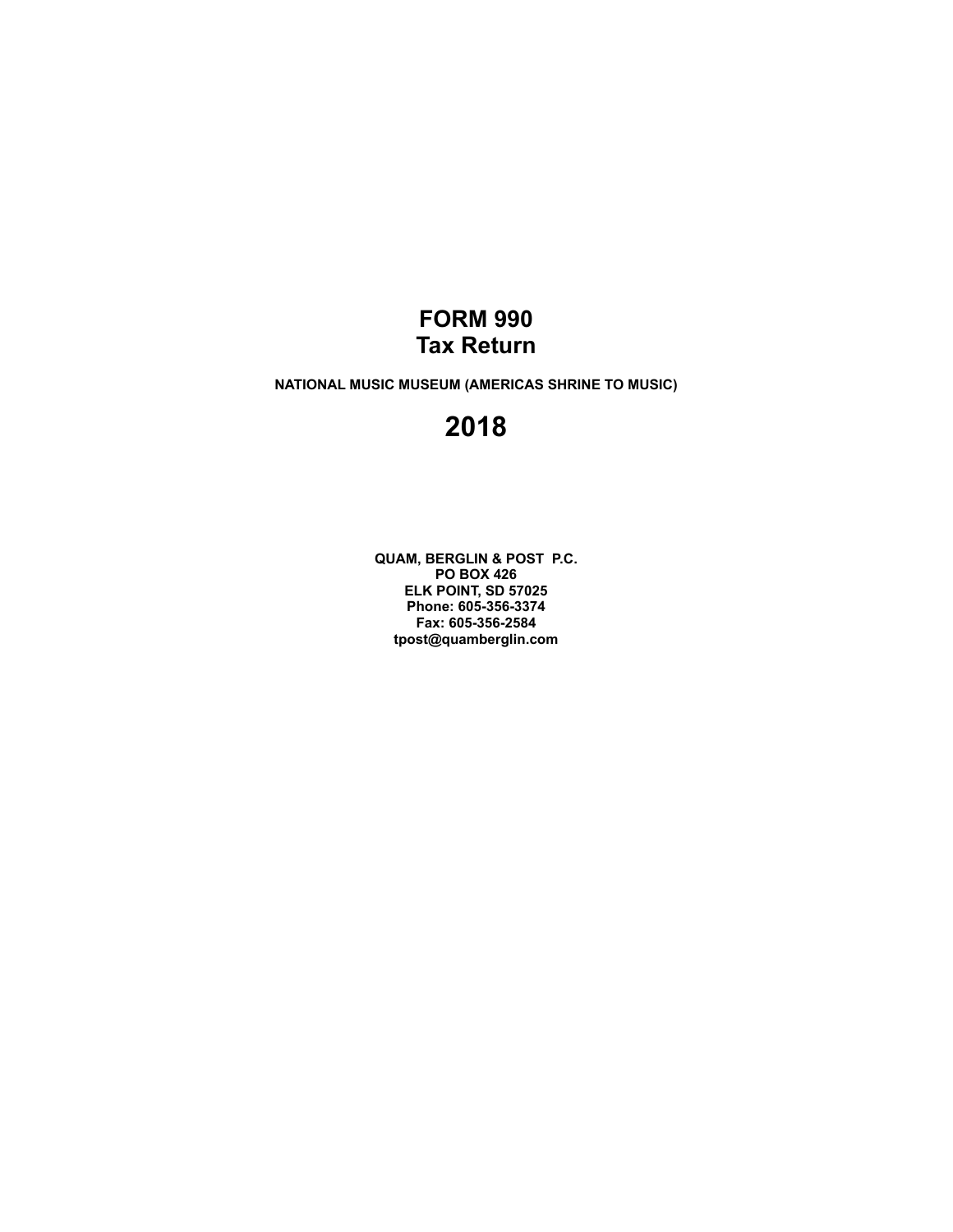# Form **990 Return of Organization Exempt From Income Tax**  $\frac{60\text{dB No. }1545-0047}{20}$

**Under section 501(c), 527, or 4947(a)(1) of the Internal Revenue Code (except private foundations)** this form as it may be made public. **Open to Public** 

|                            | Do not enter social security numbers on this form as it may be made put        |  |  |  |
|----------------------------|--------------------------------------------------------------------------------|--|--|--|
| Department of the Treasury | <b>A</b> Co to www.irs gov/Form000 for instructions and the latest information |  |  |  |

|                                | <b>Internal Revenue Service</b> |                                                                                                                                                                                                                                            |                                                             |                      | ► Go to www.irs.gov/Form990 for instructions and the latest information.                                                                                     |                     |                  |                                                     |                 |         | inspection                       |  |
|--------------------------------|---------------------------------|--------------------------------------------------------------------------------------------------------------------------------------------------------------------------------------------------------------------------------------------|-------------------------------------------------------------|----------------------|--------------------------------------------------------------------------------------------------------------------------------------------------------------|---------------------|------------------|-----------------------------------------------------|-----------------|---------|----------------------------------|--|
|                                |                                 |                                                                                                                                                                                                                                            | For the 2018 calendar year, or tax year beginning           |                      | 7/1/2018                                                                                                                                                     |                     | and ending       |                                                     | 6/30/2019       |         |                                  |  |
| в                              |                                 | Check if applicable:                                                                                                                                                                                                                       | C Name of organization                                      |                      | NATIONAL MUSIC MUSEUM (AMERICAS SHRINE TO MUS                                                                                                                |                     |                  | D Employer identification number                    |                 |         |                                  |  |
|                                | Address change                  |                                                                                                                                                                                                                                            | Doing business as                                           |                      |                                                                                                                                                              |                     |                  |                                                     |                 |         |                                  |  |
|                                | Name change                     |                                                                                                                                                                                                                                            |                                                             |                      | Number and street (or P.O. box if mail is not delivered to street address)                                                                                   | Room/suite          |                  | 23-7266823                                          |                 |         |                                  |  |
|                                | Initial return                  |                                                                                                                                                                                                                                            | 414 EAST CLARK<br>City or town                              |                      | State                                                                                                                                                        | ZIP code            |                  | E Telephone number                                  |                 |         |                                  |  |
|                                |                                 |                                                                                                                                                                                                                                            | VERMILLION                                                  |                      | <b>SD</b>                                                                                                                                                    | 57069               |                  | 605-677-5306                                        |                 |         |                                  |  |
|                                |                                 | Final return/terminated                                                                                                                                                                                                                    | Foreign country name                                        |                      | Foreign province/state/county                                                                                                                                | Foreign postal code |                  |                                                     |                 |         |                                  |  |
|                                | Amended return                  |                                                                                                                                                                                                                                            |                                                             |                      |                                                                                                                                                              |                     |                  | G Gross receipts \$                                 |                 |         | 1,846,897                        |  |
|                                |                                 | Application pending                                                                                                                                                                                                                        | F Name and address of principal officer:                    |                      |                                                                                                                                                              |                     |                  | H(a) Is this a group return for subordinates?       |                 |         | $Yes \overline{X} No$            |  |
|                                |                                 |                                                                                                                                                                                                                                            |                                                             |                      | SCOTT LAWRENCE 414 EAST CLARK ST, VERMILLION, SD 57069                                                                                                       |                     |                  | H(b) Are all subordinates included?                 |                 |         | Yes No                           |  |
|                                |                                 |                                                                                                                                                                                                                                            |                                                             |                      |                                                                                                                                                              |                     |                  | If "No," attach a list. (see instructions)          |                 |         |                                  |  |
|                                |                                 | Tax-exempt status:                                                                                                                                                                                                                         | $ \overline{X} $ 501(c)(3) 501(c)                           |                      | 4947(a)(1) or<br>$) \blacktriangleleft$ (insert no.)                                                                                                         | 527                 |                  |                                                     |                 |         |                                  |  |
|                                |                                 |                                                                                                                                                                                                                                            | J Website: > WWW.USD.EDU/SMM                                |                      |                                                                                                                                                              |                     |                  | $H(c)$ Group exemption number $\blacktriangleright$ |                 |         |                                  |  |
|                                |                                 | K Form of organization:                                                                                                                                                                                                                    | $X$ Corporation                                             | Trust<br>Association | Other $\blacktriangleright$                                                                                                                                  |                     |                  | L Year of formation: 1973                           |                 |         | M State of legal domicile:<br>SD |  |
|                                | Part I                          |                                                                                                                                                                                                                                            | <b>Summary</b>                                              |                      |                                                                                                                                                              |                     |                  |                                                     |                 |         |                                  |  |
|                                | -1                              |                                                                                                                                                                                                                                            |                                                             |                      | Briefly describe the organization's mission or most significant activities:                                                                                  |                     |                  | Serves the people of South Dakota and the           |                 |         |                                  |  |
| Governance                     |                                 |                                                                                                                                                                                                                                            |                                                             |                      | Nation as an international center for collecting and conserving musical instruments of all                                                                   |                     |                  |                                                     |                 |         |                                  |  |
|                                |                                 |                                                                                                                                                                                                                                            |                                                             |                      | cultures and bringing people together to study, enjoy, and understand our diverse musical                                                                    |                     |                  |                                                     |                 |         |                                  |  |
|                                | $\mathbf{2}$                    |                                                                                                                                                                                                                                            |                                                             |                      | Check this box $\blacktriangleright$   if the organization discontinued its operations or disposed of more than 25% of its net assets.                       |                     |                  |                                                     |                 |         |                                  |  |
|                                | 3                               |                                                                                                                                                                                                                                            |                                                             |                      | Number of voting members of the governing body (Part VI, line 1a)                                                                                            |                     |                  |                                                     | 3               |         | 29                               |  |
| <b>Activities &amp;</b>        |                                 |                                                                                                                                                                                                                                            |                                                             |                      | Number of independent voting members of the governing body (Part VI, line 1b)                                                                                |                     |                  |                                                     | 4               |         | 29                               |  |
|                                | -5                              |                                                                                                                                                                                                                                            |                                                             |                      | Total number of individuals employed in calendar year 2018 (Part V, line 2a).                                                                                |                     |                  |                                                     | $\sqrt{5}$      |         | $\boldsymbol{9}$                 |  |
|                                | 6                               |                                                                                                                                                                                                                                            |                                                             |                      |                                                                                                                                                              |                     |                  |                                                     | 6               |         |                                  |  |
|                                | 7a                              |                                                                                                                                                                                                                                            |                                                             |                      | Total unrelated business revenue from Part VIII, column (C), line 12                                                                                         |                     |                  |                                                     | 7a              |         |                                  |  |
|                                | b                               |                                                                                                                                                                                                                                            |                                                             |                      | Net unrelated business taxable income from Form 990-T, line 38                                                                                               |                     |                  |                                                     | $\overline{7b}$ |         | $\Omega$                         |  |
|                                |                                 |                                                                                                                                                                                                                                            |                                                             |                      |                                                                                                                                                              |                     |                  | <b>Prior Year</b>                                   |                 |         | <b>Current Year</b>              |  |
|                                | 8                               | Contributions and grants (Part VIII, line 1h)<br>Program service revenue (Part VIII, line 2g)<br>Investment income (Part VIII, column (A), lines 3, 4, and 7d)<br>Other revenue (Part VIII, column (A), lines 5, 6d, 8c, 9c, 10c, and 11e) |                                                             |                      |                                                                                                                                                              |                     | 977,498          |                                                     | 1,546,138       |         |                                  |  |
| Revenue                        | 9                               |                                                                                                                                                                                                                                            |                                                             |                      |                                                                                                                                                              |                     | 5,861            |                                                     | 105,434         |         |                                  |  |
|                                | 10                              |                                                                                                                                                                                                                                            |                                                             |                      |                                                                                                                                                              |                     | 113,204          |                                                     | 166,240         |         |                                  |  |
|                                | 11                              |                                                                                                                                                                                                                                            |                                                             |                      |                                                                                                                                                              |                     |                  |                                                     | 1,961           |         | $-3,955$                         |  |
|                                | 12                              |                                                                                                                                                                                                                                            |                                                             |                      | Total revenue—add lines 8 through 11 (must equal Part VIII, column (A), line 12). .                                                                          |                     |                  | 1,098,524                                           |                 |         | 1,813,857                        |  |
|                                | 13                              |                                                                                                                                                                                                                                            |                                                             |                      | Grants and similar amounts paid (Part IX, column (A), lines 1-3)                                                                                             |                     |                  |                                                     | $\mathbf{0}$    |         |                                  |  |
|                                | 14                              |                                                                                                                                                                                                                                            |                                                             |                      | Benefits paid to or for members (Part IX, column (A), line 4)                                                                                                |                     |                  |                                                     | $\Omega$        |         |                                  |  |
| Expenses                       | 15                              |                                                                                                                                                                                                                                            |                                                             |                      | Salaries, other compensation, employee benefits (Part IX, column (A), lines 5-10).                                                                           |                     |                  |                                                     | 927,718         | 972,667 |                                  |  |
|                                | <b>16a</b>                      |                                                                                                                                                                                                                                            |                                                             |                      | Professional fundraising fees (Part IX, column (A), line 11e)                                                                                                |                     |                  |                                                     |                 |         |                                  |  |
|                                | b<br>17                         |                                                                                                                                                                                                                                            | Total fundraising expenses (Part IX, column (D), line 25) ▶ |                      |                                                                                                                                                              | 56,823              |                  |                                                     | 419,194         |         |                                  |  |
|                                | 18                              |                                                                                                                                                                                                                                            |                                                             |                      | Other expenses (Part IX, column (A), lines 11a-11d, 11f-24e)<br>Total expenses. Add lines 13-17 (must equal Part IX, column (A), line 25). .                 |                     |                  |                                                     | 1,346,912       |         | 815,376<br>1,788,043             |  |
|                                | 19                              |                                                                                                                                                                                                                                            |                                                             |                      | Revenue less expenses. Subtract line 18 from line 12.                                                                                                        |                     |                  |                                                     | $-248,388$      |         | 25,814                           |  |
|                                |                                 |                                                                                                                                                                                                                                            |                                                             |                      |                                                                                                                                                              |                     |                  | <b>Beginning of Current Year</b>                    |                 |         | <b>End of Year</b>               |  |
|                                | 20                              |                                                                                                                                                                                                                                            |                                                             |                      |                                                                                                                                                              |                     |                  |                                                     | 7,138,698       |         | 7,400,106                        |  |
|                                | 21                              |                                                                                                                                                                                                                                            |                                                             |                      |                                                                                                                                                              |                     |                  |                                                     | 68,726          |         | 94,420                           |  |
| Net Assets or<br>Fund Balances | 22                              |                                                                                                                                                                                                                                            |                                                             |                      | Net assets or fund balances. Subtract line 21 from line 20                                                                                                   |                     |                  |                                                     | 7,069,972       |         | 7,305,686                        |  |
|                                | Part II                         |                                                                                                                                                                                                                                            | <b>Signature Block</b>                                      |                      |                                                                                                                                                              |                     |                  |                                                     |                 |         |                                  |  |
|                                |                                 |                                                                                                                                                                                                                                            |                                                             |                      | Under penalties of perjury, I declare that I have examined this return, including accompanying schedules and statements, and to the best of my knowledge     |                     |                  |                                                     |                 |         |                                  |  |
|                                |                                 |                                                                                                                                                                                                                                            |                                                             |                      | and belief, it is true, correct, and complete. Declaration of preparer (other than officer) is based on all information of which preparer has any knowledge. |                     |                  |                                                     |                 |         |                                  |  |
|                                |                                 |                                                                                                                                                                                                                                            |                                                             |                      |                                                                                                                                                              |                     |                  |                                                     |                 |         |                                  |  |
| Sign                           |                                 |                                                                                                                                                                                                                                            | Signature of officer                                        |                      |                                                                                                                                                              |                     |                  | Date                                                |                 |         |                                  |  |
| Here                           |                                 |                                                                                                                                                                                                                                            | <b>NATHAN WELCH</b>                                         |                      |                                                                                                                                                              |                     | <b>TREASURER</b> |                                                     |                 |         |                                  |  |
|                                |                                 |                                                                                                                                                                                                                                            | Type or print name and title                                |                      |                                                                                                                                                              |                     |                  |                                                     |                 |         |                                  |  |
|                                |                                 |                                                                                                                                                                                                                                            | Print/Type preparer's name                                  |                      | Preparer's signature                                                                                                                                         |                     | Date             |                                                     |                 | PTIN    |                                  |  |
| Paid                           |                                 |                                                                                                                                                                                                                                            | <b>TERRIL POST</b>                                          |                      |                                                                                                                                                              |                     |                  | Check<br>self-employed<br>5/12/2020                 |                 |         | P00027869                        |  |
|                                | <b>Preparer</b>                 |                                                                                                                                                                                                                                            |                                                             |                      |                                                                                                                                                              |                     |                  |                                                     |                 |         |                                  |  |
|                                | <b>Use Only</b>                 |                                                                                                                                                                                                                                            | Firm's name $\blacktriangleright$ QUAM, BERGLIN & POST P.C. |                      |                                                                                                                                                              |                     |                  | Firm's EIN ▶ 46-0440166                             |                 |         |                                  |  |
|                                |                                 |                                                                                                                                                                                                                                            | Firm's address > PO BOX 426, ELK POINT, SD 57025            |                      |                                                                                                                                                              |                     |                  | Phone no.                                           | 605-356-3374    |         |                                  |  |
|                                |                                 |                                                                                                                                                                                                                                            |                                                             |                      | May the IRS discuss this return with the preparer shown above? (see instructions).                                                                           |                     |                  |                                                     |                 |         | $X$ Yes<br>No                    |  |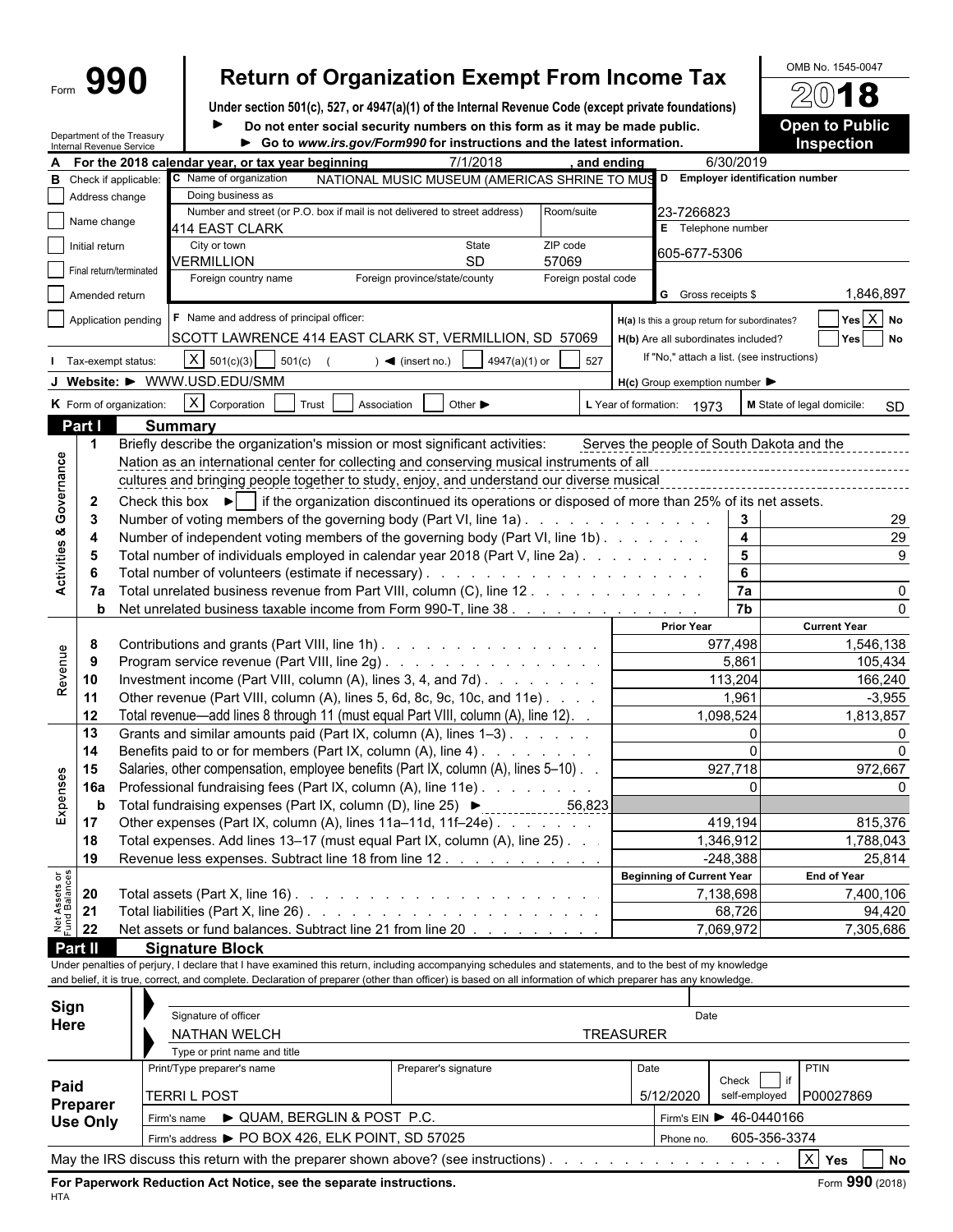|                         | Form 990 (2018) | NATIONAL MUSIC MUSEUM (AMERICAS SHRINE TO MUSIC)                                                                               | 23-7266823   | Page 2     |
|-------------------------|-----------------|--------------------------------------------------------------------------------------------------------------------------------|--------------|------------|
|                         | Part III        | <b>Statement of Program Service Accomplishments</b>                                                                            |              |            |
|                         |                 | Check if Schedule O contains a response or note to any line in this Part III                                                   |              |            |
| -1                      |                 | Briefly describe the organization's mission:                                                                                   |              |            |
|                         |                 |                                                                                                                                |              |            |
|                         |                 |                                                                                                                                |              |            |
|                         |                 |                                                                                                                                |              |            |
|                         |                 |                                                                                                                                |              |            |
| $\overline{\mathbf{2}}$ |                 | Did the organization undertake any significant program services during the year which were not listed on                       |              |            |
|                         |                 | If "Yes," describe these new services on Schedule O.                                                                           | $\mathbf{1}$ | Yes $X$ No |
|                         |                 |                                                                                                                                |              |            |
| 3                       |                 | Did the organization cease conducting, or make significant changes in how it conducts, any program                             |              | Yes $X$ No |
|                         |                 | If "Yes," describe these changes on Schedule O.                                                                                |              |            |
|                         |                 | Describe the organization's program service accomplishments for each of its three largest program services, as measured by     |              |            |
|                         |                 | expenses. Section 501(c)(3) and 501(c)(4) organizations are required to report the amount of grants and allocations to others, |              |            |
|                         |                 | the total expenses, and revenue, if any, for each program service reported.                                                    |              |            |
|                         |                 |                                                                                                                                |              |            |
| 4a                      |                 | (Code: (Code: ) (Expenses \$ 1, 935,311 including grants of \$ 1, 1, 2008) (Revenue \$ 1, 1, 2008) (Code:                      |              |            |
|                         |                 | PERSONNEL, AQUISITION AND EXHIBITING OF WORLD CLASS MUSICAL INSTRUMENTS                                                        |              |            |
|                         |                 |                                                                                                                                |              |            |
|                         |                 |                                                                                                                                |              |            |
|                         |                 |                                                                                                                                |              |            |
|                         |                 |                                                                                                                                |              |            |
|                         |                 |                                                                                                                                |              |            |
|                         |                 |                                                                                                                                |              |            |
|                         |                 |                                                                                                                                |              |            |
|                         |                 |                                                                                                                                |              |            |
|                         |                 |                                                                                                                                |              |            |
|                         |                 |                                                                                                                                |              |            |
| 4b                      |                 | $(Code:$ (Code: $(Code:$ ) (Expenses \$ $(1, 0)$ including grants of \$ $(2, 0)$ (Revenue \$ $(2, 0)$ )                        |              |            |
|                         |                 |                                                                                                                                |              |            |
|                         |                 |                                                                                                                                |              |            |
|                         |                 |                                                                                                                                |              |            |
|                         |                 |                                                                                                                                |              |            |
|                         |                 |                                                                                                                                |              |            |
|                         |                 |                                                                                                                                |              |            |
|                         |                 |                                                                                                                                |              |            |
|                         |                 |                                                                                                                                |              |            |
|                         |                 |                                                                                                                                |              |            |
|                         |                 |                                                                                                                                |              |            |
|                         |                 |                                                                                                                                |              |            |
|                         |                 |                                                                                                                                |              |            |
| 4с                      | (Code:          | ________________ including grants of \$ __________________ ) (Revenue \$<br>) (Expenses \$                                     |              |            |
|                         |                 |                                                                                                                                |              |            |
|                         |                 |                                                                                                                                |              |            |
|                         |                 |                                                                                                                                |              |            |
|                         |                 |                                                                                                                                |              |            |
|                         |                 |                                                                                                                                |              |            |
|                         |                 |                                                                                                                                |              |            |
|                         |                 |                                                                                                                                |              |            |
|                         |                 |                                                                                                                                |              |            |
|                         |                 |                                                                                                                                |              |            |
|                         |                 |                                                                                                                                |              |            |
|                         |                 |                                                                                                                                |              |            |
|                         |                 | 4d Other program services. (Describe in Schedule O.)                                                                           |              |            |
|                         | (Expenses \$    | 0 including grants of \$<br>$0$ ) (Revenue \$                                                                                  |              |            |
| 4e                      |                 | Total program service expenses<br>935,311<br>▶                                                                                 |              |            |
|                         |                 |                                                                                                                                |              |            |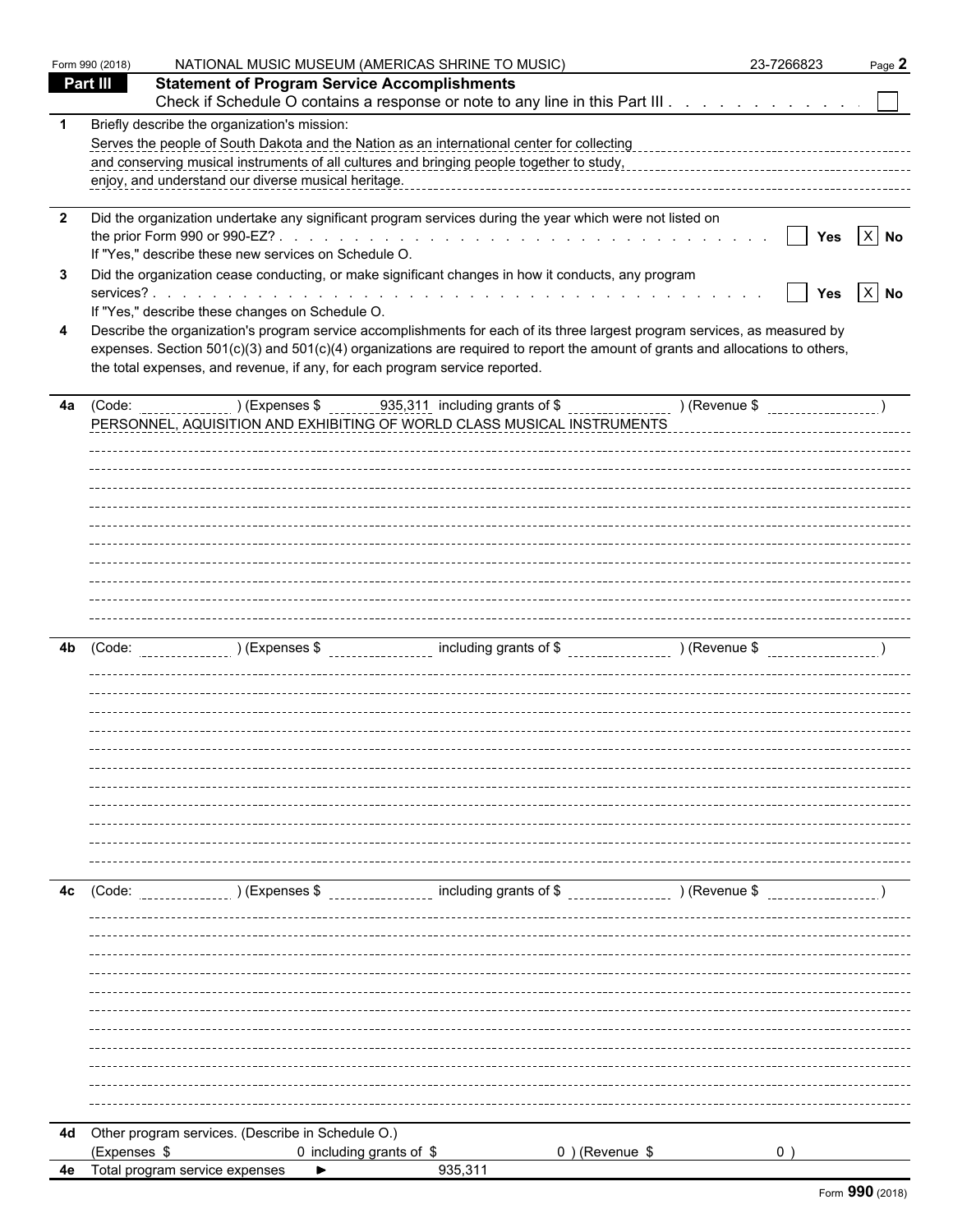| Form 990 (2018) | NATIONAL MUSIC MUSEUM (AMERICAS SHRINE TO MUSIC) | 23-7266823 | Page $3$ |
|-----------------|--------------------------------------------------|------------|----------|
|                 |                                                  |            |          |

| 23-7266823 | Page, |
|------------|-------|
|            |       |

| Part IV | <b>Checklist of Required Schedules</b>                                                                                                                                                                                                               |                         |              |                              |
|---------|------------------------------------------------------------------------------------------------------------------------------------------------------------------------------------------------------------------------------------------------------|-------------------------|--------------|------------------------------|
|         |                                                                                                                                                                                                                                                      |                         | Yes          | No.                          |
|         | Is the organization described in section $501(c)(3)$ or $4947(a)(1)$ (other than a private foundation)? If "Yes,"<br>complete Schedule A.                                                                                                            |                         | $\times$     |                              |
|         | Is the organization required to complete Schedule B, Schedule of Contributors (see instructions)?                                                                                                                                                    | $\overline{2}$          | $\mathsf{X}$ |                              |
| 3       | Did the organization engage in direct or indirect political campaign activities on behalf of or in opposition to                                                                                                                                     | $\mathbf{3}$            |              | $\times$                     |
| 4       | Section 501(c)(3) organizations. Did the organization engage in lobbying activities, or have a section 501(h)                                                                                                                                        |                         |              |                              |
| 5.      | Is the organization a section $501(c)(4)$ , $501(c)(5)$ , or $501(c)(6)$ organization that receives membership dues,                                                                                                                                 | $\overline{\mathbf{4}}$ |              | $\times$                     |
|         | assessments, or similar amounts as defined in Revenue Procedure 98-19? If "Yes," complete Schedule C, Part III                                                                                                                                       | 5                       |              | $\times$                     |
|         | 6 Did the organization maintain any donor advised funds or any similar funds or accounts for which donors<br>have the right to provide advice on the distribution or investment of amounts in such funds or accounts? If                             | 6                       |              | $\times$                     |
| 7       | Did the organization receive or hold a conservation easement, including easements to preserve open space,                                                                                                                                            |                         |              |                              |
|         | the environment, historic land areas, or historic structures? If "Yes," complete Schedule D, Part II. .<br>8 Did the organization maintain collections of works of art, historical treasures, or other similar assets? If "Yes,"                     | $\overline{7}$          |              | $\times$                     |
|         |                                                                                                                                                                                                                                                      | 8                       | $\mathsf{X}$ |                              |
|         | 9 Did the organization report an amount in Part X, line 21, for escrow or custodial account liability, serve as a<br>custodian for amounts not listed in Part X; or provide credit counseling, debt management, credit repair, or debt               |                         |              |                              |
| 10      | Did the organization, directly or through a related organization, hold assets in temporarily restricted                                                                                                                                              | 9                       |              | $\times$                     |
|         | endowments, permanent endowments, or quasi-endowments? If "Yes," complete Schedule D, Part V.                                                                                                                                                        | 10 <sup>1</sup>         | $\mathsf{X}$ |                              |
| 11      | If the organization's answer to any of the following questions is "Yes," then complete Schedule D, Parts VI,<br>VII, VIII, IX, or X as applicable.                                                                                                   |                         |              |                              |
|         | a Did the organization report an amount for land, buildings, and equipment in Part X, line 10? If "Yes," complete                                                                                                                                    | $11a$ $X$               |              |                              |
|         | <b>b</b> Did the organization report an amount for investments—other securities in Part X, line 12 that is 5% or more<br>of its total assets reported in Part X, line 16? If "Yes," complete Schedule D, Part VII.                                   | 11 <sub>b</sub>         |              | $\times$                     |
|         | c Did the organization report an amount for investments—program related in Part X, line 13 that is 5% or more<br>of its total assets reported in Part X, line 16? If "Yes," complete Schedule D, Part VIII.                                          | 11c                     |              | $\times$                     |
|         | d Did the organization report an amount for other assets in Part X, line 15 that is 5% or more of its total assets                                                                                                                                   | 11d                     |              | X                            |
|         | e Did the organization report an amount for other liabilities in Part X, line 25? If "Yes," complete Schedule D, Part X<br>f Did the organization's separate or consolidated financial statements for the tax year include a footnote that addresses | 11e                     |              | $\mathsf{X}$                 |
|         | the organization's liability for uncertain tax positions under FIN 48 (ASC 740)? If "Yes," complete Schedule D, Part X.                                                                                                                              | 11f                     |              | X                            |
|         | 12a Did the organization obtain separate, independent audited financial statements for the tax year? If "Yes," complete                                                                                                                              |                         | 12a   X      |                              |
|         | <b>b</b> Was the organization included in consolidated, independent audited financial statements for the tax year? If "Yes,"<br>and if the organization answered "No" to line 12a, then completing Schedule D, Parts XI and XII is optional          | 12 <sub>b</sub>         |              | X                            |
| 13      | Is the organization a school described in section $170(b)(1)(A)(ii)$ ? If "Yes," complete Schedule E.                                                                                                                                                | 13                      |              | $\boldsymbol{\mathsf{X}}$    |
|         | 14a Did the organization maintain an office, employees, or agents outside of the United States?                                                                                                                                                      | 14a                     |              | $\boldsymbol{\mathsf{X}}$    |
|         | <b>b</b> Did the organization have aggregate revenues or expenses of more than \$10,000 from grantmaking,<br>fundraising, business, investment, and program service activities outside the United States, or aggregate                               |                         |              |                              |
|         | foreign investments valued at \$100,000 or more? If "Yes," complete Schedule F, Parts I and IV.<br>15 Did the organization report on Part IX, column (A), line 3, more than \$5,000 of grants or other assistance to or                              | l 14b<br>15             |              | $\mathsf{X}$<br>$\mathsf{X}$ |
|         | 16 Did the organization report on Part IX, column (A), line 3, more than \$5,000 of aggregate grants or other<br>assistance to or for foreign individuals? If "Yes," complete Schedule F, Parts III and IV.                                          | 16                      |              | $\boldsymbol{\mathsf{X}}$    |
| 17      | Did the organization report a total of more than \$15,000 of expenses for professional fundraising services<br>on Part IX, column (A), lines 6 and 11e? If "Yes," complete Schedule G, Part I (see instructions).                                    |                         | $17 \mid X$  |                              |
| 18      | Did the organization report more than \$15,000 total of fundraising event gross income and contributions on                                                                                                                                          | 18                      |              | $\boldsymbol{\mathsf{X}}$    |
| 19      | Did the organization report more than \$15,000 of gross income from gaming activities on Part VIII, line 9a?                                                                                                                                         | 19                      |              | X                            |
|         | 20a Did the organization operate one or more hospital facilities? If "Yes," complete Schedule H.                                                                                                                                                     | 20a                     |              | $\boldsymbol{\mathsf{X}}$    |
|         | <b>b</b> If "Yes" to line 20a, did the organization attach a copy of its audited financial statements to this return?<br>21 Did the organization report more than \$5,000 of grants or other assistance to any domestic organization or              | 20 <sub>b</sub>         |              |                              |
|         | domestic government on Part IX, column (A), line 1? If "Yes," complete Schedule I, Parts I and II.                                                                                                                                                   | 21                      |              |                              |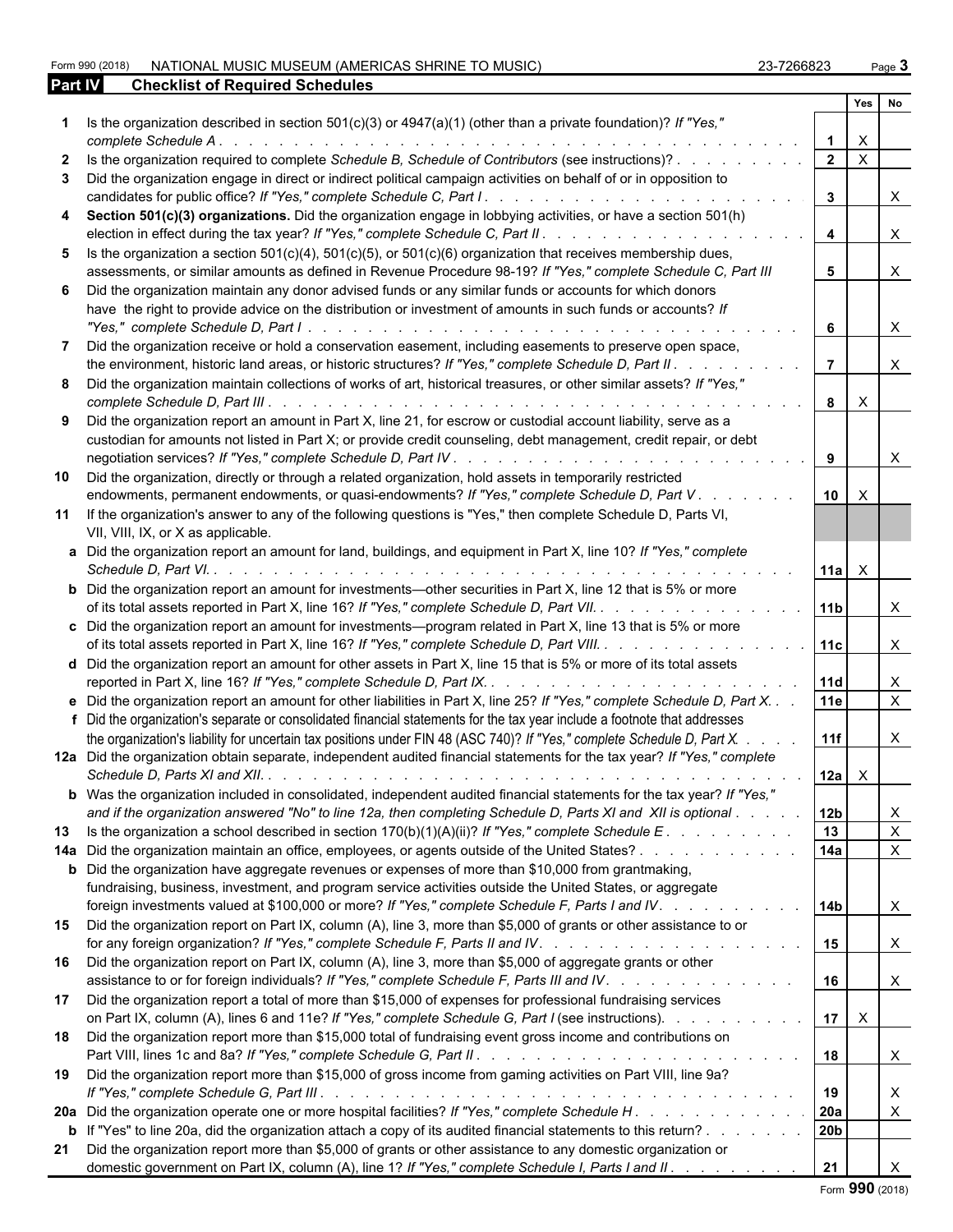|        |                                                                                                                      |                 | Yes                       | No                        |  |
|--------|----------------------------------------------------------------------------------------------------------------------|-----------------|---------------------------|---------------------------|--|
|        | 22 Did the organization report more than \$5,000 of grants or other assistance to or for domestic individuals on     | 22              |                           | X                         |  |
| 23     | Did the organization answer "Yes" to Part VII, Section A, line 3, 4, or 5 about compensation of the                  |                 |                           |                           |  |
|        | organization's current and former officers, directors, trustees, key employees, and highest compensated              |                 |                           |                           |  |
|        |                                                                                                                      | 23              |                           | X                         |  |
|        | 24a Did the organization have a tax-exempt bond issue with an outstanding principal amount of more than              |                 |                           |                           |  |
|        | \$100,000 as of the last day of the year, that was issued after December 31, 2002? If "Yes," answer lines            |                 |                           |                           |  |
|        |                                                                                                                      | 24a             |                           | X                         |  |
|        | <b>b</b> Did the organization invest any proceeds of tax-exempt bonds beyond a temporary period exception?           | 24 <sub>b</sub> |                           |                           |  |
|        | c Did the organization maintain an escrow account other than a refunding escrow at any time during the year          |                 |                           |                           |  |
|        |                                                                                                                      | 24c             |                           |                           |  |
|        | d Did the organization act as an "on behalf of" issuer for bonds outstanding at any time during the year?            | 24d             |                           |                           |  |
|        | 25a Section 501(c)(3), 501(c)(4), and 501(c)(29) organizations. Did the organization engage in an excess benefit     |                 |                           |                           |  |
|        | transaction with a disqualified person during the year? If "Yes," complete Schedule L, Part I.                       | 25a             |                           | X                         |  |
|        | <b>b</b> Is the organization aware that it engaged in an excess benefit transaction with a disqualified person in a  |                 |                           |                           |  |
|        | prior year, and that the transaction has not been reported on any of the organization's prior Forms 990 or           |                 |                           |                           |  |
|        |                                                                                                                      | 25b             |                           | X                         |  |
| 26     | Did the organization report any amount on Part X, line 5, 6, or 22 for receivables from or payables to any           |                 |                           |                           |  |
|        | current or former officers, directors, trustees, key employees, highest compensated employees, or                    |                 |                           |                           |  |
|        |                                                                                                                      | 26              |                           | X                         |  |
| 27     | Did the organization provide a grant or other assistance to an officer, director, trustee, key employee,             |                 |                           |                           |  |
|        | substantial contributor or employee thereof, a grant selection committee member, or to a 35% controlled              |                 |                           |                           |  |
|        | entity or family member of any of these persons? If "Yes," complete Schedule L, Part III.                            | 27              |                           | X                         |  |
|        | Was the organization a party to a business transaction with one of the following parties (see Schedule L,            |                 |                           |                           |  |
| 28     | Part IV instructions for applicable filing thresholds, conditions, and exceptions):                                  |                 |                           |                           |  |
|        | a A current or former officer, director, trustee, or key employee? If "Yes," complete Schedule L, Part IV.           | <b>28a</b>      |                           | X                         |  |
|        | <b>b</b> A family member of a current or former officer, director, trustee, or key employee? If "Yes," complete      |                 |                           |                           |  |
|        |                                                                                                                      |                 |                           |                           |  |
|        |                                                                                                                      | 28b             |                           | X                         |  |
|        | c An entity of which a current or former officer, director, trustee, or key employee (or a family member thereof)    |                 |                           |                           |  |
|        | was an officer, director, trustee, or direct or indirect owner? If "Yes," complete Schedule L, Part IV.              | 28c             |                           | X                         |  |
| 29     | Did the organization receive more than \$25,000 in non-cash contributions? If "Yes," complete Schedule M.            | 29              | $\mathsf{X}$              |                           |  |
| 30     | Did the organization receive contributions of art, historical treasures, or other similar assets, or qualified       |                 |                           |                           |  |
|        |                                                                                                                      | 30              |                           | X                         |  |
| 31     | Did the organization liquidate, terminate, or dissolve and cease operations? If "Yes," complete Schedule N, Part I   | 31              |                           | $\mathsf{X}$              |  |
|        | 32 Did the organization sell, exchange, dispose of, or transfer more than 25% of its net assets?                     |                 |                           |                           |  |
|        |                                                                                                                      | 32              |                           | X                         |  |
|        | 33 Did the organization own 100% of an entity disregarded as separate from the organization under Regulations        |                 |                           |                           |  |
|        |                                                                                                                      | 33              |                           | X                         |  |
| 34     | Was the organization related to any tax-exempt or taxable entity? If "Yes," complete Schedule R, Part II,            |                 |                           |                           |  |
|        |                                                                                                                      | 34              |                           | X                         |  |
|        | 35a Did the organization have a controlled entity within the meaning of section $512(b)(13)?$                        | 35a             |                           | $\boldsymbol{\mathsf{X}}$ |  |
|        | b If "Yes" to line 35a, did the organization receive any payment from or engage in any transaction with a controlled |                 |                           |                           |  |
|        | entity within the meaning of section 512(b)(13)? If "Yes," complete Schedule R, Part V, line 2.                      | 35 <sub>b</sub> |                           |                           |  |
|        | 36 Section 501(c)(3) organizations. Did the organization make any transfers to an exempt non-charitable related      |                 |                           |                           |  |
|        |                                                                                                                      | 36              |                           | X                         |  |
| 37     | Did the organization conduct more than 5% of its activities through an entity that is not a related organization     |                 |                           |                           |  |
|        | and that is treated as a partnership for federal income tax purposes? If "Yes," complete Schedule R, Part VI.        | 37              |                           | X                         |  |
|        |                                                                                                                      |                 |                           |                           |  |
|        | 38 Did the organization complete Schedule O and provide explanations in Schedule O for Part VI, lines 11b and        |                 |                           |                           |  |
|        |                                                                                                                      | 38              | $\boldsymbol{\mathsf{X}}$ |                           |  |
| Part V | <b>Statements Regarding Other IRS Filings and Tax Compliance</b>                                                     |                 |                           |                           |  |
|        | Check if Schedule O contains a response or note to any line in this Part V                                           |                 |                           |                           |  |
|        |                                                                                                                      |                 | Yes                       | <b>No</b>                 |  |
|        | 1a Enter the number reported in Box 3 of Form 1096. Enter -0- if not applicable<br>1a                                |                 |                           |                           |  |
| b      | 1 <sub>b</sub><br>Enter the number of Forms W-2G included in line 1a. Enter -0- if not applicable                    |                 |                           |                           |  |
| C      | Did the organization comply with backup withholding rules for reportable payments to vendors and reportable          |                 |                           |                           |  |
|        |                                                                                                                      | 1 <sub>c</sub>  | $\boldsymbol{\mathsf{X}}$ |                           |  |
|        |                                                                                                                      |                 | Form 990 (2018)           |                           |  |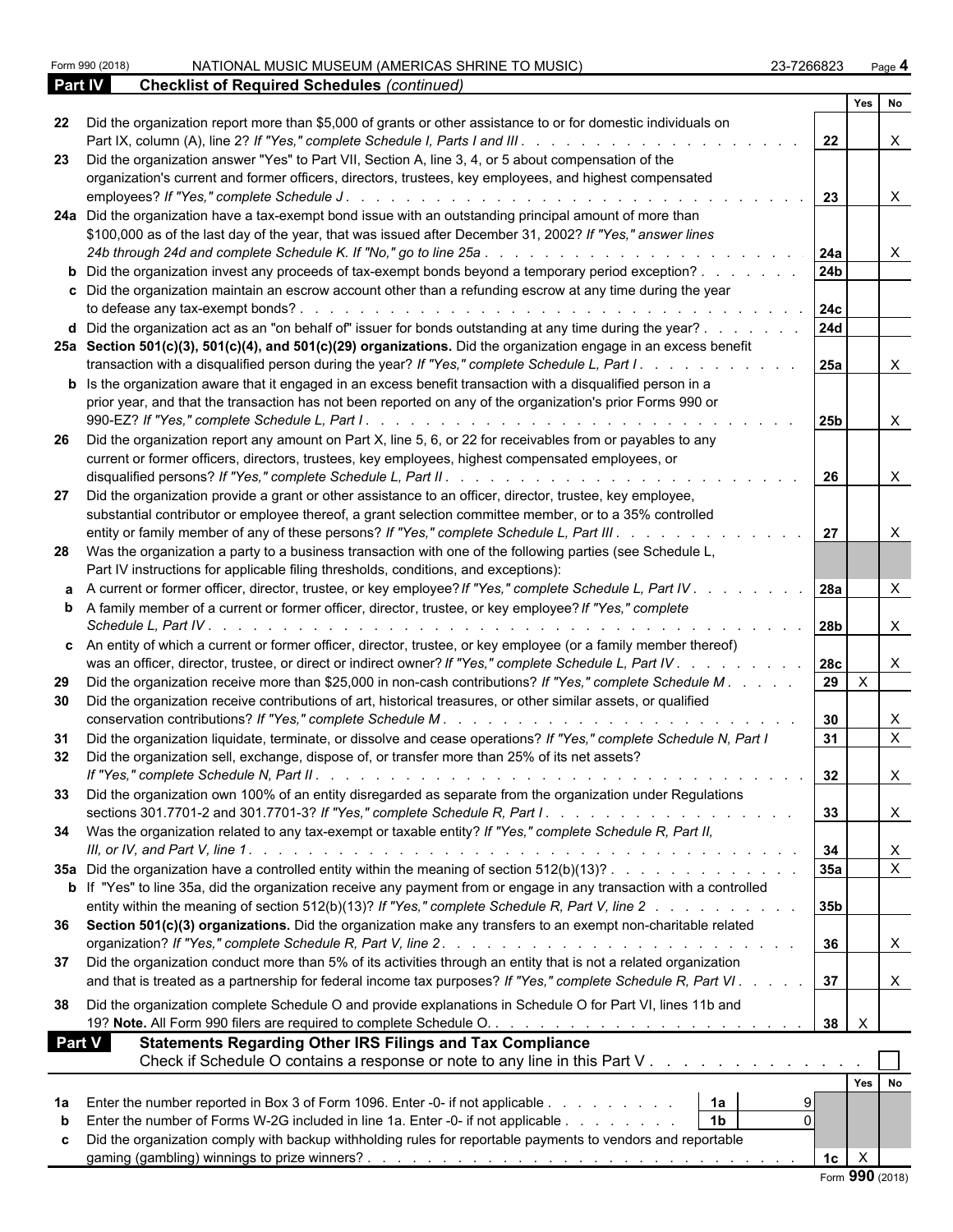| Statements Regarding Other IRS Filings and Tax Compliance (continued)<br>Part V<br>Yes<br>No<br>2a Enter the number of employees reported on Form W-3, Transmittal of Wage and Tax<br>Statements, filed for the calendar year ending with or within the year covered by this return.<br>2a<br>2 <sub>b</sub><br>$\mathsf{X}$<br>b If at least one is reported on line 2a, did the organization file all required federal employment tax returns?<br>Note. If the sum of lines 1a and 2a is greater than 250, you may be required to e-file. (see instructions)<br>3a<br>3a Did the organization have unrelated business gross income of \$1,000 or more during the year?.<br>$\overline{3b}$<br>If "Yes," has it filed a Form 990-T for this year? If "No" to line 3b, provide an explanation in Schedule O<br>b<br>4a At any time during the calendar year, did the organization have an interest in, or a signature or other authority over,<br>a financial account in a foreign country (such as a bank account, securities account, or other financial account)?<br>4a<br><b>b</b> If "Yes," enter the name of the foreign country: $\blacktriangleright$<br>See instructions for filing requirements for FinCEN Form 114, Report of Foreign Bank and Financial Accounts (FBAR).<br>5a<br>$\times$<br>5a Was the organization a party to a prohibited tax shelter transaction at any time during the tax year?.<br>5 <sub>b</sub><br>$\boldsymbol{\mathsf{X}}$<br>Did any taxable party notify the organization that it was or is a party to a prohibited tax shelter transaction?.<br>5c<br>If "Yes" to line 5a or 5b, did the organization file Form 8886-T?<br>c.<br>6a Does the organization have annual gross receipts that are normally greater than \$100,000, and did the<br>organization solicit any contributions that were not tax deductible as charitable contributions?.<br>6a<br>X<br>b If "Yes," did the organization include with every solicitation an express statement that such contributions or<br>gifts were not tax deductible?.<br>6b<br>Organizations that may receive deductible contributions under section 170(c).<br>a Did the organization receive a payment in excess of \$75 made partly as a contribution and partly for goods<br>$\mathsf{X}$<br>and services provided to the payor?.<br>7a<br>de la caractería de la caractería de la caractería de la caractería<br>7 <sub>b</sub><br>$\overline{X}$<br><b>b</b> If "Yes," did the organization notify the donor of the value of the goods or services provided?<br>c Did the organization sell, exchange, or otherwise dispose of tangible personal property for which it was<br>7c<br>X<br>d If "Yes," indicate the number of Forms 8282 filed during the year<br>7e<br>Did the organization receive any funds, directly or indirectly, to pay premiums on a personal benefit contract?.<br>X<br>7f<br>$\mathsf{X}$<br>Did the organization, during the year, pay premiums, directly or indirectly, on a personal benefit contract? .<br>7g<br>If the organization received a contribution of qualified intellectual property, did the organization file Form 8899 as required?.<br>$\overline{7h}$<br>If the organization received a contribution of cars, boats, airplanes, or other vehicles, did the organization file a Form 1098-C?.<br>Sponsoring organizations maintaining donor advised funds. Did a donor advised fund maintained by the<br>sponsoring organization have excess business holdings at any time during the year?.<br>8<br>Sponsoring organizations maintaining donor advised funds.<br>9<br>9a<br>Did the sponsoring organization make any taxable distributions under section 4966?.<br>9 <sub>b</sub><br>Did the sponsoring organization make a distribution to a donor, donor advisor, or related person?<br>Section 501(c)(7) organizations. Enter:<br>Initiation fees and capital contributions included on Part VIII, line 12<br>10a<br>a<br>10 <sub>b</sub><br>Gross receipts, included on Form 990, Part VIII, line 12, for public use of club facilities<br>Section 501(c)(12) organizations. Enter:<br>11a<br>Gross income from other sources (Do not net amounts due or paid to other sources<br>b<br>11 <sub>b</sub><br>12a Section 4947(a)(1) non-exempt charitable trusts. Is the organization filing Form 990 in lieu of Form 1041?.<br>12a<br>12 <sub>b</sub><br>If "Yes," enter the amount of tax-exempt interest received or accrued during the year<br>$\mathbf b$<br>Section 501(c)(29) qualified nonprofit health insurance issuers.<br>13a<br>a Is the organization licensed to issue qualified health plans in more than one state?.<br>Note. See the instructions for additional information the organization must report on Schedule O.<br><b>b</b> Enter the amount of reserves the organization is required to maintain by the states in which<br>13 <sub>b</sub><br>13c<br>14a<br>Did the organization receive any payments for indoor tanning services during the tax year?<br>$\boldsymbol{\mathsf{X}}$<br>14 <sub>b</sub><br>If "Yes," has it filed a Form 720 to report these payments? If "No," provide an explanation in Schedule O<br>$\mathbf b$<br>Is the organization subject to the section 4960 tax on payment(s) of more than \$1,000,000 in remuneration or<br>15<br>X<br>excess parachute payment(s) during the year<br>de la caractería de la caractería de la caractería de la caractería<br>If "Yes," see instructions and file Form 4720, Schedule N.<br>16<br>Is the organization an educational institution subject to the section 4968 excise tax on net investment income? | Form 990 (2018) | NATIONAL MUSIC MUSEUM (AMERICAS SHRINE TO MUSIC) | 23-7266823 | Page $5$ |
|--------------------------------------------------------------------------------------------------------------------------------------------------------------------------------------------------------------------------------------------------------------------------------------------------------------------------------------------------------------------------------------------------------------------------------------------------------------------------------------------------------------------------------------------------------------------------------------------------------------------------------------------------------------------------------------------------------------------------------------------------------------------------------------------------------------------------------------------------------------------------------------------------------------------------------------------------------------------------------------------------------------------------------------------------------------------------------------------------------------------------------------------------------------------------------------------------------------------------------------------------------------------------------------------------------------------------------------------------------------------------------------------------------------------------------------------------------------------------------------------------------------------------------------------------------------------------------------------------------------------------------------------------------------------------------------------------------------------------------------------------------------------------------------------------------------------------------------------------------------------------------------------------------------------------------------------------------------------------------------------------------------------------------------------------------------------------------------------------------------------------------------------------------------------------------------------------------------------------------------------------------------------------------------------------------------------------------------------------------------------------------------------------------------------------------------------------------------------------------------------------------------------------------------------------------------------------------------------------------------------------------------------------------------------------------------------------------------------------------------------------------------------------------------------------------------------------------------------------------------------------------------------------------------------------------------------------------------------------------------------------------------------------------------------------------------------------------------------------------------------------------------------------------------------------------------------------------------------------------------------------------------------------------------------------------------------------------------------------------------------------------------------------------------------------------------------------------------------------------------------------------------------------------------------------------------------------------------------------------------------------------------------------------------------------------------------------------------------------------------------------------------------------------------------------------------------------------------------------------------------------------------------------------------------------------------------------------------------------------------------------------------------------------------------------------------------------------------------------------------------------------------------------------------------------------------------------------------------------------------------------------------------------------------------------------------------------------------------------------------------------------------------------------------------------------------------------------------------------------------------------------------------------------------------------------------------------------------------------------------------------------------------------------------------------------------------------------------------------------------------------------------------------------------------------------------------------------------------------------------------------------------------------------------------------------------------------------------------------------------------------------------------------------------------------------------------------------------------------------------------------------------------------------------------------------------------------------------------------------------------------------------------------------------------------------------------------------------------------------------------------------------------------------------------------------------------------------------------------------------------------------------------------------------------------------------------------------------------------------------------------------------------------|-----------------|--------------------------------------------------|------------|----------|
|                                                                                                                                                                                                                                                                                                                                                                                                                                                                                                                                                                                                                                                                                                                                                                                                                                                                                                                                                                                                                                                                                                                                                                                                                                                                                                                                                                                                                                                                                                                                                                                                                                                                                                                                                                                                                                                                                                                                                                                                                                                                                                                                                                                                                                                                                                                                                                                                                                                                                                                                                                                                                                                                                                                                                                                                                                                                                                                                                                                                                                                                                                                                                                                                                                                                                                                                                                                                                                                                                                                                                                                                                                                                                                                                                                                                                                                                                                                                                                                                                                                                                                                                                                                                                                                                                                                                                                                                                                                                                                                                                                                                                                                                                                                                                                                                                                                                                                                                                                                                                                                                                                                                                                                                                                                                                                                                                                                                                                                                                                                                                                                                                                                  |                 |                                                  |            |          |
|                                                                                                                                                                                                                                                                                                                                                                                                                                                                                                                                                                                                                                                                                                                                                                                                                                                                                                                                                                                                                                                                                                                                                                                                                                                                                                                                                                                                                                                                                                                                                                                                                                                                                                                                                                                                                                                                                                                                                                                                                                                                                                                                                                                                                                                                                                                                                                                                                                                                                                                                                                                                                                                                                                                                                                                                                                                                                                                                                                                                                                                                                                                                                                                                                                                                                                                                                                                                                                                                                                                                                                                                                                                                                                                                                                                                                                                                                                                                                                                                                                                                                                                                                                                                                                                                                                                                                                                                                                                                                                                                                                                                                                                                                                                                                                                                                                                                                                                                                                                                                                                                                                                                                                                                                                                                                                                                                                                                                                                                                                                                                                                                                                                  |                 |                                                  |            |          |
|                                                                                                                                                                                                                                                                                                                                                                                                                                                                                                                                                                                                                                                                                                                                                                                                                                                                                                                                                                                                                                                                                                                                                                                                                                                                                                                                                                                                                                                                                                                                                                                                                                                                                                                                                                                                                                                                                                                                                                                                                                                                                                                                                                                                                                                                                                                                                                                                                                                                                                                                                                                                                                                                                                                                                                                                                                                                                                                                                                                                                                                                                                                                                                                                                                                                                                                                                                                                                                                                                                                                                                                                                                                                                                                                                                                                                                                                                                                                                                                                                                                                                                                                                                                                                                                                                                                                                                                                                                                                                                                                                                                                                                                                                                                                                                                                                                                                                                                                                                                                                                                                                                                                                                                                                                                                                                                                                                                                                                                                                                                                                                                                                                                  |                 |                                                  |            |          |
|                                                                                                                                                                                                                                                                                                                                                                                                                                                                                                                                                                                                                                                                                                                                                                                                                                                                                                                                                                                                                                                                                                                                                                                                                                                                                                                                                                                                                                                                                                                                                                                                                                                                                                                                                                                                                                                                                                                                                                                                                                                                                                                                                                                                                                                                                                                                                                                                                                                                                                                                                                                                                                                                                                                                                                                                                                                                                                                                                                                                                                                                                                                                                                                                                                                                                                                                                                                                                                                                                                                                                                                                                                                                                                                                                                                                                                                                                                                                                                                                                                                                                                                                                                                                                                                                                                                                                                                                                                                                                                                                                                                                                                                                                                                                                                                                                                                                                                                                                                                                                                                                                                                                                                                                                                                                                                                                                                                                                                                                                                                                                                                                                                                  |                 |                                                  |            |          |
|                                                                                                                                                                                                                                                                                                                                                                                                                                                                                                                                                                                                                                                                                                                                                                                                                                                                                                                                                                                                                                                                                                                                                                                                                                                                                                                                                                                                                                                                                                                                                                                                                                                                                                                                                                                                                                                                                                                                                                                                                                                                                                                                                                                                                                                                                                                                                                                                                                                                                                                                                                                                                                                                                                                                                                                                                                                                                                                                                                                                                                                                                                                                                                                                                                                                                                                                                                                                                                                                                                                                                                                                                                                                                                                                                                                                                                                                                                                                                                                                                                                                                                                                                                                                                                                                                                                                                                                                                                                                                                                                                                                                                                                                                                                                                                                                                                                                                                                                                                                                                                                                                                                                                                                                                                                                                                                                                                                                                                                                                                                                                                                                                                                  |                 |                                                  |            |          |
|                                                                                                                                                                                                                                                                                                                                                                                                                                                                                                                                                                                                                                                                                                                                                                                                                                                                                                                                                                                                                                                                                                                                                                                                                                                                                                                                                                                                                                                                                                                                                                                                                                                                                                                                                                                                                                                                                                                                                                                                                                                                                                                                                                                                                                                                                                                                                                                                                                                                                                                                                                                                                                                                                                                                                                                                                                                                                                                                                                                                                                                                                                                                                                                                                                                                                                                                                                                                                                                                                                                                                                                                                                                                                                                                                                                                                                                                                                                                                                                                                                                                                                                                                                                                                                                                                                                                                                                                                                                                                                                                                                                                                                                                                                                                                                                                                                                                                                                                                                                                                                                                                                                                                                                                                                                                                                                                                                                                                                                                                                                                                                                                                                                  |                 |                                                  |            |          |
|                                                                                                                                                                                                                                                                                                                                                                                                                                                                                                                                                                                                                                                                                                                                                                                                                                                                                                                                                                                                                                                                                                                                                                                                                                                                                                                                                                                                                                                                                                                                                                                                                                                                                                                                                                                                                                                                                                                                                                                                                                                                                                                                                                                                                                                                                                                                                                                                                                                                                                                                                                                                                                                                                                                                                                                                                                                                                                                                                                                                                                                                                                                                                                                                                                                                                                                                                                                                                                                                                                                                                                                                                                                                                                                                                                                                                                                                                                                                                                                                                                                                                                                                                                                                                                                                                                                                                                                                                                                                                                                                                                                                                                                                                                                                                                                                                                                                                                                                                                                                                                                                                                                                                                                                                                                                                                                                                                                                                                                                                                                                                                                                                                                  |                 |                                                  |            |          |
|                                                                                                                                                                                                                                                                                                                                                                                                                                                                                                                                                                                                                                                                                                                                                                                                                                                                                                                                                                                                                                                                                                                                                                                                                                                                                                                                                                                                                                                                                                                                                                                                                                                                                                                                                                                                                                                                                                                                                                                                                                                                                                                                                                                                                                                                                                                                                                                                                                                                                                                                                                                                                                                                                                                                                                                                                                                                                                                                                                                                                                                                                                                                                                                                                                                                                                                                                                                                                                                                                                                                                                                                                                                                                                                                                                                                                                                                                                                                                                                                                                                                                                                                                                                                                                                                                                                                                                                                                                                                                                                                                                                                                                                                                                                                                                                                                                                                                                                                                                                                                                                                                                                                                                                                                                                                                                                                                                                                                                                                                                                                                                                                                                                  |                 |                                                  |            |          |
|                                                                                                                                                                                                                                                                                                                                                                                                                                                                                                                                                                                                                                                                                                                                                                                                                                                                                                                                                                                                                                                                                                                                                                                                                                                                                                                                                                                                                                                                                                                                                                                                                                                                                                                                                                                                                                                                                                                                                                                                                                                                                                                                                                                                                                                                                                                                                                                                                                                                                                                                                                                                                                                                                                                                                                                                                                                                                                                                                                                                                                                                                                                                                                                                                                                                                                                                                                                                                                                                                                                                                                                                                                                                                                                                                                                                                                                                                                                                                                                                                                                                                                                                                                                                                                                                                                                                                                                                                                                                                                                                                                                                                                                                                                                                                                                                                                                                                                                                                                                                                                                                                                                                                                                                                                                                                                                                                                                                                                                                                                                                                                                                                                                  |                 |                                                  |            |          |
|                                                                                                                                                                                                                                                                                                                                                                                                                                                                                                                                                                                                                                                                                                                                                                                                                                                                                                                                                                                                                                                                                                                                                                                                                                                                                                                                                                                                                                                                                                                                                                                                                                                                                                                                                                                                                                                                                                                                                                                                                                                                                                                                                                                                                                                                                                                                                                                                                                                                                                                                                                                                                                                                                                                                                                                                                                                                                                                                                                                                                                                                                                                                                                                                                                                                                                                                                                                                                                                                                                                                                                                                                                                                                                                                                                                                                                                                                                                                                                                                                                                                                                                                                                                                                                                                                                                                                                                                                                                                                                                                                                                                                                                                                                                                                                                                                                                                                                                                                                                                                                                                                                                                                                                                                                                                                                                                                                                                                                                                                                                                                                                                                                                  |                 |                                                  |            |          |
|                                                                                                                                                                                                                                                                                                                                                                                                                                                                                                                                                                                                                                                                                                                                                                                                                                                                                                                                                                                                                                                                                                                                                                                                                                                                                                                                                                                                                                                                                                                                                                                                                                                                                                                                                                                                                                                                                                                                                                                                                                                                                                                                                                                                                                                                                                                                                                                                                                                                                                                                                                                                                                                                                                                                                                                                                                                                                                                                                                                                                                                                                                                                                                                                                                                                                                                                                                                                                                                                                                                                                                                                                                                                                                                                                                                                                                                                                                                                                                                                                                                                                                                                                                                                                                                                                                                                                                                                                                                                                                                                                                                                                                                                                                                                                                                                                                                                                                                                                                                                                                                                                                                                                                                                                                                                                                                                                                                                                                                                                                                                                                                                                                                  |                 |                                                  |            |          |
|                                                                                                                                                                                                                                                                                                                                                                                                                                                                                                                                                                                                                                                                                                                                                                                                                                                                                                                                                                                                                                                                                                                                                                                                                                                                                                                                                                                                                                                                                                                                                                                                                                                                                                                                                                                                                                                                                                                                                                                                                                                                                                                                                                                                                                                                                                                                                                                                                                                                                                                                                                                                                                                                                                                                                                                                                                                                                                                                                                                                                                                                                                                                                                                                                                                                                                                                                                                                                                                                                                                                                                                                                                                                                                                                                                                                                                                                                                                                                                                                                                                                                                                                                                                                                                                                                                                                                                                                                                                                                                                                                                                                                                                                                                                                                                                                                                                                                                                                                                                                                                                                                                                                                                                                                                                                                                                                                                                                                                                                                                                                                                                                                                                  |                 |                                                  |            |          |
|                                                                                                                                                                                                                                                                                                                                                                                                                                                                                                                                                                                                                                                                                                                                                                                                                                                                                                                                                                                                                                                                                                                                                                                                                                                                                                                                                                                                                                                                                                                                                                                                                                                                                                                                                                                                                                                                                                                                                                                                                                                                                                                                                                                                                                                                                                                                                                                                                                                                                                                                                                                                                                                                                                                                                                                                                                                                                                                                                                                                                                                                                                                                                                                                                                                                                                                                                                                                                                                                                                                                                                                                                                                                                                                                                                                                                                                                                                                                                                                                                                                                                                                                                                                                                                                                                                                                                                                                                                                                                                                                                                                                                                                                                                                                                                                                                                                                                                                                                                                                                                                                                                                                                                                                                                                                                                                                                                                                                                                                                                                                                                                                                                                  |                 |                                                  |            |          |
|                                                                                                                                                                                                                                                                                                                                                                                                                                                                                                                                                                                                                                                                                                                                                                                                                                                                                                                                                                                                                                                                                                                                                                                                                                                                                                                                                                                                                                                                                                                                                                                                                                                                                                                                                                                                                                                                                                                                                                                                                                                                                                                                                                                                                                                                                                                                                                                                                                                                                                                                                                                                                                                                                                                                                                                                                                                                                                                                                                                                                                                                                                                                                                                                                                                                                                                                                                                                                                                                                                                                                                                                                                                                                                                                                                                                                                                                                                                                                                                                                                                                                                                                                                                                                                                                                                                                                                                                                                                                                                                                                                                                                                                                                                                                                                                                                                                                                                                                                                                                                                                                                                                                                                                                                                                                                                                                                                                                                                                                                                                                                                                                                                                  |                 |                                                  |            |          |
|                                                                                                                                                                                                                                                                                                                                                                                                                                                                                                                                                                                                                                                                                                                                                                                                                                                                                                                                                                                                                                                                                                                                                                                                                                                                                                                                                                                                                                                                                                                                                                                                                                                                                                                                                                                                                                                                                                                                                                                                                                                                                                                                                                                                                                                                                                                                                                                                                                                                                                                                                                                                                                                                                                                                                                                                                                                                                                                                                                                                                                                                                                                                                                                                                                                                                                                                                                                                                                                                                                                                                                                                                                                                                                                                                                                                                                                                                                                                                                                                                                                                                                                                                                                                                                                                                                                                                                                                                                                                                                                                                                                                                                                                                                                                                                                                                                                                                                                                                                                                                                                                                                                                                                                                                                                                                                                                                                                                                                                                                                                                                                                                                                                  |                 |                                                  |            |          |
|                                                                                                                                                                                                                                                                                                                                                                                                                                                                                                                                                                                                                                                                                                                                                                                                                                                                                                                                                                                                                                                                                                                                                                                                                                                                                                                                                                                                                                                                                                                                                                                                                                                                                                                                                                                                                                                                                                                                                                                                                                                                                                                                                                                                                                                                                                                                                                                                                                                                                                                                                                                                                                                                                                                                                                                                                                                                                                                                                                                                                                                                                                                                                                                                                                                                                                                                                                                                                                                                                                                                                                                                                                                                                                                                                                                                                                                                                                                                                                                                                                                                                                                                                                                                                                                                                                                                                                                                                                                                                                                                                                                                                                                                                                                                                                                                                                                                                                                                                                                                                                                                                                                                                                                                                                                                                                                                                                                                                                                                                                                                                                                                                                                  |                 |                                                  |            |          |
|                                                                                                                                                                                                                                                                                                                                                                                                                                                                                                                                                                                                                                                                                                                                                                                                                                                                                                                                                                                                                                                                                                                                                                                                                                                                                                                                                                                                                                                                                                                                                                                                                                                                                                                                                                                                                                                                                                                                                                                                                                                                                                                                                                                                                                                                                                                                                                                                                                                                                                                                                                                                                                                                                                                                                                                                                                                                                                                                                                                                                                                                                                                                                                                                                                                                                                                                                                                                                                                                                                                                                                                                                                                                                                                                                                                                                                                                                                                                                                                                                                                                                                                                                                                                                                                                                                                                                                                                                                                                                                                                                                                                                                                                                                                                                                                                                                                                                                                                                                                                                                                                                                                                                                                                                                                                                                                                                                                                                                                                                                                                                                                                                                                  |                 |                                                  |            |          |
|                                                                                                                                                                                                                                                                                                                                                                                                                                                                                                                                                                                                                                                                                                                                                                                                                                                                                                                                                                                                                                                                                                                                                                                                                                                                                                                                                                                                                                                                                                                                                                                                                                                                                                                                                                                                                                                                                                                                                                                                                                                                                                                                                                                                                                                                                                                                                                                                                                                                                                                                                                                                                                                                                                                                                                                                                                                                                                                                                                                                                                                                                                                                                                                                                                                                                                                                                                                                                                                                                                                                                                                                                                                                                                                                                                                                                                                                                                                                                                                                                                                                                                                                                                                                                                                                                                                                                                                                                                                                                                                                                                                                                                                                                                                                                                                                                                                                                                                                                                                                                                                                                                                                                                                                                                                                                                                                                                                                                                                                                                                                                                                                                                                  |                 |                                                  |            |          |
|                                                                                                                                                                                                                                                                                                                                                                                                                                                                                                                                                                                                                                                                                                                                                                                                                                                                                                                                                                                                                                                                                                                                                                                                                                                                                                                                                                                                                                                                                                                                                                                                                                                                                                                                                                                                                                                                                                                                                                                                                                                                                                                                                                                                                                                                                                                                                                                                                                                                                                                                                                                                                                                                                                                                                                                                                                                                                                                                                                                                                                                                                                                                                                                                                                                                                                                                                                                                                                                                                                                                                                                                                                                                                                                                                                                                                                                                                                                                                                                                                                                                                                                                                                                                                                                                                                                                                                                                                                                                                                                                                                                                                                                                                                                                                                                                                                                                                                                                                                                                                                                                                                                                                                                                                                                                                                                                                                                                                                                                                                                                                                                                                                                  |                 |                                                  |            |          |
|                                                                                                                                                                                                                                                                                                                                                                                                                                                                                                                                                                                                                                                                                                                                                                                                                                                                                                                                                                                                                                                                                                                                                                                                                                                                                                                                                                                                                                                                                                                                                                                                                                                                                                                                                                                                                                                                                                                                                                                                                                                                                                                                                                                                                                                                                                                                                                                                                                                                                                                                                                                                                                                                                                                                                                                                                                                                                                                                                                                                                                                                                                                                                                                                                                                                                                                                                                                                                                                                                                                                                                                                                                                                                                                                                                                                                                                                                                                                                                                                                                                                                                                                                                                                                                                                                                                                                                                                                                                                                                                                                                                                                                                                                                                                                                                                                                                                                                                                                                                                                                                                                                                                                                                                                                                                                                                                                                                                                                                                                                                                                                                                                                                  |                 |                                                  |            |          |
|                                                                                                                                                                                                                                                                                                                                                                                                                                                                                                                                                                                                                                                                                                                                                                                                                                                                                                                                                                                                                                                                                                                                                                                                                                                                                                                                                                                                                                                                                                                                                                                                                                                                                                                                                                                                                                                                                                                                                                                                                                                                                                                                                                                                                                                                                                                                                                                                                                                                                                                                                                                                                                                                                                                                                                                                                                                                                                                                                                                                                                                                                                                                                                                                                                                                                                                                                                                                                                                                                                                                                                                                                                                                                                                                                                                                                                                                                                                                                                                                                                                                                                                                                                                                                                                                                                                                                                                                                                                                                                                                                                                                                                                                                                                                                                                                                                                                                                                                                                                                                                                                                                                                                                                                                                                                                                                                                                                                                                                                                                                                                                                                                                                  |                 |                                                  |            |          |
|                                                                                                                                                                                                                                                                                                                                                                                                                                                                                                                                                                                                                                                                                                                                                                                                                                                                                                                                                                                                                                                                                                                                                                                                                                                                                                                                                                                                                                                                                                                                                                                                                                                                                                                                                                                                                                                                                                                                                                                                                                                                                                                                                                                                                                                                                                                                                                                                                                                                                                                                                                                                                                                                                                                                                                                                                                                                                                                                                                                                                                                                                                                                                                                                                                                                                                                                                                                                                                                                                                                                                                                                                                                                                                                                                                                                                                                                                                                                                                                                                                                                                                                                                                                                                                                                                                                                                                                                                                                                                                                                                                                                                                                                                                                                                                                                                                                                                                                                                                                                                                                                                                                                                                                                                                                                                                                                                                                                                                                                                                                                                                                                                                                  |                 |                                                  |            |          |
|                                                                                                                                                                                                                                                                                                                                                                                                                                                                                                                                                                                                                                                                                                                                                                                                                                                                                                                                                                                                                                                                                                                                                                                                                                                                                                                                                                                                                                                                                                                                                                                                                                                                                                                                                                                                                                                                                                                                                                                                                                                                                                                                                                                                                                                                                                                                                                                                                                                                                                                                                                                                                                                                                                                                                                                                                                                                                                                                                                                                                                                                                                                                                                                                                                                                                                                                                                                                                                                                                                                                                                                                                                                                                                                                                                                                                                                                                                                                                                                                                                                                                                                                                                                                                                                                                                                                                                                                                                                                                                                                                                                                                                                                                                                                                                                                                                                                                                                                                                                                                                                                                                                                                                                                                                                                                                                                                                                                                                                                                                                                                                                                                                                  |                 |                                                  |            |          |
|                                                                                                                                                                                                                                                                                                                                                                                                                                                                                                                                                                                                                                                                                                                                                                                                                                                                                                                                                                                                                                                                                                                                                                                                                                                                                                                                                                                                                                                                                                                                                                                                                                                                                                                                                                                                                                                                                                                                                                                                                                                                                                                                                                                                                                                                                                                                                                                                                                                                                                                                                                                                                                                                                                                                                                                                                                                                                                                                                                                                                                                                                                                                                                                                                                                                                                                                                                                                                                                                                                                                                                                                                                                                                                                                                                                                                                                                                                                                                                                                                                                                                                                                                                                                                                                                                                                                                                                                                                                                                                                                                                                                                                                                                                                                                                                                                                                                                                                                                                                                                                                                                                                                                                                                                                                                                                                                                                                                                                                                                                                                                                                                                                                  |                 |                                                  |            |          |
|                                                                                                                                                                                                                                                                                                                                                                                                                                                                                                                                                                                                                                                                                                                                                                                                                                                                                                                                                                                                                                                                                                                                                                                                                                                                                                                                                                                                                                                                                                                                                                                                                                                                                                                                                                                                                                                                                                                                                                                                                                                                                                                                                                                                                                                                                                                                                                                                                                                                                                                                                                                                                                                                                                                                                                                                                                                                                                                                                                                                                                                                                                                                                                                                                                                                                                                                                                                                                                                                                                                                                                                                                                                                                                                                                                                                                                                                                                                                                                                                                                                                                                                                                                                                                                                                                                                                                                                                                                                                                                                                                                                                                                                                                                                                                                                                                                                                                                                                                                                                                                                                                                                                                                                                                                                                                                                                                                                                                                                                                                                                                                                                                                                  |                 |                                                  |            |          |
|                                                                                                                                                                                                                                                                                                                                                                                                                                                                                                                                                                                                                                                                                                                                                                                                                                                                                                                                                                                                                                                                                                                                                                                                                                                                                                                                                                                                                                                                                                                                                                                                                                                                                                                                                                                                                                                                                                                                                                                                                                                                                                                                                                                                                                                                                                                                                                                                                                                                                                                                                                                                                                                                                                                                                                                                                                                                                                                                                                                                                                                                                                                                                                                                                                                                                                                                                                                                                                                                                                                                                                                                                                                                                                                                                                                                                                                                                                                                                                                                                                                                                                                                                                                                                                                                                                                                                                                                                                                                                                                                                                                                                                                                                                                                                                                                                                                                                                                                                                                                                                                                                                                                                                                                                                                                                                                                                                                                                                                                                                                                                                                                                                                  |                 |                                                  |            |          |
|                                                                                                                                                                                                                                                                                                                                                                                                                                                                                                                                                                                                                                                                                                                                                                                                                                                                                                                                                                                                                                                                                                                                                                                                                                                                                                                                                                                                                                                                                                                                                                                                                                                                                                                                                                                                                                                                                                                                                                                                                                                                                                                                                                                                                                                                                                                                                                                                                                                                                                                                                                                                                                                                                                                                                                                                                                                                                                                                                                                                                                                                                                                                                                                                                                                                                                                                                                                                                                                                                                                                                                                                                                                                                                                                                                                                                                                                                                                                                                                                                                                                                                                                                                                                                                                                                                                                                                                                                                                                                                                                                                                                                                                                                                                                                                                                                                                                                                                                                                                                                                                                                                                                                                                                                                                                                                                                                                                                                                                                                                                                                                                                                                                  |                 |                                                  |            |          |
|                                                                                                                                                                                                                                                                                                                                                                                                                                                                                                                                                                                                                                                                                                                                                                                                                                                                                                                                                                                                                                                                                                                                                                                                                                                                                                                                                                                                                                                                                                                                                                                                                                                                                                                                                                                                                                                                                                                                                                                                                                                                                                                                                                                                                                                                                                                                                                                                                                                                                                                                                                                                                                                                                                                                                                                                                                                                                                                                                                                                                                                                                                                                                                                                                                                                                                                                                                                                                                                                                                                                                                                                                                                                                                                                                                                                                                                                                                                                                                                                                                                                                                                                                                                                                                                                                                                                                                                                                                                                                                                                                                                                                                                                                                                                                                                                                                                                                                                                                                                                                                                                                                                                                                                                                                                                                                                                                                                                                                                                                                                                                                                                                                                  |                 |                                                  |            |          |
|                                                                                                                                                                                                                                                                                                                                                                                                                                                                                                                                                                                                                                                                                                                                                                                                                                                                                                                                                                                                                                                                                                                                                                                                                                                                                                                                                                                                                                                                                                                                                                                                                                                                                                                                                                                                                                                                                                                                                                                                                                                                                                                                                                                                                                                                                                                                                                                                                                                                                                                                                                                                                                                                                                                                                                                                                                                                                                                                                                                                                                                                                                                                                                                                                                                                                                                                                                                                                                                                                                                                                                                                                                                                                                                                                                                                                                                                                                                                                                                                                                                                                                                                                                                                                                                                                                                                                                                                                                                                                                                                                                                                                                                                                                                                                                                                                                                                                                                                                                                                                                                                                                                                                                                                                                                                                                                                                                                                                                                                                                                                                                                                                                                  |                 |                                                  |            |          |
|                                                                                                                                                                                                                                                                                                                                                                                                                                                                                                                                                                                                                                                                                                                                                                                                                                                                                                                                                                                                                                                                                                                                                                                                                                                                                                                                                                                                                                                                                                                                                                                                                                                                                                                                                                                                                                                                                                                                                                                                                                                                                                                                                                                                                                                                                                                                                                                                                                                                                                                                                                                                                                                                                                                                                                                                                                                                                                                                                                                                                                                                                                                                                                                                                                                                                                                                                                                                                                                                                                                                                                                                                                                                                                                                                                                                                                                                                                                                                                                                                                                                                                                                                                                                                                                                                                                                                                                                                                                                                                                                                                                                                                                                                                                                                                                                                                                                                                                                                                                                                                                                                                                                                                                                                                                                                                                                                                                                                                                                                                                                                                                                                                                  | 8               |                                                  |            |          |
|                                                                                                                                                                                                                                                                                                                                                                                                                                                                                                                                                                                                                                                                                                                                                                                                                                                                                                                                                                                                                                                                                                                                                                                                                                                                                                                                                                                                                                                                                                                                                                                                                                                                                                                                                                                                                                                                                                                                                                                                                                                                                                                                                                                                                                                                                                                                                                                                                                                                                                                                                                                                                                                                                                                                                                                                                                                                                                                                                                                                                                                                                                                                                                                                                                                                                                                                                                                                                                                                                                                                                                                                                                                                                                                                                                                                                                                                                                                                                                                                                                                                                                                                                                                                                                                                                                                                                                                                                                                                                                                                                                                                                                                                                                                                                                                                                                                                                                                                                                                                                                                                                                                                                                                                                                                                                                                                                                                                                                                                                                                                                                                                                                                  |                 |                                                  |            |          |
|                                                                                                                                                                                                                                                                                                                                                                                                                                                                                                                                                                                                                                                                                                                                                                                                                                                                                                                                                                                                                                                                                                                                                                                                                                                                                                                                                                                                                                                                                                                                                                                                                                                                                                                                                                                                                                                                                                                                                                                                                                                                                                                                                                                                                                                                                                                                                                                                                                                                                                                                                                                                                                                                                                                                                                                                                                                                                                                                                                                                                                                                                                                                                                                                                                                                                                                                                                                                                                                                                                                                                                                                                                                                                                                                                                                                                                                                                                                                                                                                                                                                                                                                                                                                                                                                                                                                                                                                                                                                                                                                                                                                                                                                                                                                                                                                                                                                                                                                                                                                                                                                                                                                                                                                                                                                                                                                                                                                                                                                                                                                                                                                                                                  |                 |                                                  |            |          |
|                                                                                                                                                                                                                                                                                                                                                                                                                                                                                                                                                                                                                                                                                                                                                                                                                                                                                                                                                                                                                                                                                                                                                                                                                                                                                                                                                                                                                                                                                                                                                                                                                                                                                                                                                                                                                                                                                                                                                                                                                                                                                                                                                                                                                                                                                                                                                                                                                                                                                                                                                                                                                                                                                                                                                                                                                                                                                                                                                                                                                                                                                                                                                                                                                                                                                                                                                                                                                                                                                                                                                                                                                                                                                                                                                                                                                                                                                                                                                                                                                                                                                                                                                                                                                                                                                                                                                                                                                                                                                                                                                                                                                                                                                                                                                                                                                                                                                                                                                                                                                                                                                                                                                                                                                                                                                                                                                                                                                                                                                                                                                                                                                                                  |                 |                                                  |            |          |
|                                                                                                                                                                                                                                                                                                                                                                                                                                                                                                                                                                                                                                                                                                                                                                                                                                                                                                                                                                                                                                                                                                                                                                                                                                                                                                                                                                                                                                                                                                                                                                                                                                                                                                                                                                                                                                                                                                                                                                                                                                                                                                                                                                                                                                                                                                                                                                                                                                                                                                                                                                                                                                                                                                                                                                                                                                                                                                                                                                                                                                                                                                                                                                                                                                                                                                                                                                                                                                                                                                                                                                                                                                                                                                                                                                                                                                                                                                                                                                                                                                                                                                                                                                                                                                                                                                                                                                                                                                                                                                                                                                                                                                                                                                                                                                                                                                                                                                                                                                                                                                                                                                                                                                                                                                                                                                                                                                                                                                                                                                                                                                                                                                                  |                 |                                                  |            |          |
|                                                                                                                                                                                                                                                                                                                                                                                                                                                                                                                                                                                                                                                                                                                                                                                                                                                                                                                                                                                                                                                                                                                                                                                                                                                                                                                                                                                                                                                                                                                                                                                                                                                                                                                                                                                                                                                                                                                                                                                                                                                                                                                                                                                                                                                                                                                                                                                                                                                                                                                                                                                                                                                                                                                                                                                                                                                                                                                                                                                                                                                                                                                                                                                                                                                                                                                                                                                                                                                                                                                                                                                                                                                                                                                                                                                                                                                                                                                                                                                                                                                                                                                                                                                                                                                                                                                                                                                                                                                                                                                                                                                                                                                                                                                                                                                                                                                                                                                                                                                                                                                                                                                                                                                                                                                                                                                                                                                                                                                                                                                                                                                                                                                  |                 |                                                  |            |          |
|                                                                                                                                                                                                                                                                                                                                                                                                                                                                                                                                                                                                                                                                                                                                                                                                                                                                                                                                                                                                                                                                                                                                                                                                                                                                                                                                                                                                                                                                                                                                                                                                                                                                                                                                                                                                                                                                                                                                                                                                                                                                                                                                                                                                                                                                                                                                                                                                                                                                                                                                                                                                                                                                                                                                                                                                                                                                                                                                                                                                                                                                                                                                                                                                                                                                                                                                                                                                                                                                                                                                                                                                                                                                                                                                                                                                                                                                                                                                                                                                                                                                                                                                                                                                                                                                                                                                                                                                                                                                                                                                                                                                                                                                                                                                                                                                                                                                                                                                                                                                                                                                                                                                                                                                                                                                                                                                                                                                                                                                                                                                                                                                                                                  |                 |                                                  |            |          |
|                                                                                                                                                                                                                                                                                                                                                                                                                                                                                                                                                                                                                                                                                                                                                                                                                                                                                                                                                                                                                                                                                                                                                                                                                                                                                                                                                                                                                                                                                                                                                                                                                                                                                                                                                                                                                                                                                                                                                                                                                                                                                                                                                                                                                                                                                                                                                                                                                                                                                                                                                                                                                                                                                                                                                                                                                                                                                                                                                                                                                                                                                                                                                                                                                                                                                                                                                                                                                                                                                                                                                                                                                                                                                                                                                                                                                                                                                                                                                                                                                                                                                                                                                                                                                                                                                                                                                                                                                                                                                                                                                                                                                                                                                                                                                                                                                                                                                                                                                                                                                                                                                                                                                                                                                                                                                                                                                                                                                                                                                                                                                                                                                                                  |                 |                                                  |            |          |
|                                                                                                                                                                                                                                                                                                                                                                                                                                                                                                                                                                                                                                                                                                                                                                                                                                                                                                                                                                                                                                                                                                                                                                                                                                                                                                                                                                                                                                                                                                                                                                                                                                                                                                                                                                                                                                                                                                                                                                                                                                                                                                                                                                                                                                                                                                                                                                                                                                                                                                                                                                                                                                                                                                                                                                                                                                                                                                                                                                                                                                                                                                                                                                                                                                                                                                                                                                                                                                                                                                                                                                                                                                                                                                                                                                                                                                                                                                                                                                                                                                                                                                                                                                                                                                                                                                                                                                                                                                                                                                                                                                                                                                                                                                                                                                                                                                                                                                                                                                                                                                                                                                                                                                                                                                                                                                                                                                                                                                                                                                                                                                                                                                                  |                 |                                                  |            |          |
|                                                                                                                                                                                                                                                                                                                                                                                                                                                                                                                                                                                                                                                                                                                                                                                                                                                                                                                                                                                                                                                                                                                                                                                                                                                                                                                                                                                                                                                                                                                                                                                                                                                                                                                                                                                                                                                                                                                                                                                                                                                                                                                                                                                                                                                                                                                                                                                                                                                                                                                                                                                                                                                                                                                                                                                                                                                                                                                                                                                                                                                                                                                                                                                                                                                                                                                                                                                                                                                                                                                                                                                                                                                                                                                                                                                                                                                                                                                                                                                                                                                                                                                                                                                                                                                                                                                                                                                                                                                                                                                                                                                                                                                                                                                                                                                                                                                                                                                                                                                                                                                                                                                                                                                                                                                                                                                                                                                                                                                                                                                                                                                                                                                  |                 |                                                  |            |          |
|                                                                                                                                                                                                                                                                                                                                                                                                                                                                                                                                                                                                                                                                                                                                                                                                                                                                                                                                                                                                                                                                                                                                                                                                                                                                                                                                                                                                                                                                                                                                                                                                                                                                                                                                                                                                                                                                                                                                                                                                                                                                                                                                                                                                                                                                                                                                                                                                                                                                                                                                                                                                                                                                                                                                                                                                                                                                                                                                                                                                                                                                                                                                                                                                                                                                                                                                                                                                                                                                                                                                                                                                                                                                                                                                                                                                                                                                                                                                                                                                                                                                                                                                                                                                                                                                                                                                                                                                                                                                                                                                                                                                                                                                                                                                                                                                                                                                                                                                                                                                                                                                                                                                                                                                                                                                                                                                                                                                                                                                                                                                                                                                                                                  |                 |                                                  |            |          |
|                                                                                                                                                                                                                                                                                                                                                                                                                                                                                                                                                                                                                                                                                                                                                                                                                                                                                                                                                                                                                                                                                                                                                                                                                                                                                                                                                                                                                                                                                                                                                                                                                                                                                                                                                                                                                                                                                                                                                                                                                                                                                                                                                                                                                                                                                                                                                                                                                                                                                                                                                                                                                                                                                                                                                                                                                                                                                                                                                                                                                                                                                                                                                                                                                                                                                                                                                                                                                                                                                                                                                                                                                                                                                                                                                                                                                                                                                                                                                                                                                                                                                                                                                                                                                                                                                                                                                                                                                                                                                                                                                                                                                                                                                                                                                                                                                                                                                                                                                                                                                                                                                                                                                                                                                                                                                                                                                                                                                                                                                                                                                                                                                                                  |                 |                                                  |            |          |
|                                                                                                                                                                                                                                                                                                                                                                                                                                                                                                                                                                                                                                                                                                                                                                                                                                                                                                                                                                                                                                                                                                                                                                                                                                                                                                                                                                                                                                                                                                                                                                                                                                                                                                                                                                                                                                                                                                                                                                                                                                                                                                                                                                                                                                                                                                                                                                                                                                                                                                                                                                                                                                                                                                                                                                                                                                                                                                                                                                                                                                                                                                                                                                                                                                                                                                                                                                                                                                                                                                                                                                                                                                                                                                                                                                                                                                                                                                                                                                                                                                                                                                                                                                                                                                                                                                                                                                                                                                                                                                                                                                                                                                                                                                                                                                                                                                                                                                                                                                                                                                                                                                                                                                                                                                                                                                                                                                                                                                                                                                                                                                                                                                                  |                 |                                                  |            |          |
|                                                                                                                                                                                                                                                                                                                                                                                                                                                                                                                                                                                                                                                                                                                                                                                                                                                                                                                                                                                                                                                                                                                                                                                                                                                                                                                                                                                                                                                                                                                                                                                                                                                                                                                                                                                                                                                                                                                                                                                                                                                                                                                                                                                                                                                                                                                                                                                                                                                                                                                                                                                                                                                                                                                                                                                                                                                                                                                                                                                                                                                                                                                                                                                                                                                                                                                                                                                                                                                                                                                                                                                                                                                                                                                                                                                                                                                                                                                                                                                                                                                                                                                                                                                                                                                                                                                                                                                                                                                                                                                                                                                                                                                                                                                                                                                                                                                                                                                                                                                                                                                                                                                                                                                                                                                                                                                                                                                                                                                                                                                                                                                                                                                  | 13              |                                                  |            |          |
|                                                                                                                                                                                                                                                                                                                                                                                                                                                                                                                                                                                                                                                                                                                                                                                                                                                                                                                                                                                                                                                                                                                                                                                                                                                                                                                                                                                                                                                                                                                                                                                                                                                                                                                                                                                                                                                                                                                                                                                                                                                                                                                                                                                                                                                                                                                                                                                                                                                                                                                                                                                                                                                                                                                                                                                                                                                                                                                                                                                                                                                                                                                                                                                                                                                                                                                                                                                                                                                                                                                                                                                                                                                                                                                                                                                                                                                                                                                                                                                                                                                                                                                                                                                                                                                                                                                                                                                                                                                                                                                                                                                                                                                                                                                                                                                                                                                                                                                                                                                                                                                                                                                                                                                                                                                                                                                                                                                                                                                                                                                                                                                                                                                  |                 |                                                  |            |          |
|                                                                                                                                                                                                                                                                                                                                                                                                                                                                                                                                                                                                                                                                                                                                                                                                                                                                                                                                                                                                                                                                                                                                                                                                                                                                                                                                                                                                                                                                                                                                                                                                                                                                                                                                                                                                                                                                                                                                                                                                                                                                                                                                                                                                                                                                                                                                                                                                                                                                                                                                                                                                                                                                                                                                                                                                                                                                                                                                                                                                                                                                                                                                                                                                                                                                                                                                                                                                                                                                                                                                                                                                                                                                                                                                                                                                                                                                                                                                                                                                                                                                                                                                                                                                                                                                                                                                                                                                                                                                                                                                                                                                                                                                                                                                                                                                                                                                                                                                                                                                                                                                                                                                                                                                                                                                                                                                                                                                                                                                                                                                                                                                                                                  |                 |                                                  |            |          |
|                                                                                                                                                                                                                                                                                                                                                                                                                                                                                                                                                                                                                                                                                                                                                                                                                                                                                                                                                                                                                                                                                                                                                                                                                                                                                                                                                                                                                                                                                                                                                                                                                                                                                                                                                                                                                                                                                                                                                                                                                                                                                                                                                                                                                                                                                                                                                                                                                                                                                                                                                                                                                                                                                                                                                                                                                                                                                                                                                                                                                                                                                                                                                                                                                                                                                                                                                                                                                                                                                                                                                                                                                                                                                                                                                                                                                                                                                                                                                                                                                                                                                                                                                                                                                                                                                                                                                                                                                                                                                                                                                                                                                                                                                                                                                                                                                                                                                                                                                                                                                                                                                                                                                                                                                                                                                                                                                                                                                                                                                                                                                                                                                                                  |                 |                                                  |            |          |
|                                                                                                                                                                                                                                                                                                                                                                                                                                                                                                                                                                                                                                                                                                                                                                                                                                                                                                                                                                                                                                                                                                                                                                                                                                                                                                                                                                                                                                                                                                                                                                                                                                                                                                                                                                                                                                                                                                                                                                                                                                                                                                                                                                                                                                                                                                                                                                                                                                                                                                                                                                                                                                                                                                                                                                                                                                                                                                                                                                                                                                                                                                                                                                                                                                                                                                                                                                                                                                                                                                                                                                                                                                                                                                                                                                                                                                                                                                                                                                                                                                                                                                                                                                                                                                                                                                                                                                                                                                                                                                                                                                                                                                                                                                                                                                                                                                                                                                                                                                                                                                                                                                                                                                                                                                                                                                                                                                                                                                                                                                                                                                                                                                                  |                 |                                                  |            |          |
|                                                                                                                                                                                                                                                                                                                                                                                                                                                                                                                                                                                                                                                                                                                                                                                                                                                                                                                                                                                                                                                                                                                                                                                                                                                                                                                                                                                                                                                                                                                                                                                                                                                                                                                                                                                                                                                                                                                                                                                                                                                                                                                                                                                                                                                                                                                                                                                                                                                                                                                                                                                                                                                                                                                                                                                                                                                                                                                                                                                                                                                                                                                                                                                                                                                                                                                                                                                                                                                                                                                                                                                                                                                                                                                                                                                                                                                                                                                                                                                                                                                                                                                                                                                                                                                                                                                                                                                                                                                                                                                                                                                                                                                                                                                                                                                                                                                                                                                                                                                                                                                                                                                                                                                                                                                                                                                                                                                                                                                                                                                                                                                                                                                  |                 |                                                  |            |          |
|                                                                                                                                                                                                                                                                                                                                                                                                                                                                                                                                                                                                                                                                                                                                                                                                                                                                                                                                                                                                                                                                                                                                                                                                                                                                                                                                                                                                                                                                                                                                                                                                                                                                                                                                                                                                                                                                                                                                                                                                                                                                                                                                                                                                                                                                                                                                                                                                                                                                                                                                                                                                                                                                                                                                                                                                                                                                                                                                                                                                                                                                                                                                                                                                                                                                                                                                                                                                                                                                                                                                                                                                                                                                                                                                                                                                                                                                                                                                                                                                                                                                                                                                                                                                                                                                                                                                                                                                                                                                                                                                                                                                                                                                                                                                                                                                                                                                                                                                                                                                                                                                                                                                                                                                                                                                                                                                                                                                                                                                                                                                                                                                                                                  | 14a             |                                                  |            |          |
|                                                                                                                                                                                                                                                                                                                                                                                                                                                                                                                                                                                                                                                                                                                                                                                                                                                                                                                                                                                                                                                                                                                                                                                                                                                                                                                                                                                                                                                                                                                                                                                                                                                                                                                                                                                                                                                                                                                                                                                                                                                                                                                                                                                                                                                                                                                                                                                                                                                                                                                                                                                                                                                                                                                                                                                                                                                                                                                                                                                                                                                                                                                                                                                                                                                                                                                                                                                                                                                                                                                                                                                                                                                                                                                                                                                                                                                                                                                                                                                                                                                                                                                                                                                                                                                                                                                                                                                                                                                                                                                                                                                                                                                                                                                                                                                                                                                                                                                                                                                                                                                                                                                                                                                                                                                                                                                                                                                                                                                                                                                                                                                                                                                  |                 |                                                  |            |          |
|                                                                                                                                                                                                                                                                                                                                                                                                                                                                                                                                                                                                                                                                                                                                                                                                                                                                                                                                                                                                                                                                                                                                                                                                                                                                                                                                                                                                                                                                                                                                                                                                                                                                                                                                                                                                                                                                                                                                                                                                                                                                                                                                                                                                                                                                                                                                                                                                                                                                                                                                                                                                                                                                                                                                                                                                                                                                                                                                                                                                                                                                                                                                                                                                                                                                                                                                                                                                                                                                                                                                                                                                                                                                                                                                                                                                                                                                                                                                                                                                                                                                                                                                                                                                                                                                                                                                                                                                                                                                                                                                                                                                                                                                                                                                                                                                                                                                                                                                                                                                                                                                                                                                                                                                                                                                                                                                                                                                                                                                                                                                                                                                                                                  | 15              |                                                  |            |          |
|                                                                                                                                                                                                                                                                                                                                                                                                                                                                                                                                                                                                                                                                                                                                                                                                                                                                                                                                                                                                                                                                                                                                                                                                                                                                                                                                                                                                                                                                                                                                                                                                                                                                                                                                                                                                                                                                                                                                                                                                                                                                                                                                                                                                                                                                                                                                                                                                                                                                                                                                                                                                                                                                                                                                                                                                                                                                                                                                                                                                                                                                                                                                                                                                                                                                                                                                                                                                                                                                                                                                                                                                                                                                                                                                                                                                                                                                                                                                                                                                                                                                                                                                                                                                                                                                                                                                                                                                                                                                                                                                                                                                                                                                                                                                                                                                                                                                                                                                                                                                                                                                                                                                                                                                                                                                                                                                                                                                                                                                                                                                                                                                                                                  |                 |                                                  |            |          |
|                                                                                                                                                                                                                                                                                                                                                                                                                                                                                                                                                                                                                                                                                                                                                                                                                                                                                                                                                                                                                                                                                                                                                                                                                                                                                                                                                                                                                                                                                                                                                                                                                                                                                                                                                                                                                                                                                                                                                                                                                                                                                                                                                                                                                                                                                                                                                                                                                                                                                                                                                                                                                                                                                                                                                                                                                                                                                                                                                                                                                                                                                                                                                                                                                                                                                                                                                                                                                                                                                                                                                                                                                                                                                                                                                                                                                                                                                                                                                                                                                                                                                                                                                                                                                                                                                                                                                                                                                                                                                                                                                                                                                                                                                                                                                                                                                                                                                                                                                                                                                                                                                                                                                                                                                                                                                                                                                                                                                                                                                                                                                                                                                                                  |                 |                                                  |            |          |
|                                                                                                                                                                                                                                                                                                                                                                                                                                                                                                                                                                                                                                                                                                                                                                                                                                                                                                                                                                                                                                                                                                                                                                                                                                                                                                                                                                                                                                                                                                                                                                                                                                                                                                                                                                                                                                                                                                                                                                                                                                                                                                                                                                                                                                                                                                                                                                                                                                                                                                                                                                                                                                                                                                                                                                                                                                                                                                                                                                                                                                                                                                                                                                                                                                                                                                                                                                                                                                                                                                                                                                                                                                                                                                                                                                                                                                                                                                                                                                                                                                                                                                                                                                                                                                                                                                                                                                                                                                                                                                                                                                                                                                                                                                                                                                                                                                                                                                                                                                                                                                                                                                                                                                                                                                                                                                                                                                                                                                                                                                                                                                                                                                                  | 16              |                                                  |            |          |
|                                                                                                                                                                                                                                                                                                                                                                                                                                                                                                                                                                                                                                                                                                                                                                                                                                                                                                                                                                                                                                                                                                                                                                                                                                                                                                                                                                                                                                                                                                                                                                                                                                                                                                                                                                                                                                                                                                                                                                                                                                                                                                                                                                                                                                                                                                                                                                                                                                                                                                                                                                                                                                                                                                                                                                                                                                                                                                                                                                                                                                                                                                                                                                                                                                                                                                                                                                                                                                                                                                                                                                                                                                                                                                                                                                                                                                                                                                                                                                                                                                                                                                                                                                                                                                                                                                                                                                                                                                                                                                                                                                                                                                                                                                                                                                                                                                                                                                                                                                                                                                                                                                                                                                                                                                                                                                                                                                                                                                                                                                                                                                                                                                                  |                 | If "Yes," complete Form 4720, Schedule O.        |            |          |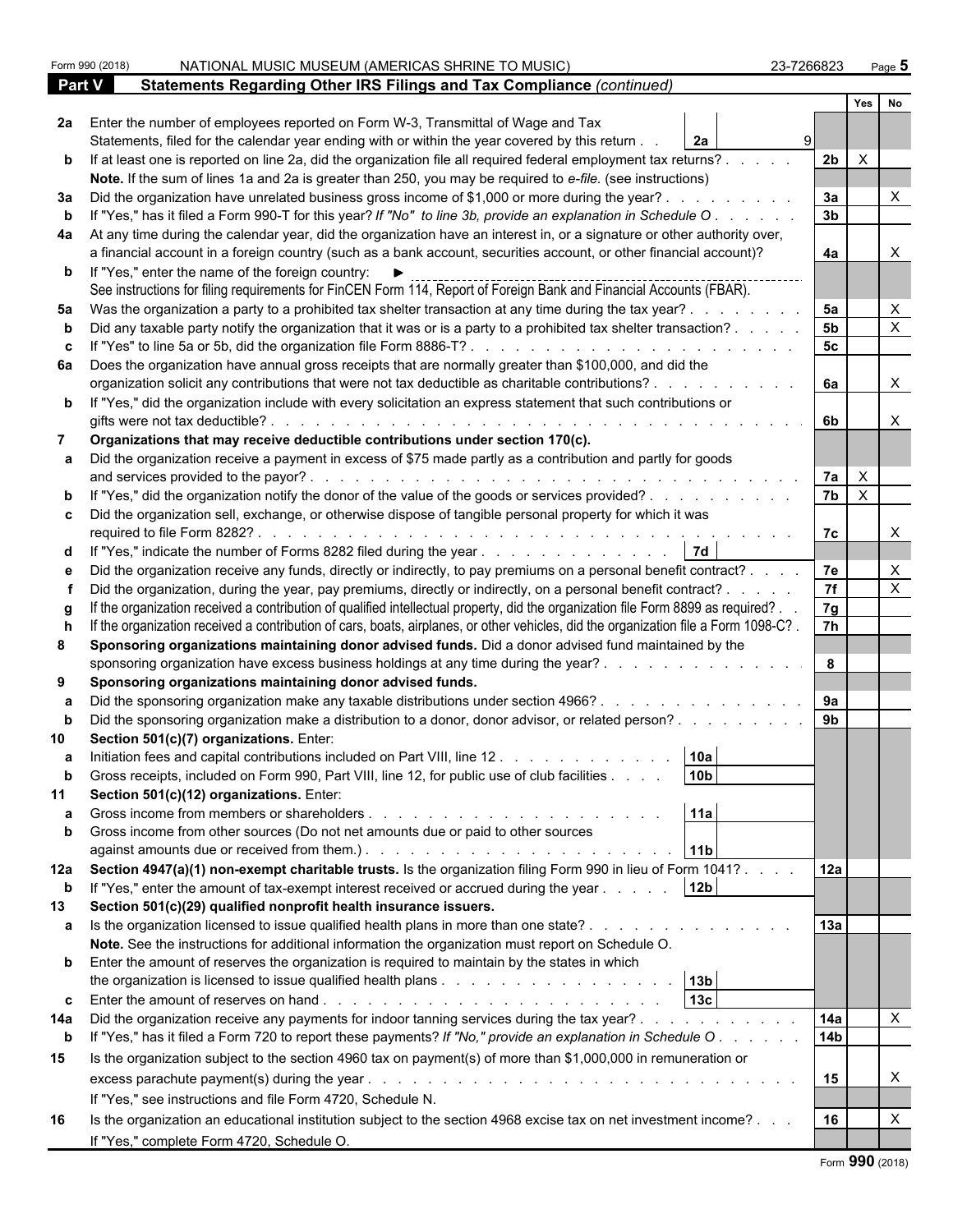|                | Form 990 (2018)              | NATIONAL MUSIC MUSEUM (AMERICAS SHRINE TO MUSIC)                                                                                                                                                                         | 23-7266823                      | Page 6                    |  |
|----------------|------------------------------|--------------------------------------------------------------------------------------------------------------------------------------------------------------------------------------------------------------------------|---------------------------------|---------------------------|--|
| <b>Part VI</b> |                              | Governance, Management, and Disclosure For each "Yes" response to lines 2 through 7b below, and for a "No"                                                                                                               |                                 |                           |  |
|                |                              | response to line 8a, 8b, or 10b below, describe the circumstances, processes, or changes in Schedule O. See instructions.                                                                                                |                                 |                           |  |
|                |                              | Check if Schedule O contains a response or note to any line in this Part VI. $\overline{X}$                                                                                                                              |                                 |                           |  |
|                |                              | <b>Section A. Governing Body and Management</b>                                                                                                                                                                          |                                 |                           |  |
|                |                              |                                                                                                                                                                                                                          |                                 | Yes<br>No                 |  |
|                |                              | 1a Enter the number of voting members of the governing body at the end of the tax year.<br>1a                                                                                                                            | 29                              |                           |  |
|                |                              | If there are material differences in voting rights among members of the governing body, or                                                                                                                               |                                 |                           |  |
|                |                              | if the governing body delegated broad authority to an executive committee or similar                                                                                                                                     |                                 |                           |  |
|                |                              | committee, explain in Schedule O.                                                                                                                                                                                        |                                 |                           |  |
|                |                              | <b>b</b> Enter the number of voting members included in line 1a, above, who are independent.<br>1b                                                                                                                       | 29                              |                           |  |
| $\mathbf{2}$   |                              | Did any officer, director, trustee, or key employee have a family relationship or a business relationship with                                                                                                           |                                 |                           |  |
|                |                              | any other officer, director, trustee, or key employee?.<br>and a straight and a straight and                                                                                                                             | $\overline{2}$                  | $\boldsymbol{\mathsf{X}}$ |  |
|                |                              | Did the organization delegate control over management duties customarily performed by or under the direct                                                                                                                |                                 |                           |  |
|                |                              | supervision of officers, directors, or trustees, or key employees to a management company or other person?.                                                                                                              | $\mathbf{3}$                    | $\mathsf{X}$              |  |
|                |                              | Did the organization make any significant changes to its governing documents since the prior Form 990 was filed? .                                                                                                       | $\overline{\mathbf{4}}$         | $\boldsymbol{\mathsf{X}}$ |  |
|                |                              | Did the organization become aware during the year of a significant diversion of the organization's assets?.                                                                                                              | 5 <sub>5</sub>                  | $\boldsymbol{\mathsf{X}}$ |  |
|                |                              | Did the organization have members or stockholders?.                                                                                                                                                                      | $6\overline{6}$<br>$\mathsf{X}$ |                           |  |
|                |                              | 7a Did the organization have members, stockholders, or other persons who had the power to elect or appoint                                                                                                               |                                 |                           |  |
|                |                              | one or more members of the governing body?.                                                                                                                                                                              | 7a<br>$\mathsf{X}$              |                           |  |
|                |                              | <b>b</b> Are any governance decisions of the organization reserved to (or subject to approval by) members,                                                                                                               |                                 |                           |  |
|                |                              | stockholders, or persons other than the governing body?.                                                                                                                                                                 | 7b                              | $\mathsf{X}$              |  |
|                |                              | Did the organization contemporaneously document the meetings held or written actions undertaken during                                                                                                                   |                                 |                           |  |
|                |                              | the year by the following:                                                                                                                                                                                               |                                 |                           |  |
|                |                              |                                                                                                                                                                                                                          | <b>8a</b><br>$\mathsf{X}$       |                           |  |
|                |                              |                                                                                                                                                                                                                          | 8 <sub>b</sub><br>$\mathsf{X}$  |                           |  |
| 9              |                              | Is there any officer, director, trustee, or key employee listed in Part VII, Section A, who cannot be reached                                                                                                            |                                 |                           |  |
|                |                              | at the organization's mailing address? If "Yes," provide the names and addresses in Schedule O.                                                                                                                          | 9                               | $\mathsf{X}$              |  |
|                |                              | Section B. Policies (This Section B requests information about policies not required by the Internal Revenue Code.)                                                                                                      |                                 |                           |  |
|                |                              |                                                                                                                                                                                                                          |                                 | Yes  <br>No               |  |
|                |                              |                                                                                                                                                                                                                          | 10a                             | $\boldsymbol{\mathsf{X}}$ |  |
|                |                              | <b>b</b> If "Yes," did the organization have written policies and procedures governing the activities of such chapters,                                                                                                  |                                 |                           |  |
|                |                              | affiliates, and branches to ensure their operations are consistent with the organization's exempt purposes?.                                                                                                             | 10 <sub>b</sub>                 |                           |  |
|                |                              | 11a Has the organization provided a complete copy of this Form 990 to all members of its governing body before filing the form?.                                                                                         | 11a<br>$\mathsf{X}$             |                           |  |
|                |                              | <b>b</b> Describe in Schedule O the process, if any, used by the organization to review this Form 990.                                                                                                                   |                                 |                           |  |
|                |                              | 12a Did the organization have a written conflict of interest policy? If "No," go to line 13.                                                                                                                             | 12a<br>$\mathsf{X}$             |                           |  |
|                |                              | <b>b</b> Were officers, directors, or trustees, and key employees required to disclose annually interests that could give rise to conflicts?                                                                             | 12 <sub>b</sub><br>$\mathsf{X}$ |                           |  |
|                |                              | Did the organization regularly and consistently monitor and enforce compliance with the policy? If "Yes,"                                                                                                                |                                 |                           |  |
|                |                              |                                                                                                                                                                                                                          | 12c<br>$\mathsf{X}$             |                           |  |
|                |                              |                                                                                                                                                                                                                          | $\overline{13}$                 | $\mathsf{X}$              |  |
| 14             |                              | Did the organization have a written document retention and destruction policy?                                                                                                                                           | 14<br>X                         |                           |  |
|                |                              | 15 Did the process for determining compensation of the following persons include a review and approval by                                                                                                                |                                 |                           |  |
|                |                              | independent persons, comparability data, and contemporaneous substantiation of the deliberation and decision?                                                                                                            |                                 |                           |  |
|                |                              |                                                                                                                                                                                                                          | 15a<br>$\mathsf{X}$             |                           |  |
|                |                              |                                                                                                                                                                                                                          | 15 <sub>b</sub><br>X            |                           |  |
|                |                              | If "Yes" to line 15a or 15b, describe the process in Schedule O (see instructions).                                                                                                                                      |                                 |                           |  |
|                |                              | 16a Did the organization invest in, contribute assets to, or participate in a joint venture or similar arrangement                                                                                                       |                                 |                           |  |
|                |                              |                                                                                                                                                                                                                          | 16a                             | $\mathsf{X}$              |  |
|                |                              | <b>b</b> If "Yes," did the organization follow a written policy or procedure requiring the organization to evaluate its                                                                                                  |                                 |                           |  |
|                |                              | participation in joint venture arrangements under applicable federal tax law, and take steps to safeguard                                                                                                                |                                 |                           |  |
|                |                              |                                                                                                                                                                                                                          | 16 <sub>b</sub>                 |                           |  |
|                | <b>Section C. Disclosure</b> |                                                                                                                                                                                                                          |                                 |                           |  |
| 17             |                              | List the states with which a copy of this Form 990 is required to be filed<br>$\color{blue}\blacktriangleright\text{}$                                                                                                   |                                 |                           |  |
| 18             |                              | Section 6104 requires an organization to make its Forms 1023 (1024 or 1024-A if applicable), 990, and 990-T (Section 501(c)                                                                                              |                                 |                           |  |
|                |                              | (3)s only) available for public inspection. Indicate how you made these available. Check all that apply.                                                                                                                 |                                 |                           |  |
|                |                              | $X$ Upon request<br>Own website<br>Another's website<br>Other (explain in Schedule O)<br>Describe in Schedule O whether (and if so, how) the organization made its governing documents, conflict of interest policy, and |                                 |                           |  |
| 19             |                              | financial statements available to the public during the tax year.                                                                                                                                                        |                                 |                           |  |
| 20             |                              | State the name, address, and telephone number of the person who possesses the organization's books and records:                                                                                                          |                                 |                           |  |
|                |                              | <b>KAREN DAVIES</b>                                                                                                                                                                                                      |                                 |                           |  |
|                |                              | 414 EAST CLARK, VERMILLION, SD 57069                                                                                                                                                                                     |                                 |                           |  |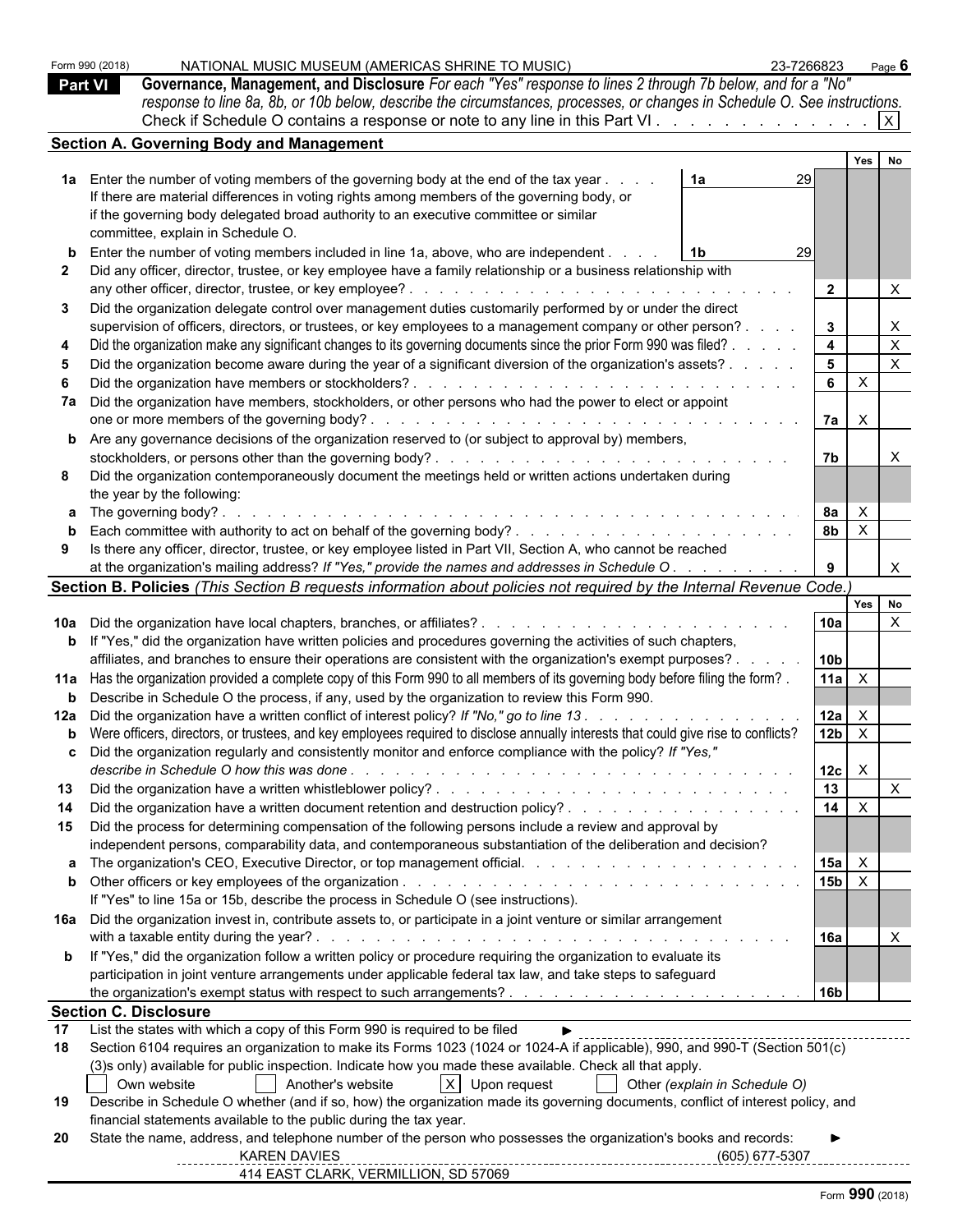| Form 990 (2018)   | NATIONAL MUSIC MUSEUM (AMERICAS SHRINE TO MUSIC)                                                                                  | 23-7266823 | Page |
|-------------------|-----------------------------------------------------------------------------------------------------------------------------------|------------|------|
| <b>Part VII</b>   | <b>Compensation of Officers, Directors, Trustees, Key Employees, Highest Compensated</b>                                          |            |      |
|                   | <b>Employees, and Independent Contractors</b><br>Check if Schedule O contains a response or note to any line in this Part VII.    |            |      |
| <b>Section A.</b> | Officers, Directors, Trustees, Key Employees, and Highest Compensated Employees                                                   |            |      |
|                   | An Complete this tople for all persons required to be listed. Depart componention for the colondar were anding with or within the |            |      |

**1a** Complete this table for all persons required to be listed. Report compensation for the calendar year ending with or within the organization's tax year.

List all of the organization's **current** officers, directors, trustees (whether individuals or organizations), regardless of amount of compensation. Enter -0- in columns (D), (E), and (F) if no compensation was paid.

List all of the organization's **current** key employees, if any. See instructions for definition of "key employee."

List the organization's five **current** highest compensated employees (other than an officer, director, trustee, or key employee) who received reportable compensation (Box 5 of Form W-2 and/or Box 7 of Form 1099-MISC) of more than \$100,000 from the organization and any related organizations.

List all of the organization's **former** officers, key employees, and highest compensated employees who received more than \$100,000 of reportable compensation from the organization and any related organizations.

List all of the organization's **former directors or trustees** that received, in the capacity as a former director or trustee of the organization, more than \$10,000 of reportable compensation from the organization and any related organizations.

List persons in the following order: individual trustees or directors; institutional trustees; officers; key employees; highest compensated employees; and former such persons.

X Check this box if neither the organization nor any related organization compensated any current officer, director, or trustee.

|                                     |                             |                                                                  |                       | (C)     |          |                                 |        |                                 |                                  |                              |
|-------------------------------------|-----------------------------|------------------------------------------------------------------|-----------------------|---------|----------|---------------------------------|--------|---------------------------------|----------------------------------|------------------------------|
| (A)                                 | (B)                         | Position<br>(do not check more than one                          |                       |         |          |                                 |        | (D)                             | (F)                              |                              |
| Name and Title                      | Average                     | box, unless person is both an<br>officer and a director/trustee) |                       |         |          |                                 |        | Reportable                      | (E)<br>Reportable                | Estimated                    |
|                                     | hours per<br>week (list any |                                                                  |                       |         |          |                                 |        | compensation<br>from            | compensation<br>from related     | amount of<br>other           |
|                                     | hours for<br>related        | or director<br>Individual trustee                                | Institutional trustee | Officer | Key      | Highest compensated<br>employee | Former | the                             | organizations<br>(W-2/1099-MISC) | compensation<br>from the     |
|                                     | organizations               |                                                                  |                       |         |          |                                 |        | organization<br>(W-2/1099-MISC) |                                  | organization                 |
|                                     | below dotted<br>line)       |                                                                  |                       |         | employee |                                 |        |                                 |                                  | and related<br>organizations |
|                                     |                             |                                                                  |                       |         |          |                                 |        |                                 |                                  |                              |
|                                     |                             |                                                                  |                       |         |          |                                 |        |                                 |                                  |                              |
| (1) STEVE BROWN                     | 1.00                        |                                                                  |                       |         |          |                                 |        |                                 |                                  |                              |
| <b>EX OFFICIO MEMBER</b>            | 0.00                        | X                                                                |                       |         |          |                                 |        |                                 |                                  |                              |
| (2) JULIET EVERIST                  | 1.00                        |                                                                  |                       |         |          |                                 |        |                                 |                                  |                              |
| CHAIR DEVELOPMENT COMMITTEE         | 0.00                        | X                                                                |                       |         |          |                                 |        |                                 |                                  |                              |
| (3) ALBERT P. HEGYI                 | 1.00                        |                                                                  |                       |         |          |                                 |        |                                 |                                  |                              |
| EXECUTIVE COMMITTEE MEMBER AT LARGE | 0.00                        | $\boldsymbol{\mathsf{X}}$                                        |                       |         |          |                                 |        |                                 |                                  |                              |
| (4) VINCENT DIMARTINO               | 1.00                        |                                                                  |                       |         |          |                                 |        |                                 |                                  |                              |
| <b>TRUSTEE</b>                      | 0.00                        | $\boldsymbol{\mathsf{X}}$                                        |                       |         |          |                                 |        |                                 |                                  |                              |
| (5) THOMAS MACE                     | 1.00                        |                                                                  |                       |         |          |                                 |        |                                 |                                  |                              |
| <b>TRUSTEE</b>                      | 0.00                        | Χ                                                                |                       |         |          |                                 |        |                                 |                                  |                              |
| (6) CINDY LILLIBRIDGE               | 1.00                        |                                                                  |                       |         |          |                                 |        |                                 |                                  |                              |
| <b>PAST CHAIR</b>                   | 0.00                        | $\boldsymbol{\mathsf{X}}$                                        |                       |         |          |                                 |        |                                 |                                  |                              |
| <b>LARRY SCHOU</b><br>(7)           | 1.00                        |                                                                  |                       |         |          |                                 |        |                                 |                                  |                              |
| <b>EX OFFICIO MEMBER</b>            | 0.00                        | $\times$                                                         |                       |         |          |                                 |        |                                 |                                  |                              |
| (8) SUSANNE L. SKYRM                | 1.00                        |                                                                  |                       |         |          |                                 |        |                                 |                                  |                              |
| <b>TRUSTEE</b>                      | 0.00                        | X                                                                |                       |         |          |                                 |        |                                 |                                  |                              |
| (9) JOELLA UTLEY                    | 1.00                        |                                                                  |                       |         |          |                                 |        |                                 |                                  |                              |
| <b>TRUSTEE</b>                      | 0.00                        | $\boldsymbol{\mathsf{X}}$                                        |                       |         |          |                                 |        |                                 |                                  |                              |
| (10) JOSEPH A. VINATIERI            | 1.00                        |                                                                  |                       |         |          |                                 |        |                                 |                                  |                              |
| <b>TRUSTEE</b>                      | 0.00                        | $\boldsymbol{\mathsf{X}}$                                        |                       |         |          |                                 |        |                                 |                                  |                              |
| (11) JO WOHLENBERG                  | 1.00                        |                                                                  |                       |         |          |                                 |        |                                 |                                  |                              |
| <b>CHAIR, FINANCE COMMITTEE</b>     | 0.00                        | $\boldsymbol{\mathsf{X}}$                                        |                       |         |          |                                 |        |                                 |                                  |                              |
| (12) BOYD HOPKINS                   | 1.00                        |                                                                  |                       |         |          |                                 |        |                                 |                                  |                              |
| EXECUTIVE COMMITTEE MEMBER-AT-LARGE | 0.00                        | X                                                                |                       |         |          |                                 |        |                                 |                                  |                              |
| (13) JASON GROVES                   | 1.00                        |                                                                  |                       |         |          |                                 |        |                                 |                                  |                              |
| CHAIR, NOMINATING COMMITTEE         | 0.00                        | Χ                                                                |                       |         |          |                                 |        |                                 |                                  |                              |
| (14) JOHN (JACK) POWELL             | 1.00                        |                                                                  |                       |         |          |                                 |        |                                 |                                  |                              |
| <b>EX OFFICIO MEMBER</b>            | 0.00                        | X                                                                |                       |         |          |                                 |        |                                 |                                  |                              |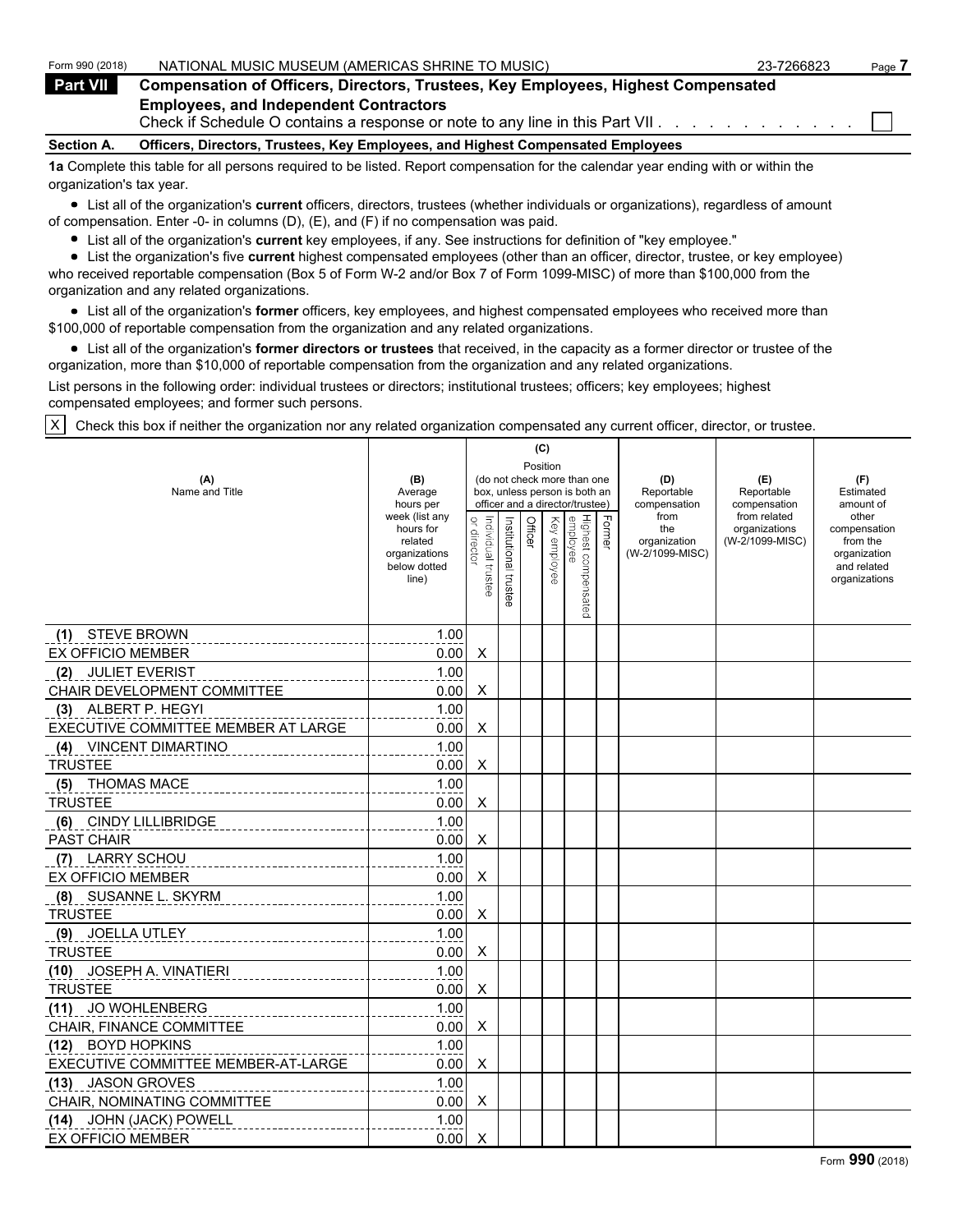| Form 990 (2018)<br>NATIONAL MUSIC MUSEUM (AMERICAS SHRINE TO MUSIC)                                                                                                                                                                                   |                                                                                                        |                            |                                  |                 |                                                                                                                                                               |        |                                                                                     |                                                                                       | 23-7266823  | Page 8                                                                                            |
|-------------------------------------------------------------------------------------------------------------------------------------------------------------------------------------------------------------------------------------------------------|--------------------------------------------------------------------------------------------------------|----------------------------|----------------------------------|-----------------|---------------------------------------------------------------------------------------------------------------------------------------------------------------|--------|-------------------------------------------------------------------------------------|---------------------------------------------------------------------------------------|-------------|---------------------------------------------------------------------------------------------------|
| <b>Part VII</b><br>Section A. Officers, Directors, Trustees, Key Employees, and Highest Compensated Employees (continued)                                                                                                                             |                                                                                                        |                            |                                  |                 |                                                                                                                                                               |        |                                                                                     |                                                                                       |             |                                                                                                   |
| (A)<br>Name and title                                                                                                                                                                                                                                 | (B)<br>Average<br>hours per<br>week (list any<br>hours for<br>related<br>organizations<br>below dotted | Individual trustee<br>dire | Officer<br>Institutional trustee | (C)<br>Position | (do not check more than one<br>box, unless person is both an<br>officer and a director/trustee)<br>  Highest compensated<br> <br>  employee<br>  Key employee | Former | (D)<br>Reportable<br>compensation<br>from<br>the<br>organization<br>(W-2/1099-MISC) | (E)<br>Reportable<br>compensation<br>from related<br>organizations<br>(W-2/1099-MISC) |             | (F)<br>Estimated<br>amount of<br>other<br>compensation<br>from the<br>organization<br>and related |
|                                                                                                                                                                                                                                                       | line)                                                                                                  |                            |                                  |                 |                                                                                                                                                               |        |                                                                                     |                                                                                       |             | organizations                                                                                     |
| (15) FORD BELL                                                                                                                                                                                                                                        | 1.00                                                                                                   |                            |                                  |                 |                                                                                                                                                               |        |                                                                                     |                                                                                       |             |                                                                                                   |
| <b>TRUSTEE</b>                                                                                                                                                                                                                                        | ---------<br>0.00                                                                                      | $\mathsf{X}$               |                                  |                 |                                                                                                                                                               |        |                                                                                     |                                                                                       |             |                                                                                                   |
|                                                                                                                                                                                                                                                       | 1.00                                                                                                   |                            |                                  |                 |                                                                                                                                                               |        |                                                                                     |                                                                                       |             |                                                                                                   |
| <b>TRUSTEE</b>                                                                                                                                                                                                                                        | 0.00                                                                                                   | $\mathsf{X}$               |                                  |                 |                                                                                                                                                               |        |                                                                                     |                                                                                       |             |                                                                                                   |
| (17) TOM DAVIES                                                                                                                                                                                                                                       | 1.00                                                                                                   |                            |                                  |                 |                                                                                                                                                               |        |                                                                                     |                                                                                       |             |                                                                                                   |
| <b>TRUSTEE</b>                                                                                                                                                                                                                                        | 0.00                                                                                                   | $\mathsf{X}$               |                                  |                 |                                                                                                                                                               |        |                                                                                     |                                                                                       |             |                                                                                                   |
|                                                                                                                                                                                                                                                       | 1.00                                                                                                   |                            |                                  |                 |                                                                                                                                                               |        |                                                                                     |                                                                                       |             |                                                                                                   |
| <b>TRUSTEE</b>                                                                                                                                                                                                                                        | 0.00                                                                                                   | $\mathsf{X}$               |                                  |                 |                                                                                                                                                               |        |                                                                                     |                                                                                       |             |                                                                                                   |
| <b>TRUSTEE</b>                                                                                                                                                                                                                                        | 1.00                                                                                                   | $\mathsf{X}$               |                                  |                 |                                                                                                                                                               |        |                                                                                     |                                                                                       |             |                                                                                                   |
|                                                                                                                                                                                                                                                       | 0.00<br>1.00                                                                                           |                            |                                  |                 |                                                                                                                                                               |        |                                                                                     |                                                                                       |             |                                                                                                   |
| <b>TRUSTEE</b>                                                                                                                                                                                                                                        | 0.00                                                                                                   | $\mathsf{X}$               |                                  |                 |                                                                                                                                                               |        |                                                                                     |                                                                                       |             |                                                                                                   |
|                                                                                                                                                                                                                                                       | 1.00                                                                                                   |                            |                                  |                 |                                                                                                                                                               |        |                                                                                     |                                                                                       |             |                                                                                                   |
| <b>TRUSTEE</b>                                                                                                                                                                                                                                        | 0.00                                                                                                   | $\mathsf{X}$               |                                  |                 |                                                                                                                                                               |        |                                                                                     |                                                                                       |             |                                                                                                   |
|                                                                                                                                                                                                                                                       | 1.00                                                                                                   |                            |                                  |                 |                                                                                                                                                               |        |                                                                                     |                                                                                       |             |                                                                                                   |
| <b>TRUSTEE</b>                                                                                                                                                                                                                                        | 0.00                                                                                                   | $\mathsf{X}$               |                                  |                 |                                                                                                                                                               |        |                                                                                     |                                                                                       |             |                                                                                                   |
|                                                                                                                                                                                                                                                       | 1.00                                                                                                   |                            |                                  |                 |                                                                                                                                                               |        |                                                                                     |                                                                                       |             |                                                                                                   |
| <b>TRUSTEE</b>                                                                                                                                                                                                                                        | 0.00                                                                                                   | $\mathsf{X}$               |                                  |                 |                                                                                                                                                               |        |                                                                                     |                                                                                       |             |                                                                                                   |
|                                                                                                                                                                                                                                                       | 1.00                                                                                                   |                            |                                  |                 |                                                                                                                                                               |        |                                                                                     |                                                                                       |             |                                                                                                   |
| <b>TRUSTEE</b>                                                                                                                                                                                                                                        | $0.00\quad$ X                                                                                          |                            |                                  |                 |                                                                                                                                                               |        |                                                                                     |                                                                                       |             |                                                                                                   |
|                                                                                                                                                                                                                                                       | 1.00                                                                                                   |                            |                                  |                 |                                                                                                                                                               |        |                                                                                     |                                                                                       |             |                                                                                                   |
| <b>EX-OFFICIO</b>                                                                                                                                                                                                                                     | $0.00\quad$ X                                                                                          |                            |                                  |                 |                                                                                                                                                               |        |                                                                                     |                                                                                       |             |                                                                                                   |
| 1b                                                                                                                                                                                                                                                    |                                                                                                        |                            |                                  |                 |                                                                                                                                                               |        | $\overline{0}$                                                                      |                                                                                       | 0           | 0                                                                                                 |
| Total from continuation sheets to Part VII, Section A. ▶                                                                                                                                                                                              |                                                                                                        |                            |                                  |                 |                                                                                                                                                               |        | $\overline{0}$                                                                      |                                                                                       | $\mathbf 0$ | 0                                                                                                 |
| Total (add lines 1b and 1c) All and 1ch and 1ch and 1ch and the metal with the line of individuals (including but not limited to those listed above) who received more than \$100,000 of Total number of individuals (includin<br>d                   |                                                                                                        |                            |                                  |                 |                                                                                                                                                               |        | $\overline{0}$                                                                      |                                                                                       | 0           | $\Omega$                                                                                          |
| 2<br>reportable compensation from the organization                                                                                                                                                                                                    |                                                                                                        |                            | 0                                |                 |                                                                                                                                                               |        |                                                                                     |                                                                                       |             |                                                                                                   |
|                                                                                                                                                                                                                                                       |                                                                                                        |                            |                                  |                 |                                                                                                                                                               |        |                                                                                     |                                                                                       |             | Yes No                                                                                            |
| Did the organization list any former officer, director, or trustee, key employee, or highest compensated<br>3                                                                                                                                         |                                                                                                        |                            |                                  |                 |                                                                                                                                                               |        |                                                                                     |                                                                                       |             |                                                                                                   |
| employee on line 1a? If "Yes," complete Schedule J for such individual                                                                                                                                                                                |                                                                                                        |                            |                                  |                 |                                                                                                                                                               |        |                                                                                     |                                                                                       | 3           | X                                                                                                 |
| For any individual listed on line 1a, is the sum of reportable compensation and other compensation from<br>4                                                                                                                                          |                                                                                                        |                            |                                  |                 |                                                                                                                                                               |        |                                                                                     |                                                                                       |             |                                                                                                   |
| the organization and related organizations greater than \$150,000? If "Yes," complete Schedule J for such                                                                                                                                             |                                                                                                        |                            |                                  |                 |                                                                                                                                                               |        |                                                                                     |                                                                                       | 4           | X                                                                                                 |
| Did any person listed on line 1a receive or accrue compensation from any unrelated organization or individual<br>5                                                                                                                                    |                                                                                                        |                            |                                  |                 |                                                                                                                                                               |        |                                                                                     |                                                                                       |             |                                                                                                   |
| for services rendered to the organization? If "Yes," complete Schedule J for such person                                                                                                                                                              |                                                                                                        |                            |                                  |                 |                                                                                                                                                               |        |                                                                                     |                                                                                       | 5           | X                                                                                                 |
| <b>Section B. Independent Contractors</b>                                                                                                                                                                                                             |                                                                                                        |                            |                                  |                 |                                                                                                                                                               |        |                                                                                     |                                                                                       |             |                                                                                                   |
| Complete this table for your five highest compensated independent contractors that received more than \$100,000 of<br>1<br>compensation from the organization. Report compensation for the calendar year ending with or within the organization's tax |                                                                                                        |                            |                                  |                 |                                                                                                                                                               |        |                                                                                     |                                                                                       |             |                                                                                                   |
| year.                                                                                                                                                                                                                                                 |                                                                                                        |                            |                                  |                 |                                                                                                                                                               |        |                                                                                     |                                                                                       |             |                                                                                                   |
| (A)<br>Name and business address                                                                                                                                                                                                                      |                                                                                                        |                            |                                  |                 |                                                                                                                                                               |        | (B)<br>Description of services                                                      |                                                                                       |             | (C)<br>Compensation                                                                               |
|                                                                                                                                                                                                                                                       |                                                                                                        |                            |                                  |                 |                                                                                                                                                               |        |                                                                                     |                                                                                       |             | 0                                                                                                 |
|                                                                                                                                                                                                                                                       |                                                                                                        |                            |                                  |                 |                                                                                                                                                               |        |                                                                                     |                                                                                       |             | 0                                                                                                 |
|                                                                                                                                                                                                                                                       |                                                                                                        |                            |                                  |                 |                                                                                                                                                               |        |                                                                                     |                                                                                       |             | 0                                                                                                 |
|                                                                                                                                                                                                                                                       |                                                                                                        |                            |                                  |                 |                                                                                                                                                               |        |                                                                                     |                                                                                       |             | 0                                                                                                 |
|                                                                                                                                                                                                                                                       |                                                                                                        |                            |                                  |                 |                                                                                                                                                               |        |                                                                                     |                                                                                       |             |                                                                                                   |
|                                                                                                                                                                                                                                                       |                                                                                                        |                            |                                  |                 |                                                                                                                                                               |        |                                                                                     |                                                                                       |             |                                                                                                   |

| Total number of independent contractors (including but not limited to those listed above) who received |  |  |
|--------------------------------------------------------------------------------------------------------|--|--|
| more than \$100,000 of compensation from the organization                                              |  |  |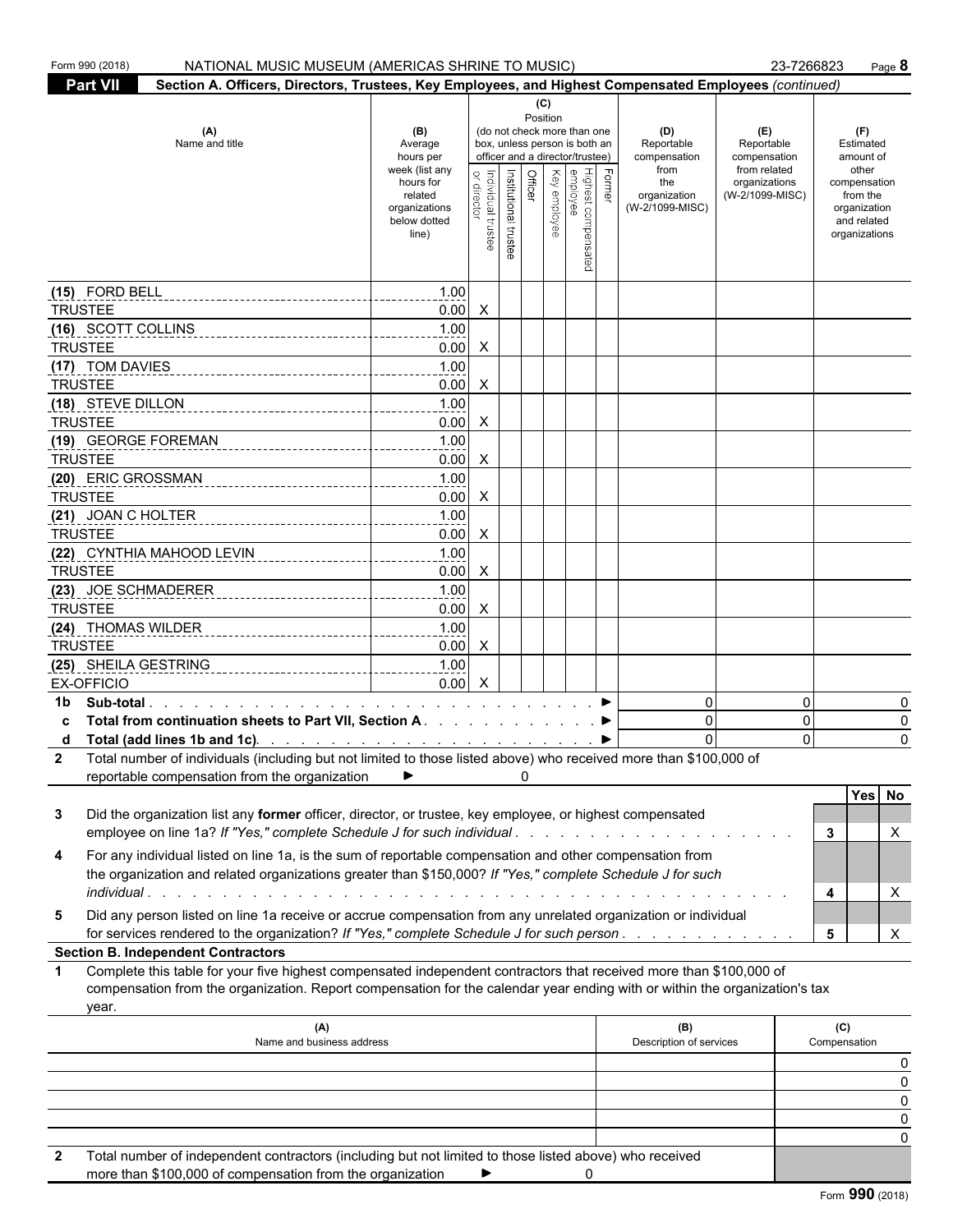| Part VIII<br><b>Statement of Revenue</b><br>(A)<br>(B)<br>$\overline{c}$<br>(D)<br>Unrelated<br>Total revenue<br>Related or<br>Revenue<br>excluded from<br>business<br>exempt<br>function<br>tax under sections<br>revenue<br>512-514<br>revenue<br> 1a <br>Federated campaigns<br>$\Omega$<br>1a<br>Contributions, Gifts, Grants<br>and Other Similar Amounts<br> 1 <sub>b</sub><br>46,763<br>Membership dues<br>b<br>Fundraising events<br> 1c <br>$\Omega$<br>c<br>461,824<br> 1d <br>Related organizations<br>Government grants (contributions)<br>69,718<br> 1e <br>All other contributions, gifts, grants, and<br>similar amounts not included above<br>  1f  <br>967,833<br>Noncash contributions included in lines 1a-1f:<br>$\mathfrak{S}$<br>45,405<br>$\blacktriangleright$<br>Total. Add lines 1a-1f<br>1,546,138<br><b>Business Code</b><br>Program Service Revenue<br>711300<br>PUBLIC PROGRAMMING<br>105,434<br>105,434<br>2a<br>611710<br>THE SEARCH SERVICES<br>$\Omega$<br>453000<br>BOOKS/MUSIC SALES<br>BOOKS/MUSIC SALES<br><u>OTHER REVENUE</u><br>OTHE <u>R REVENUE</u><br><sub> —</sub><br>453000<br>$\Omega$<br>$\Omega$<br>$\Omega$<br>All other program service revenue<br>105,434<br>Investment income (including dividends, interest, and<br>3<br>other similar amounts). $\ldots$ $\ldots$ $\ldots$ $\ldots$ $\ldots$ $\ldots$<br>166,240<br>166,240<br>Income from investment of tax-exempt bond proceeds ▶<br>$\Omega$<br>4<br>$\Omega$<br>5<br>Gross rents  <br>6а<br>Less: rental expenses  <br>$\overline{0}$<br>$\Omega$<br>Rental income or (loss)  <br>$\blacktriangleright$<br>Net rental income or (loss) <u>.</u><br>$\Omega$<br>(i) Securities<br>(ii) Other<br>Gross amount from sales of<br>7a<br>$\overline{0}$<br>assets other than inventory<br>$\Omega$<br>Less: cost or other basis<br>$\overline{0}$<br>and sales expenses<br>0<br>$\mathsf{o}$<br>$\Omega$<br><b>c</b> Gain or (loss) $\ldots$ $\ldots$<br>$\Omega$<br>Other Revenue<br>Gross income from fundraising<br>8а<br>of contributions reported on line 1c).<br>See Part IV, line 18. a<br>Less: direct expenses<br>$\mathbf b$<br>Net income or (loss) from fundraising events $\ldots$ $\ldots$ $\blacktriangleright$<br>$\Omega$<br>9a Gross income from gaming activities.<br>See Part IV, line 19. $\ldots$ $\ldots$ $\ldots$ <b>a</b><br>Less: direct expenses<br>b<br>b<br>Net income or (loss) from gaming activities ▶<br>$\Omega$<br>10a Gross sales of inventory, less<br>returns and allowances $\mathbf{a}$<br>29,085<br><b>b</b> Less: cost of goods sold <b>b</b><br>33,040<br>c Net income or (loss) from sales of inventory ▶<br>$-3,955$<br>Miscellaneous Revenue<br><b>Business Code</b><br>11a<br>All other revenue<br>Total. Add lines 11a-11d ▶<br>Total revenue. See instructions. ▶<br>1,813,857<br>$\overline{0}$<br>166,240<br>105,434<br>12<br>Form 990 (2018) | Form 990 (2018) | NATIONAL MUSIC MUSEUM (AMERICAS SHRINE TO MUSIC) |  | 23-7266823 | Page 9 |
|-------------------------------------------------------------------------------------------------------------------------------------------------------------------------------------------------------------------------------------------------------------------------------------------------------------------------------------------------------------------------------------------------------------------------------------------------------------------------------------------------------------------------------------------------------------------------------------------------------------------------------------------------------------------------------------------------------------------------------------------------------------------------------------------------------------------------------------------------------------------------------------------------------------------------------------------------------------------------------------------------------------------------------------------------------------------------------------------------------------------------------------------------------------------------------------------------------------------------------------------------------------------------------------------------------------------------------------------------------------------------------------------------------------------------------------------------------------------------------------------------------------------------------------------------------------------------------------------------------------------------------------------------------------------------------------------------------------------------------------------------------------------------------------------------------------------------------------------------------------------------------------------------------------------------------------------------------------------------------------------------------------------------------------------------------------------------------------------------------------------------------------------------------------------------------------------------------------------------------------------------------------------------------------------------------------------------------------------------------------------------------------------------------------------------------------------------------------------------------------------------------------------------------------------------------------------------------------------------------------------------------------------------------------------------------------------------------------------------------------------------------------------------------------------------------------------------------------------------------------------------------------------------------|-----------------|--------------------------------------------------|--|------------|--------|
|                                                                                                                                                                                                                                                                                                                                                                                                                                                                                                                                                                                                                                                                                                                                                                                                                                                                                                                                                                                                                                                                                                                                                                                                                                                                                                                                                                                                                                                                                                                                                                                                                                                                                                                                                                                                                                                                                                                                                                                                                                                                                                                                                                                                                                                                                                                                                                                                                                                                                                                                                                                                                                                                                                                                                                                                                                                                                                       |                 |                                                  |  |            |        |
|                                                                                                                                                                                                                                                                                                                                                                                                                                                                                                                                                                                                                                                                                                                                                                                                                                                                                                                                                                                                                                                                                                                                                                                                                                                                                                                                                                                                                                                                                                                                                                                                                                                                                                                                                                                                                                                                                                                                                                                                                                                                                                                                                                                                                                                                                                                                                                                                                                                                                                                                                                                                                                                                                                                                                                                                                                                                                                       |                 |                                                  |  |            |        |
|                                                                                                                                                                                                                                                                                                                                                                                                                                                                                                                                                                                                                                                                                                                                                                                                                                                                                                                                                                                                                                                                                                                                                                                                                                                                                                                                                                                                                                                                                                                                                                                                                                                                                                                                                                                                                                                                                                                                                                                                                                                                                                                                                                                                                                                                                                                                                                                                                                                                                                                                                                                                                                                                                                                                                                                                                                                                                                       |                 |                                                  |  |            |        |
|                                                                                                                                                                                                                                                                                                                                                                                                                                                                                                                                                                                                                                                                                                                                                                                                                                                                                                                                                                                                                                                                                                                                                                                                                                                                                                                                                                                                                                                                                                                                                                                                                                                                                                                                                                                                                                                                                                                                                                                                                                                                                                                                                                                                                                                                                                                                                                                                                                                                                                                                                                                                                                                                                                                                                                                                                                                                                                       |                 |                                                  |  |            |        |
|                                                                                                                                                                                                                                                                                                                                                                                                                                                                                                                                                                                                                                                                                                                                                                                                                                                                                                                                                                                                                                                                                                                                                                                                                                                                                                                                                                                                                                                                                                                                                                                                                                                                                                                                                                                                                                                                                                                                                                                                                                                                                                                                                                                                                                                                                                                                                                                                                                                                                                                                                                                                                                                                                                                                                                                                                                                                                                       |                 |                                                  |  |            |        |
|                                                                                                                                                                                                                                                                                                                                                                                                                                                                                                                                                                                                                                                                                                                                                                                                                                                                                                                                                                                                                                                                                                                                                                                                                                                                                                                                                                                                                                                                                                                                                                                                                                                                                                                                                                                                                                                                                                                                                                                                                                                                                                                                                                                                                                                                                                                                                                                                                                                                                                                                                                                                                                                                                                                                                                                                                                                                                                       |                 |                                                  |  |            |        |
|                                                                                                                                                                                                                                                                                                                                                                                                                                                                                                                                                                                                                                                                                                                                                                                                                                                                                                                                                                                                                                                                                                                                                                                                                                                                                                                                                                                                                                                                                                                                                                                                                                                                                                                                                                                                                                                                                                                                                                                                                                                                                                                                                                                                                                                                                                                                                                                                                                                                                                                                                                                                                                                                                                                                                                                                                                                                                                       |                 |                                                  |  |            |        |
|                                                                                                                                                                                                                                                                                                                                                                                                                                                                                                                                                                                                                                                                                                                                                                                                                                                                                                                                                                                                                                                                                                                                                                                                                                                                                                                                                                                                                                                                                                                                                                                                                                                                                                                                                                                                                                                                                                                                                                                                                                                                                                                                                                                                                                                                                                                                                                                                                                                                                                                                                                                                                                                                                                                                                                                                                                                                                                       |                 |                                                  |  |            |        |
|                                                                                                                                                                                                                                                                                                                                                                                                                                                                                                                                                                                                                                                                                                                                                                                                                                                                                                                                                                                                                                                                                                                                                                                                                                                                                                                                                                                                                                                                                                                                                                                                                                                                                                                                                                                                                                                                                                                                                                                                                                                                                                                                                                                                                                                                                                                                                                                                                                                                                                                                                                                                                                                                                                                                                                                                                                                                                                       |                 |                                                  |  |            |        |
|                                                                                                                                                                                                                                                                                                                                                                                                                                                                                                                                                                                                                                                                                                                                                                                                                                                                                                                                                                                                                                                                                                                                                                                                                                                                                                                                                                                                                                                                                                                                                                                                                                                                                                                                                                                                                                                                                                                                                                                                                                                                                                                                                                                                                                                                                                                                                                                                                                                                                                                                                                                                                                                                                                                                                                                                                                                                                                       |                 |                                                  |  |            |        |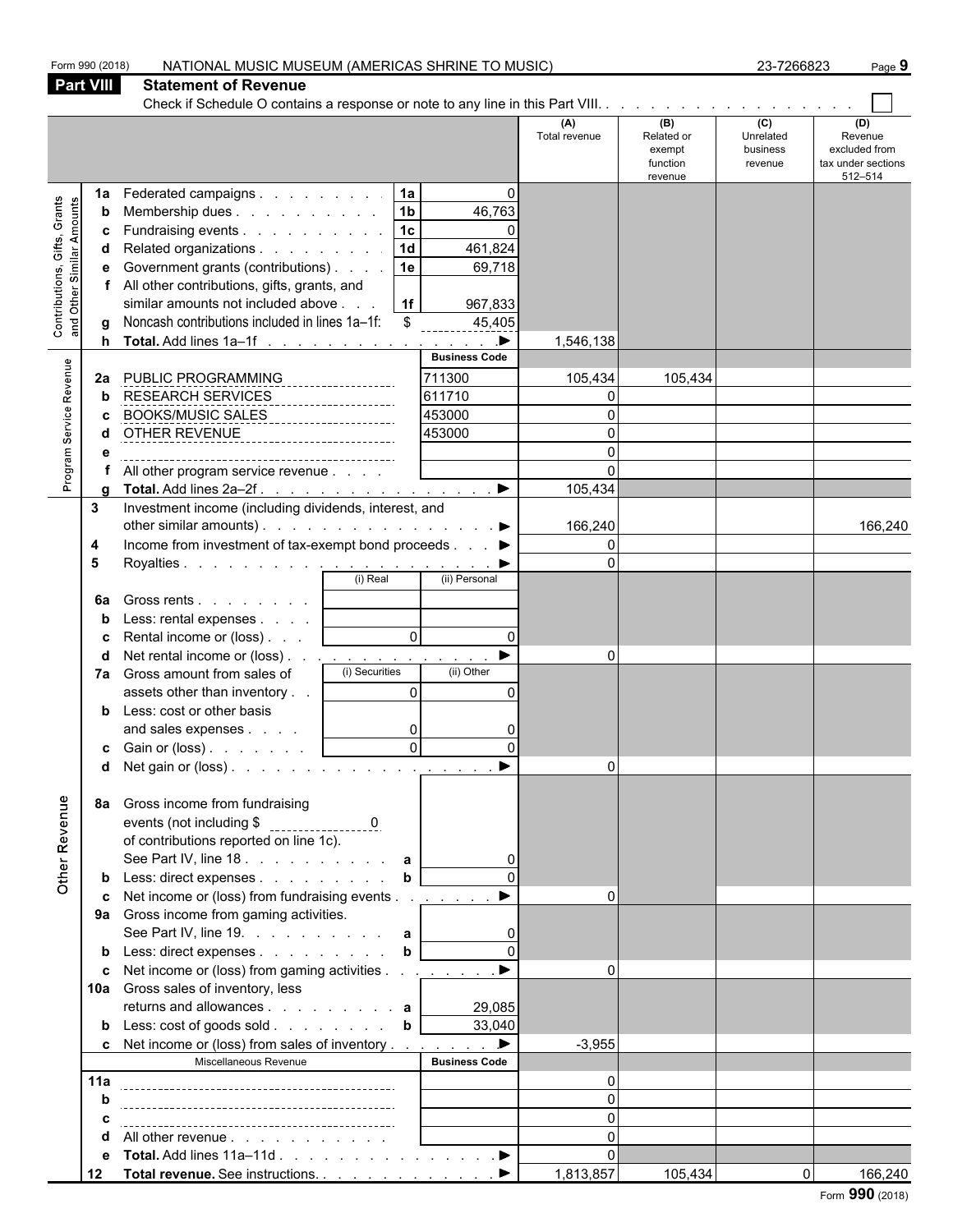**Part IX Statement of Functional Expenses**

|              | Section 501(c)(3) and 501(c)(4) organizations must complete all columns. All other organizations must complete column (A). |                       |                                    |                                           |                                |
|--------------|----------------------------------------------------------------------------------------------------------------------------|-----------------------|------------------------------------|-------------------------------------------|--------------------------------|
|              |                                                                                                                            |                       |                                    |                                           |                                |
|              | Do not include amounts reported on lines 6b, 7b,<br>8b, 9b, and 10b of Part VIII.                                          | (A)<br>Total expenses | (B)<br>Program service<br>expenses | (C)<br>Management and<br>general expenses | (D)<br>Fundraising<br>expenses |
| $\mathbf 1$  | Grants and other assistance to domestic organizations                                                                      |                       |                                    |                                           |                                |
|              | domestic governments. See Part IV, line 21                                                                                 | $\Omega$              |                                    |                                           |                                |
| $\mathbf{2}$ | Grants and other assistance to domestic                                                                                    |                       |                                    |                                           |                                |
|              | individuals. See Part IV, line 22.                                                                                         | $\Omega$              |                                    |                                           |                                |
| 3            | Grants and other assistance to foreign                                                                                     |                       |                                    |                                           |                                |
|              | organizations, foreign governments, and foreign<br>individuals. See Part IV, lines 15 and 16                               |                       |                                    |                                           |                                |
|              | Benefits paid to or for members                                                                                            | 0                     |                                    |                                           |                                |
| 5            | Compensation of current officers, directors,                                                                               |                       |                                    |                                           |                                |
|              | trustees, and key employees                                                                                                | $\Omega$              |                                    | O                                         |                                |
| 6            | Compensation not included above, to disqualified                                                                           |                       |                                    |                                           |                                |
|              | persons (as defined under section 4958(f)(1)) and                                                                          |                       |                                    |                                           |                                |
|              | persons described in section 4958(c)(3)(B)                                                                                 |                       |                                    |                                           |                                |
|              | Other salaries and wages                                                                                                   | 972,667               | 719,774                            | 233,440                                   | 19,453                         |
| 8            | Pension plan accruals and contributions (include                                                                           |                       |                                    |                                           |                                |
|              | section 401(k) and 403(b) employer contributions).                                                                         | $\Omega$              |                                    |                                           |                                |
| 9            | Other employee benefits                                                                                                    | $\Omega$              |                                    |                                           |                                |
| 10           | Payroll taxes                                                                                                              |                       |                                    |                                           |                                |
| 11           | Fees for services (non-employees):                                                                                         |                       |                                    |                                           |                                |
| a            | Management.<br>L <mark>egal.</mark>                                                                                        | 92,474<br>$\Omega$    |                                    | 92,474                                    |                                |
|              |                                                                                                                            | 38,158                |                                    | 38,158                                    |                                |
| d            |                                                                                                                            | $\Omega$              |                                    |                                           |                                |
| е            | Professional fundraising services. See Part IV, line 17                                                                    | $\Omega$              |                                    |                                           |                                |
|              | Investment management fees                                                                                                 | 85,777                |                                    | 85,777                                    |                                |
| g            | Other. (If line 11g amount exceeds 10% of line 25, column                                                                  |                       |                                    |                                           |                                |
|              | (A) amount, list line 11g expenses on Schedule O.)                                                                         | $\Omega$              |                                    | O                                         |                                |
| 12           | Advertising and promotion                                                                                                  | 28,464                | 18,292                             |                                           | 10,172                         |
| 13           | Office expenses                                                                                                            | 25,909                | 14,105                             | 11,804                                    |                                |
| 14           | Information technology                                                                                                     | 48,489                | 14,109                             | 34,380                                    |                                |
| 15           |                                                                                                                            | $\Omega$<br>$\Omega$  |                                    |                                           |                                |
| 16<br>17     | Occupancy.                                                                                                                 | 5,717                 |                                    |                                           | 5,717                          |
| 18           | Payments of travel or entertainment expenses                                                                               |                       |                                    |                                           |                                |
|              | for any federal, state, or local public officials                                                                          | $\overline{0}$        |                                    |                                           |                                |
| 19           | Conferences, conventions, and meetings                                                                                     | 59,834                | 12,034                             | 26,319                                    | 21,481                         |
| 20           |                                                                                                                            | $\Omega$              |                                    |                                           |                                |
| 21           | Payments to affiliates                                                                                                     | $\Omega$              |                                    |                                           |                                |
| 22           | Depreciation, depletion, and amortization                                                                                  | 15,396                | $\Omega$                           | 15,396                                    | 0                              |
| 23           |                                                                                                                            | 19,186                |                                    | 19,186                                    |                                |
| 24           | Other expenses. Itemize expenses not covered                                                                               |                       |                                    |                                           |                                |
|              | above (List miscellaneous expenses in line 24e. If                                                                         |                       |                                    |                                           |                                |
|              | line 24e amount exceeds 10% of line 25, column<br>(A) amount, list line 24e expenses on Schedule O.)                       |                       |                                    |                                           |                                |
|              | a MAINTENANCE & RENTAL                                                                                                     | 150,427               | 105,299                            | 45,128                                    |                                |
| b            | <b>TELEPHONE</b>                                                                                                           | 8,146                 |                                    | 8,146                                     |                                |
| c            |                                                                                                                            | 231,507               | 46,469                             | 185,038                                   |                                |
| d            | <b>CONSERVATION</b><br>---------------------------------                                                                   | 5,229                 | 5,229                              |                                           |                                |
| e            | All other expenses<br>----------------------------------                                                                   | 663                   |                                    | 663                                       |                                |
| 25           | Total functional expenses. Add lines 1 through 24e                                                                         | 1,788,043             | 935,311                            | 795,909                                   | 56,823                         |
| 26           | Joint costs. Complete this line only if the                                                                                |                       |                                    |                                           |                                |
|              | organization reported in column (B) joint costs                                                                            |                       |                                    |                                           |                                |
|              | from a combined educational campaign and                                                                                   |                       |                                    |                                           |                                |
|              | fundraising solicitation. Check here $\blacktriangleright$   if                                                            |                       |                                    |                                           |                                |
|              | following SOP 98-2 (ASC 958-720)                                                                                           |                       |                                    |                                           |                                |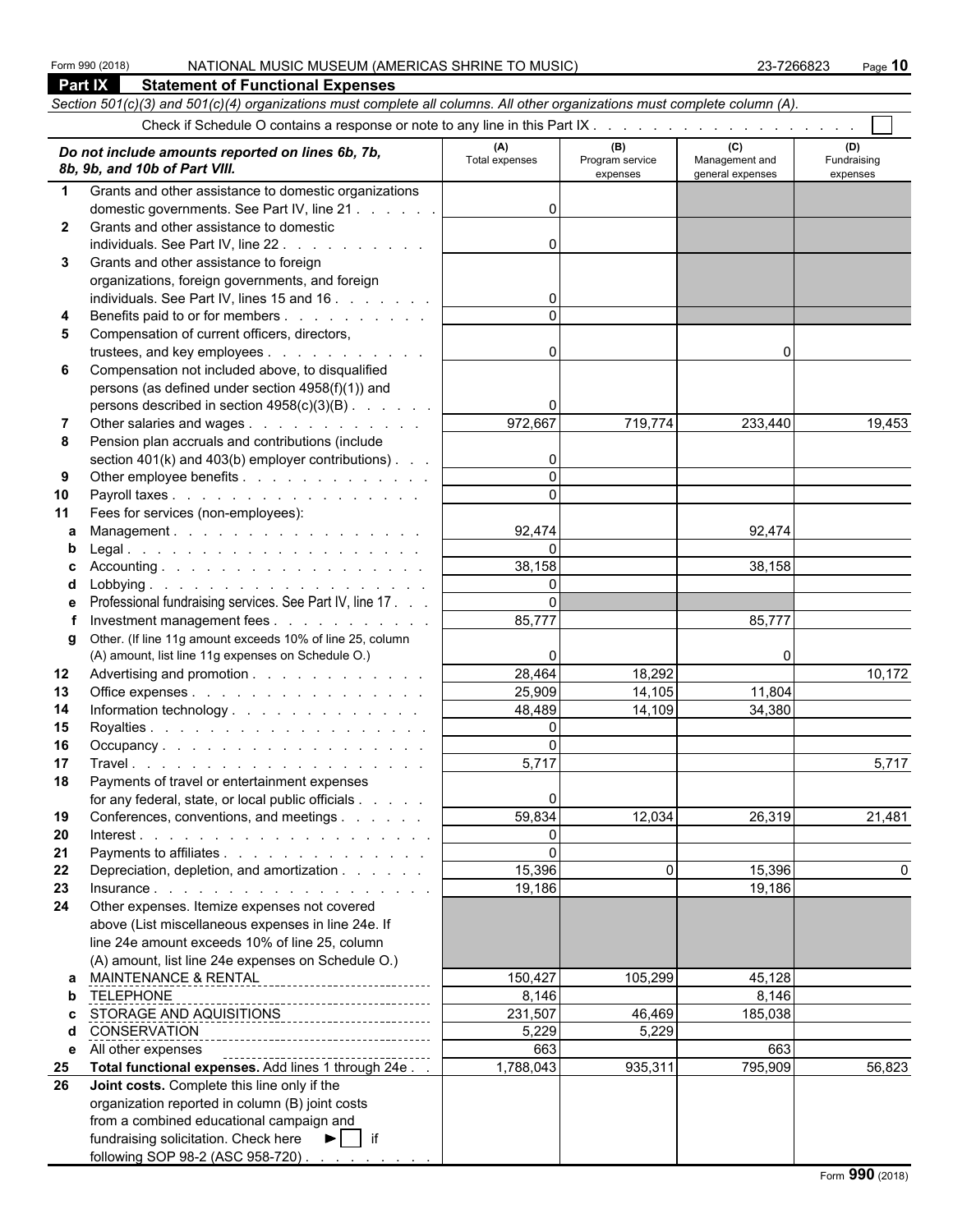|                   | <b>Part X</b> | <b>Balance Sheet</b>                                                                                                                                     |                          |                         |                    |
|-------------------|---------------|----------------------------------------------------------------------------------------------------------------------------------------------------------|--------------------------|-------------------------|--------------------|
|                   |               |                                                                                                                                                          |                          |                         |                    |
|                   |               |                                                                                                                                                          | (A)<br>Beginning of year |                         | (B)<br>End of year |
|                   | -1            |                                                                                                                                                          | 169,224                  | $\overline{1}$          | 179,157            |
|                   | $\mathbf{2}$  | Savings and temporary cash investments                                                                                                                   | 6,578,661                | $\overline{2}$          | 6,628,117          |
|                   | 3             |                                                                                                                                                          | 23,960                   | $\overline{\mathbf{3}}$ |                    |
|                   | 4             |                                                                                                                                                          | 12,993                   | $\overline{\mathbf{4}}$ | 228,859            |
|                   | 5             | Loans and other receivables from current and former officers, directors,                                                                                 |                          |                         |                    |
|                   |               | trustees, key employees, and highest compensated employees.                                                                                              |                          |                         |                    |
|                   |               |                                                                                                                                                          | $\overline{0}$           | 5                       |                    |
|                   | 6             | Loans and other receivables from other disqualified persons (as defined under section                                                                    |                          |                         |                    |
|                   |               | 4958(f)(1)), persons described in section 4958(c)(3)(B), and contributing employers and                                                                  |                          |                         |                    |
|                   |               | sponsoring organizations of section 501(c)(9) voluntary employees' beneficiary                                                                           |                          |                         |                    |
|                   |               | organizations (see instructions). Complete Part II of Schedule L.                                                                                        | $\Omega$                 | 6                       |                    |
| Assets            | 7             |                                                                                                                                                          | $\Omega$                 | $\overline{7}$          |                    |
|                   | 8             |                                                                                                                                                          | 193,087                  | 8                       | 180,735            |
|                   | 9             | Prepaid expenses and deferred charges                                                                                                                    | 18,009                   | 9                       | 25,244             |
|                   | 10a           | Land, buildings, and equipment: cost or                                                                                                                  |                          |                         |                    |
|                   |               | other basis. Complete Part VI of Schedule D<br>  10a  <br>371,165                                                                                        |                          |                         |                    |
|                   | b             | 10 <sub>b</sub><br>213,171<br>Less: accumulated depreciation                                                                                             | 142,764 10c              |                         | 157,994            |
|                   | 11            | Investments—publicly traded securities                                                                                                                   |                          | 11                      |                    |
|                   | 12            | Investments—other securities. See Part IV, line 11                                                                                                       | n l                      | 12                      |                    |
|                   | 13            | Investments—program-related. See Part IV, line 11                                                                                                        | $\Omega$                 | 13                      |                    |
|                   | 14            |                                                                                                                                                          | $\Omega$                 | 14                      | U                  |
|                   | 15            |                                                                                                                                                          | $\Omega$                 | 15                      | U                  |
|                   | 16            | <b>Total assets.</b> Add lines 1 through 15 (must equal line 34)                                                                                         | 7,138,698 16             |                         | 7,400,106          |
|                   | 17            |                                                                                                                                                          | 68,726                   | 17                      |                    |
|                   | 18            | Accounts payable and accrued expenses                                                                                                                    | $\Omega$                 | 18                      | 94,420             |
|                   |               |                                                                                                                                                          | $\Omega$                 | 19                      |                    |
|                   | 19            |                                                                                                                                                          | $\Omega$                 | 20                      |                    |
|                   | 20            |                                                                                                                                                          | $\Omega$                 |                         |                    |
|                   | 21            | Escrow or custodial account liability. Complete Part IV of Schedule D                                                                                    |                          | 21                      |                    |
| Liabilities       | 22            | Loans and other payables to current and former officers, directors,                                                                                      |                          |                         |                    |
|                   |               | trustees, key employees, highest compensated employees, and                                                                                              |                          |                         |                    |
|                   |               | disqualified persons. Complete Part II of Schedule L.                                                                                                    | $\Omega$                 | 22                      |                    |
|                   | 23            | Secured mortgages and notes payable to unrelated third parties                                                                                           | $\Omega$                 | 23                      |                    |
|                   | 24            | Unsecured notes and loans payable to unrelated third parties                                                                                             | $\Omega$                 | 24                      | U                  |
|                   | 25            | Other liabilities (including federal income tax, payables to related third                                                                               |                          |                         |                    |
|                   |               | parties, and other liabilities not included on lines 17-24). Complete Part X                                                                             |                          |                         |                    |
|                   |               |                                                                                                                                                          | 0                        | 25                      |                    |
|                   | 26            | Total liabilities. Add lines 17 through 25.                                                                                                              | 68,726                   | 26                      | 94,420             |
|                   |               | Organizations that follow SFAS 117 (ASC 958), check here $\blacktriangleright \lceil X \rceil$ and<br>complete lines 27 through 29, and lines 33 and 34. |                          |                         |                    |
|                   |               |                                                                                                                                                          |                          |                         |                    |
|                   | 27            |                                                                                                                                                          | 2,710,296 27             |                         | 6,832,500          |
|                   | 28            |                                                                                                                                                          | 337,262                  | 28                      |                    |
|                   | 29            |                                                                                                                                                          | 4,022,414                | 29                      | 473,186            |
| or Fund Balances  |               | $\blacktriangleright$   and<br>Organizations that do not follow SFAS 117 (ASC958), check here<br>complete lines 30 through 34.                           |                          |                         |                    |
|                   | 30            | Capital stock or trust principal, or current funds                                                                                                       | $\overline{0}$           | 30                      |                    |
| <b>Net Assets</b> | 31            | Paid-in or capital surplus, or land, building, or equipment fund                                                                                         | $\overline{0}$           | 31                      |                    |
|                   | 32            | Retained earnings, endowment, accumulated income, or other funds                                                                                         | $\Omega$                 | 32                      |                    |
|                   | 33            |                                                                                                                                                          | 7,069,972                | 33                      | 7,305,686          |
|                   | 34            | Total liabilities and net assets/fund balances                                                                                                           | 7,138,698 34             |                         | 7,400,106          |

Form **990** (2018)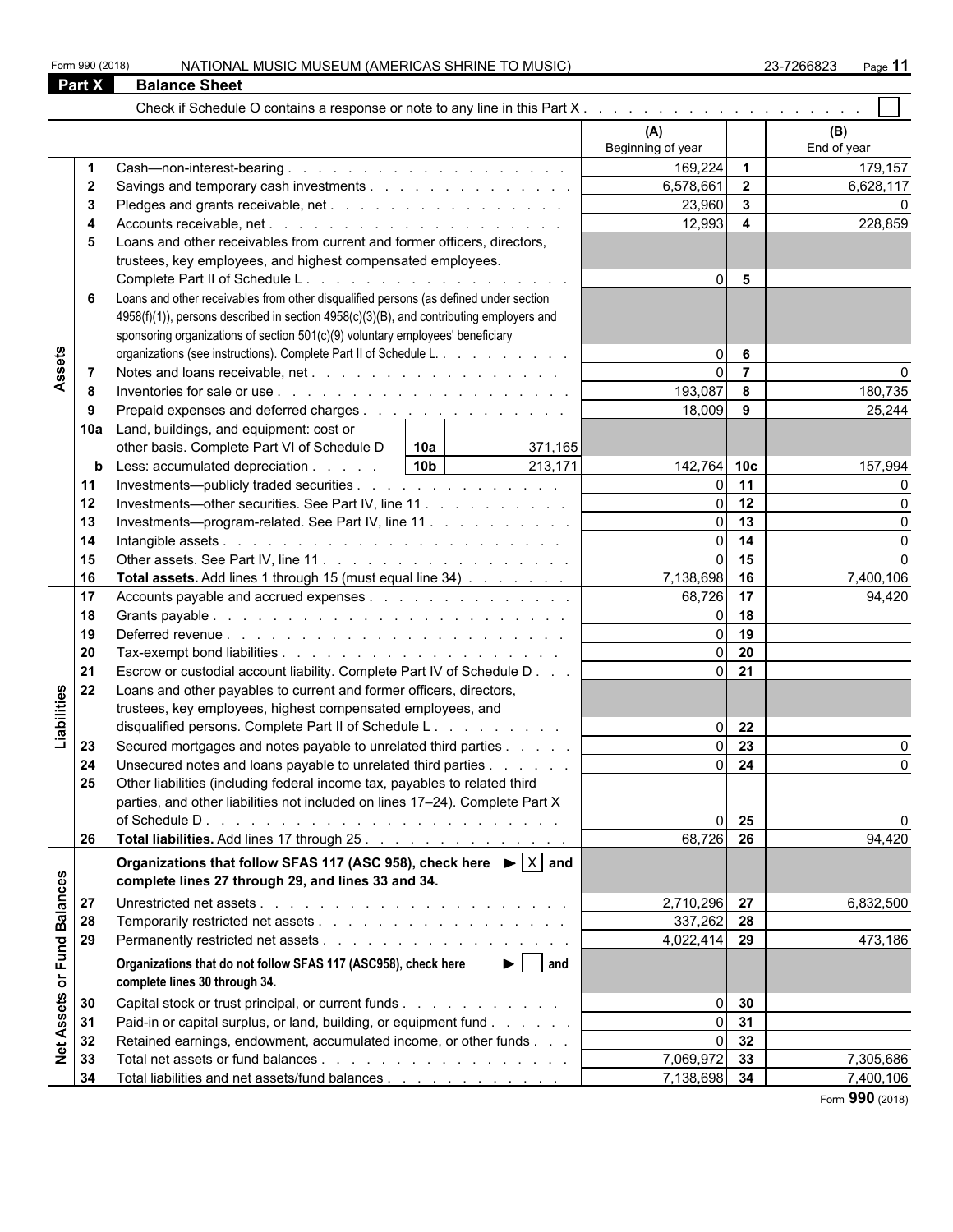|    | Form 990 (2018)<br>NATIONAL MUSIC MUSEUM (AMERICAS SHRINE TO MUSIC)                                            |                         | 23-7266823     |                 | Page 12                   |
|----|----------------------------------------------------------------------------------------------------------------|-------------------------|----------------|-----------------|---------------------------|
|    | <b>Part XI</b> Reconciliation of Net Assets                                                                    |                         |                |                 |                           |
|    | Check if Schedule O contains a response or note to any line in this Part XI                                    |                         |                |                 |                           |
|    |                                                                                                                | $\mathbf 1$             |                | 1,813,857       |                           |
| 2  |                                                                                                                | $\overline{2}$          |                | 1,788,043       |                           |
| 3  |                                                                                                                | $\mathbf{3}$            |                |                 | 25,814                    |
|    | Net assets or fund balances at beginning of year (must equal Part X, line 33, column (A))                      | $\overline{\mathbf{4}}$ |                | 7,069,972       |                           |
| 5  |                                                                                                                | 5 <sup>5</sup>          |                |                 | 209,900                   |
|    |                                                                                                                | 6                       |                |                 |                           |
|    |                                                                                                                | $\overline{7}$          |                |                 |                           |
| 8  |                                                                                                                | 8                       |                |                 |                           |
| 9  |                                                                                                                | $\overline{9}$          |                |                 |                           |
| 10 | Net assets or fund balances at end of year. Combine lines 3 through 9 (must equal Part X, line 33,             |                         |                |                 |                           |
|    |                                                                                                                | 10                      |                | 7,305,686       |                           |
|    | <b>Part XII</b> Financial Statements and Reporting                                                             |                         |                |                 |                           |
|    | Check if Schedule O contains a response or note to any line in this Part XII                                   |                         |                |                 |                           |
|    |                                                                                                                |                         |                | Yes             | <b>No</b>                 |
|    | $X$ Accrual<br>Accounting method used to prepare the Form 990:<br><b>Other</b><br>Cash                         |                         |                |                 |                           |
|    | If the organization changed its method of accounting from a prior year or checked "Other," explain in          |                         |                |                 |                           |
|    | Schedule O.                                                                                                    |                         |                |                 |                           |
| 2a | Were the organization's financial statements compiled or reviewed by an independent accountant?.               |                         | 2a             |                 | $\times$                  |
|    | If "Yes," check a box below to indicate whether the financial statements for the year were compiled or         |                         |                |                 |                           |
|    | reviewed on a separate basis, consolidated basis, or both:                                                     |                         |                |                 |                           |
|    | Consolidated basis<br>Separate basis<br>Both consolidated and separate basis                                   |                         |                |                 |                           |
|    | Were the organization's financial statements audited by an independent accountant?                             |                         | 2 <sub>b</sub> |                 | $\times$                  |
|    | If "Yes," check a box below to indicate whether the financial statements for the year were audited on a        |                         |                |                 |                           |
|    | separate basis, consolidated basis, or both:                                                                   |                         |                |                 |                           |
|    | X Separate basis<br>Consolidated basis<br>Both consolidated and separate basis                                 |                         |                |                 |                           |
|    | If "Yes" to line 2a or 2b, does the organization have a committee that assumes responsibility for oversight of |                         |                |                 |                           |
|    | the audit, review, or compilation of its financial statements and selection of an independent accountant?.     |                         | 2c             | $\times$        |                           |
|    | If the organization changed either its oversight process or selection process during the tax year, explain in  |                         |                |                 |                           |
|    | Schedule O.                                                                                                    |                         |                |                 |                           |
| За | As a result of a federal award, was the organization required to undergo an audit or audits as set forth in    |                         |                |                 |                           |
|    |                                                                                                                |                         | За             |                 | $\boldsymbol{\mathsf{X}}$ |
|    | If "Yes," did the organization undergo the required audit or audits? If the organization did not undergo the   |                         |                |                 |                           |
|    | required audit or audits, explain why in Schedule O and describe any steps taken to undergo such audits        |                         | 3 <sub>b</sub> |                 | X                         |
|    |                                                                                                                |                         |                | Form 990 (2018) |                           |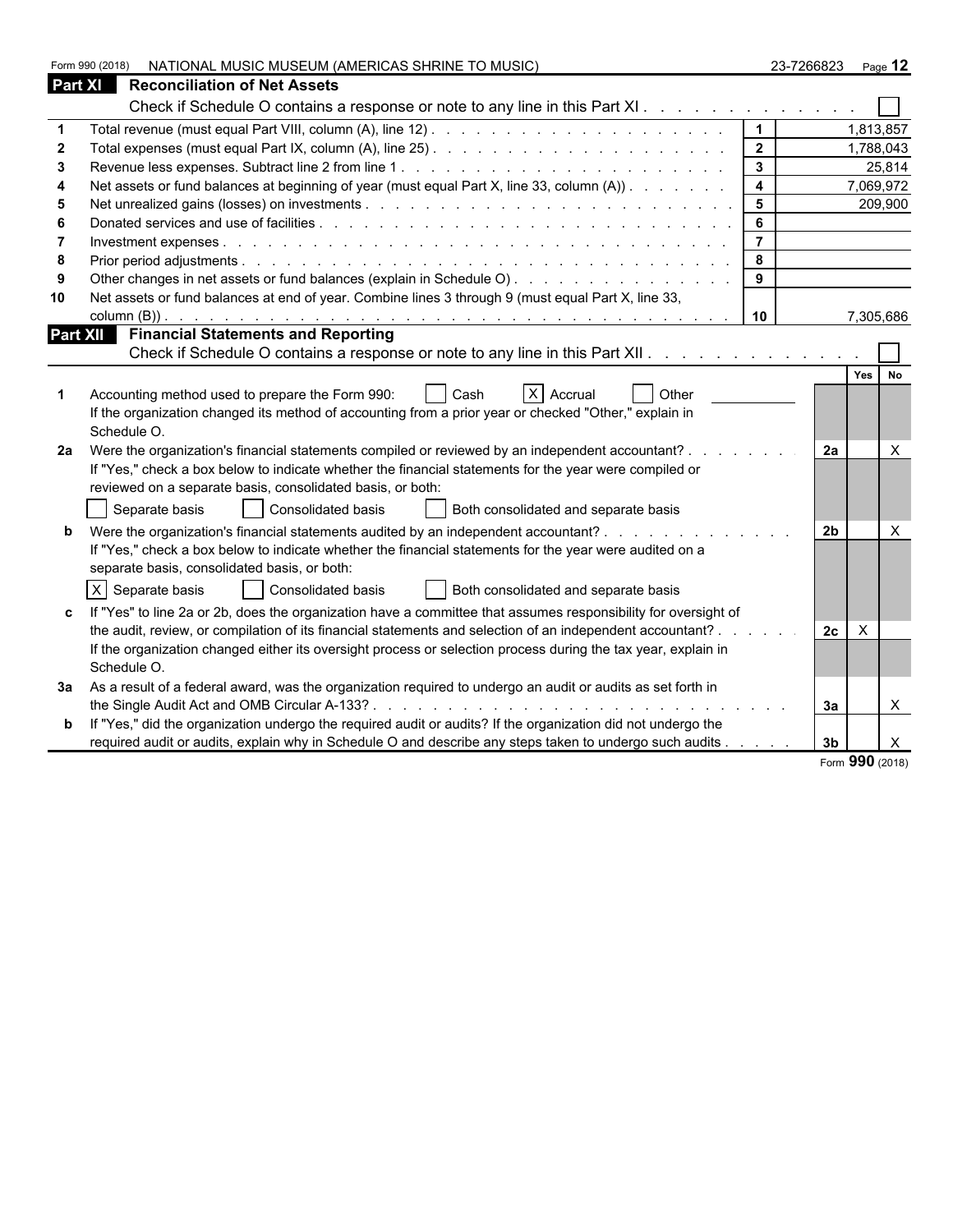## **Continuation Sheet for Form 990** Page 1 of 1

| Name of the Organization                         |                                                                           |                                                                                                  |                                   |                       |         |              |                                 |               | <b>Employer identification number</b>                          |                                                                  |                                                                                                |
|--------------------------------------------------|---------------------------------------------------------------------------|--------------------------------------------------------------------------------------------------|-----------------------------------|-----------------------|---------|--------------|---------------------------------|---------------|----------------------------------------------------------------|------------------------------------------------------------------|------------------------------------------------------------------------------------------------|
| NATIONAL MUSIC MUSEUM (AMERICAS SHRINE TO MUSIC) | Continuation of Officers, Directors, Trustees, Key Employees, and Highest |                                                                                                  |                                   |                       |         |              |                                 |               | 23-7266823                                                     |                                                                  |                                                                                                |
| <b>Part VII Section A</b>                        | <b>Compensated Employees</b>                                              |                                                                                                  |                                   |                       |         |              |                                 |               |                                                                |                                                                  |                                                                                                |
| (A)                                              |                                                                           | (B)                                                                                              |                                   |                       |         | (C)          |                                 |               | (D)                                                            | (E)                                                              | (F)                                                                                            |
| Name and title                                   |                                                                           | Average                                                                                          |                                   |                       |         |              | Position (check all that apply) |               | Reportable                                                     | Reportable                                                       | Estimated                                                                                      |
|                                                  |                                                                           | hours per<br>week<br>(list any<br>hours for<br>related<br>organizations<br>below dotted<br>line) | Individual trustee<br>or director | Institutional trustee | Officer | Key employee | Highest compensated<br>employee | <b>Former</b> | compensation<br>from<br>the<br>organization<br>(W-2/1099-MISC) | compensation<br>from related<br>organizations<br>(W-2/1099-MISC) | amount of<br>other<br>compensation<br>from the<br>organization<br>and related<br>organizations |
| (26) SCOTT RAY LAWRENCE                          |                                                                           | 1.00                                                                                             |                                   |                       |         |              |                                 |               |                                                                |                                                                  |                                                                                                |
| <b>CHAIR</b>                                     |                                                                           | 0.00                                                                                             |                                   |                       | X       |              |                                 |               |                                                                |                                                                  |                                                                                                |
| (27) GERALD GAUL                                 |                                                                           | 1.00                                                                                             |                                   |                       |         |              |                                 |               |                                                                |                                                                  |                                                                                                |
| <b>VICE CHAIR</b>                                |                                                                           | 0.00                                                                                             |                                   |                       | X       |              |                                 |               |                                                                |                                                                  |                                                                                                |
| (28) CLAIRE GIVENS                               |                                                                           | 1.00                                                                                             |                                   |                       |         |              |                                 |               |                                                                |                                                                  |                                                                                                |
| <b>SECRETARY</b>                                 |                                                                           | 0.00                                                                                             |                                   |                       | X       |              |                                 |               |                                                                |                                                                  |                                                                                                |
| (29) NATHAN (NATE) WELCH<br><b>TREASURER</b>     |                                                                           | 1.00<br>0.00                                                                                     |                                   |                       | X       |              |                                 |               |                                                                |                                                                  |                                                                                                |
| (30)                                             |                                                                           |                                                                                                  |                                   |                       |         |              |                                 |               |                                                                |                                                                  |                                                                                                |
| <u>(31)</u>                                      |                                                                           |                                                                                                  |                                   |                       |         |              |                                 |               |                                                                |                                                                  |                                                                                                |
| (32)                                             |                                                                           |                                                                                                  |                                   |                       |         |              |                                 |               |                                                                |                                                                  |                                                                                                |
| (33)                                             |                                                                           |                                                                                                  |                                   |                       |         |              |                                 |               |                                                                |                                                                  |                                                                                                |
| (34)                                             |                                                                           |                                                                                                  |                                   |                       |         |              |                                 |               |                                                                |                                                                  |                                                                                                |
| (35)                                             |                                                                           |                                                                                                  |                                   |                       |         |              |                                 |               |                                                                |                                                                  |                                                                                                |
| (36)                                             |                                                                           |                                                                                                  |                                   |                       |         |              |                                 |               |                                                                |                                                                  |                                                                                                |
|                                                  |                                                                           |                                                                                                  |                                   |                       |         |              |                                 |               |                                                                |                                                                  |                                                                                                |
| (37)                                             |                                                                           |                                                                                                  |                                   |                       |         |              |                                 |               |                                                                |                                                                  |                                                                                                |
| (38)                                             |                                                                           |                                                                                                  |                                   |                       |         |              |                                 |               |                                                                |                                                                  |                                                                                                |
| (39)                                             |                                                                           |                                                                                                  |                                   |                       |         |              |                                 |               |                                                                |                                                                  |                                                                                                |
| (40)                                             |                                                                           |                                                                                                  |                                   |                       |         |              |                                 |               |                                                                |                                                                  |                                                                                                |
| (41)                                             |                                                                           |                                                                                                  |                                   |                       |         |              |                                 |               |                                                                |                                                                  |                                                                                                |
| $\sqrt{(42)}$                                    |                                                                           |                                                                                                  |                                   |                       |         |              |                                 |               |                                                                |                                                                  |                                                                                                |
| (43)                                             |                                                                           |                                                                                                  |                                   |                       |         |              |                                 |               |                                                                |                                                                  |                                                                                                |
| (44)                                             |                                                                           |                                                                                                  |                                   |                       |         |              |                                 |               |                                                                |                                                                  |                                                                                                |
| (45)                                             |                                                                           |                                                                                                  |                                   |                       |         |              |                                 |               |                                                                |                                                                  |                                                                                                |
| (46)                                             |                                                                           |                                                                                                  |                                   |                       |         |              |                                 |               |                                                                |                                                                  |                                                                                                |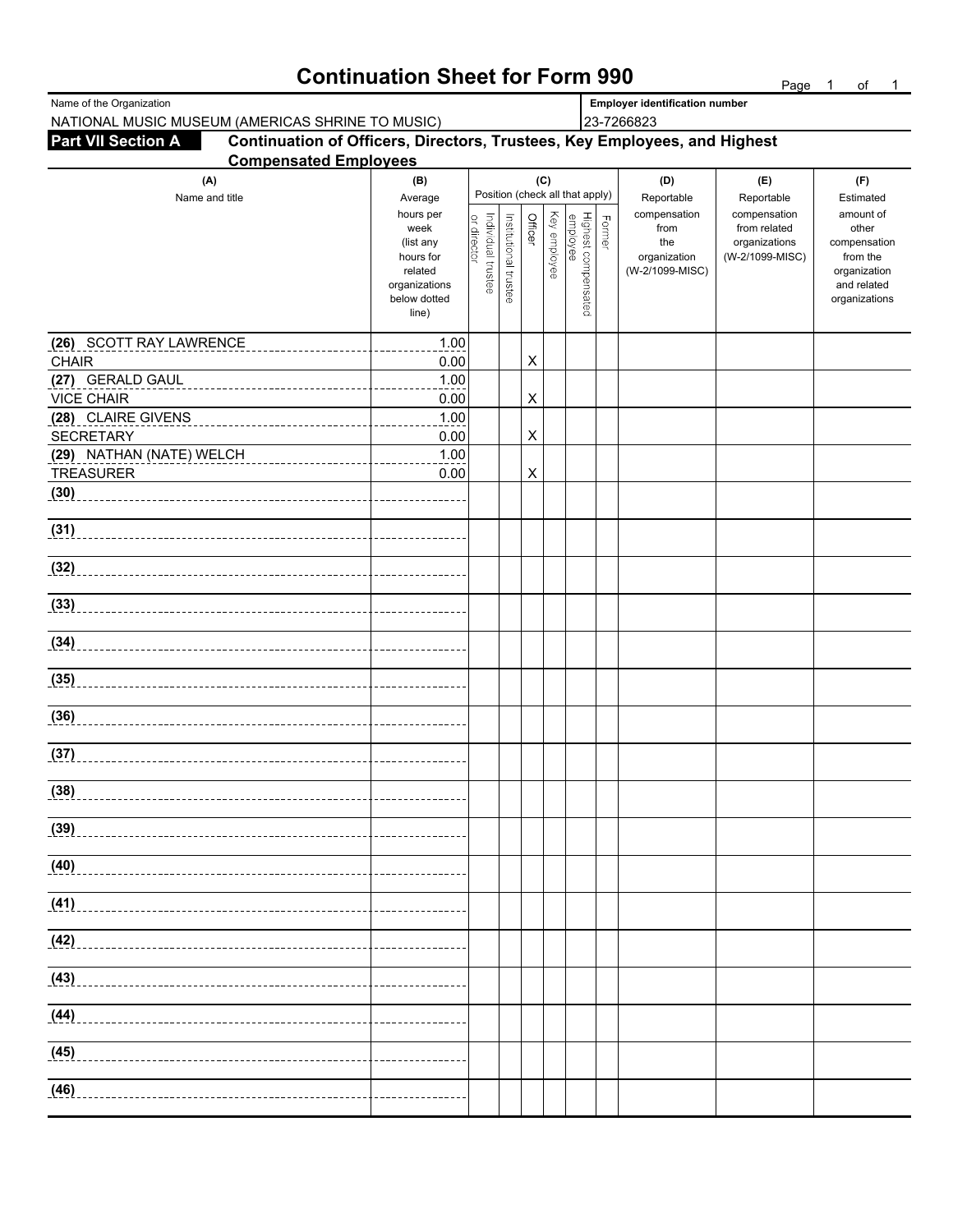| <b>SCHEDULE A</b> |  |                      |
|-------------------|--|----------------------|
|                   |  | (Form 990 or 990-EZ) |

# **Public Charity Status and Public Support**  $\frac{60\text{dB No. }1545-0047}{20}$

**Complete if the organization is a section 501(c)(3) organization or a section 4947(a)(1) nonexempt charitable trust.**

▶ Attach to Form 990 or Form 990-EZ. **Demand Strategie Public** 



| Department of the Treasury |
|----------------------------|
| Internal Revenue Service   |
| Name of the organization   |

| $\blacktriangleright$ Go to www.irs.gov/Form990 for instructions and the latest information. | <b>Inspection</b> |
|----------------------------------------------------------------------------------------------|-------------------|
|----------------------------------------------------------------------------------------------|-------------------|

|                 |                                                                                                                                                                                                                                                                                                                                                                                                                                                                                                                    | Name of the organization                                                                                                                                                                                                                                                                                                                                                                                                                                    |            |                                                                                     |     |                                       | <b>Employer identification number</b>                                            |                                                       |  |  |  |
|-----------------|--------------------------------------------------------------------------------------------------------------------------------------------------------------------------------------------------------------------------------------------------------------------------------------------------------------------------------------------------------------------------------------------------------------------------------------------------------------------------------------------------------------------|-------------------------------------------------------------------------------------------------------------------------------------------------------------------------------------------------------------------------------------------------------------------------------------------------------------------------------------------------------------------------------------------------------------------------------------------------------------|------------|-------------------------------------------------------------------------------------|-----|---------------------------------------|----------------------------------------------------------------------------------|-------------------------------------------------------|--|--|--|
|                 |                                                                                                                                                                                                                                                                                                                                                                                                                                                                                                                    | NATIONAL MUSIC MUSEUM (AMERICAS SHRINE TO MUSIC)                                                                                                                                                                                                                                                                                                                                                                                                            |            |                                                                                     |     |                                       | 23-7266823                                                                       |                                                       |  |  |  |
| Part I          |                                                                                                                                                                                                                                                                                                                                                                                                                                                                                                                    | Reason for Public Charity Status (All organizations must complete this part.) See instructions.                                                                                                                                                                                                                                                                                                                                                             |            |                                                                                     |     |                                       |                                                                                  |                                                       |  |  |  |
| 1               |                                                                                                                                                                                                                                                                                                                                                                                                                                                                                                                    | The organization is not a private foundation because it is: (For lines 1 through 12, check only one box.)<br>A church, convention of churches, or association of churches described in section 170(b)(1)(A)(i).                                                                                                                                                                                                                                             |            |                                                                                     |     |                                       |                                                                                  |                                                       |  |  |  |
|                 |                                                                                                                                                                                                                                                                                                                                                                                                                                                                                                                    |                                                                                                                                                                                                                                                                                                                                                                                                                                                             |            |                                                                                     |     |                                       |                                                                                  |                                                       |  |  |  |
| 2               |                                                                                                                                                                                                                                                                                                                                                                                                                                                                                                                    | A school described in section 170(b)(1)(A)(ii). (Attach Schedule E (Form 990 or 990-EZ).)                                                                                                                                                                                                                                                                                                                                                                   |            |                                                                                     |     |                                       |                                                                                  |                                                       |  |  |  |
|                 | A hospital or a cooperative hospital service organization described in section 170(b)(1)(A)(iii).<br>3                                                                                                                                                                                                                                                                                                                                                                                                             |                                                                                                                                                                                                                                                                                                                                                                                                                                                             |            |                                                                                     |     |                                       |                                                                                  |                                                       |  |  |  |
| 4               | A medical research organization operated in conjunction with a hospital described in section 170(b)(1)(A)(iii). Enter the<br>hospital's name, city, and state:                                                                                                                                                                                                                                                                                                                                                     |                                                                                                                                                                                                                                                                                                                                                                                                                                                             |            |                                                                                     |     |                                       |                                                                                  |                                                       |  |  |  |
| 5               | An organization operated for the benefit of a college or university owned or operated by a governmental unit described in<br>section 170(b)(1)(A)(iv). (Complete Part II.)                                                                                                                                                                                                                                                                                                                                         |                                                                                                                                                                                                                                                                                                                                                                                                                                                             |            |                                                                                     |     |                                       |                                                                                  |                                                       |  |  |  |
| 6               |                                                                                                                                                                                                                                                                                                                                                                                                                                                                                                                    | A federal, state, or local government or governmental unit described in section 170(b)(1)(A)(v).                                                                                                                                                                                                                                                                                                                                                            |            |                                                                                     |     |                                       |                                                                                  |                                                       |  |  |  |
| 7               |                                                                                                                                                                                                                                                                                                                                                                                                                                                                                                                    | An organization that normally receives a substantial part of its support from a governmental unit or from the general public<br>described in section 170(b)(1)(A)(vi). (Complete Part II.)                                                                                                                                                                                                                                                                  |            |                                                                                     |     |                                       |                                                                                  |                                                       |  |  |  |
| 8               |                                                                                                                                                                                                                                                                                                                                                                                                                                                                                                                    | A community trust described in section 170(b)(1)(A)(vi). (Complete Part II.)                                                                                                                                                                                                                                                                                                                                                                                |            |                                                                                     |     |                                       |                                                                                  |                                                       |  |  |  |
| 9               | An agricultural research organization described in section 170(b)(1)(A)(ix) operated in conjunction with a land-grant college<br>or university or a non-land-grant college of agriculture (see instructions). Enter the name, city, and state of the college or<br>university:                                                                                                                                                                                                                                     |                                                                                                                                                                                                                                                                                                                                                                                                                                                             |            |                                                                                     |     |                                       |                                                                                  |                                                       |  |  |  |
| 10 <sup>1</sup> | dinvolvity.<br>An organization that normally receives: (1) more than 33 1/3% of its support from contributions, membership fees, and gross<br>$\vert x \vert$<br>receipts from activities related to its exempt functions—subject to certain exceptions, and (2) no more than 33 1/3% of its<br>support from gross investment income and unrelated business taxable income (less section 511 tax) from businesses<br>acquired by the organization after June 30, 1975. See section 509(a)(2). (Complete Part III.) |                                                                                                                                                                                                                                                                                                                                                                                                                                                             |            |                                                                                     |     |                                       |                                                                                  |                                                       |  |  |  |
| 11              | An organization organized and operated exclusively to test for public safety. See section 509(a)(4).                                                                                                                                                                                                                                                                                                                                                                                                               |                                                                                                                                                                                                                                                                                                                                                                                                                                                             |            |                                                                                     |     |                                       |                                                                                  |                                                       |  |  |  |
| 12              | An organization organized and operated exclusively for the benefit of, to perform the functions of, or to carry out the purposes<br>of one or more publicly supported organizations described in section 509(a)(1) or section 509(a)(2). See section 509(a)(3).<br>Check the box in lines 12a through 12d that describes the type of supporting organization and complete lines 12e, 12f, and 12g.                                                                                                                 |                                                                                                                                                                                                                                                                                                                                                                                                                                                             |            |                                                                                     |     |                                       |                                                                                  |                                                       |  |  |  |
|                 | Type I. A supporting organization operated, supervised, or controlled by its supported organization(s), typically by giving<br>a<br>the supported organization(s) the power to regularly appoint or elect a majority of the directors or trustees of the supporting<br>organization. You must complete Part IV, Sections A and B.                                                                                                                                                                                  |                                                                                                                                                                                                                                                                                                                                                                                                                                                             |            |                                                                                     |     |                                       |                                                                                  |                                                       |  |  |  |
| b               |                                                                                                                                                                                                                                                                                                                                                                                                                                                                                                                    | Type II. A supporting organization supervised or controlled in connection with its supported organization(s), by having<br>control or management of the supporting organization vested in the same persons that control or manage the supported<br>organization(s). You must complete Part IV, Sections A and C.                                                                                                                                            |            |                                                                                     |     |                                       |                                                                                  |                                                       |  |  |  |
| c               |                                                                                                                                                                                                                                                                                                                                                                                                                                                                                                                    | Type III functionally integrated. A supporting organization operated in connection with, and functionally integrated with,                                                                                                                                                                                                                                                                                                                                  |            |                                                                                     |     |                                       |                                                                                  |                                                       |  |  |  |
| d               |                                                                                                                                                                                                                                                                                                                                                                                                                                                                                                                    | its supported organization(s) (see instructions). You must complete Part IV, Sections A, D, and E.<br>Type III non-functionally integrated. A supporting organization operated in connection with its supported organization(s)<br>that is not functionally integrated. The organization generally must satisfy a distribution requirement and an attentiveness<br>requirement (see instructions). You must complete Part IV, Sections A and D, and Part V. |            |                                                                                     |     |                                       |                                                                                  |                                                       |  |  |  |
| е               |                                                                                                                                                                                                                                                                                                                                                                                                                                                                                                                    | Check this box if the organization received a written determination from the IRS that it is a Type I, Type II, Type III                                                                                                                                                                                                                                                                                                                                     |            |                                                                                     |     |                                       |                                                                                  |                                                       |  |  |  |
|                 |                                                                                                                                                                                                                                                                                                                                                                                                                                                                                                                    | functionally integrated, or Type III non-functionally integrated supporting organization.                                                                                                                                                                                                                                                                                                                                                                   |            |                                                                                     |     |                                       |                                                                                  | $\overline{0}$                                        |  |  |  |
|                 |                                                                                                                                                                                                                                                                                                                                                                                                                                                                                                                    | Provide the following information about the supported organization(s).                                                                                                                                                                                                                                                                                                                                                                                      |            |                                                                                     |     |                                       |                                                                                  |                                                       |  |  |  |
|                 |                                                                                                                                                                                                                                                                                                                                                                                                                                                                                                                    | (i) Name of supported organization                                                                                                                                                                                                                                                                                                                                                                                                                          | $(ii)$ EIN | (iii) Type of organization<br>(described on lines 1-10<br>above (see instructions)) |     | listed in your governing<br>document? | (iv) Is the organization (v) Amount of monetary<br>support (see<br>instructions) | (vi) Amount of<br>other support (see<br>instructions) |  |  |  |
|                 |                                                                                                                                                                                                                                                                                                                                                                                                                                                                                                                    |                                                                                                                                                                                                                                                                                                                                                                                                                                                             |            |                                                                                     | Yes | No                                    |                                                                                  |                                                       |  |  |  |
| (A)             |                                                                                                                                                                                                                                                                                                                                                                                                                                                                                                                    |                                                                                                                                                                                                                                                                                                                                                                                                                                                             |            |                                                                                     |     |                                       |                                                                                  |                                                       |  |  |  |
| (B)             |                                                                                                                                                                                                                                                                                                                                                                                                                                                                                                                    |                                                                                                                                                                                                                                                                                                                                                                                                                                                             |            |                                                                                     |     |                                       |                                                                                  |                                                       |  |  |  |
| (C)             |                                                                                                                                                                                                                                                                                                                                                                                                                                                                                                                    |                                                                                                                                                                                                                                                                                                                                                                                                                                                             |            |                                                                                     |     |                                       |                                                                                  |                                                       |  |  |  |
| (D)             |                                                                                                                                                                                                                                                                                                                                                                                                                                                                                                                    |                                                                                                                                                                                                                                                                                                                                                                                                                                                             |            |                                                                                     |     |                                       |                                                                                  |                                                       |  |  |  |
| (E)             |                                                                                                                                                                                                                                                                                                                                                                                                                                                                                                                    |                                                                                                                                                                                                                                                                                                                                                                                                                                                             |            |                                                                                     |     |                                       |                                                                                  |                                                       |  |  |  |

**Total** 0 0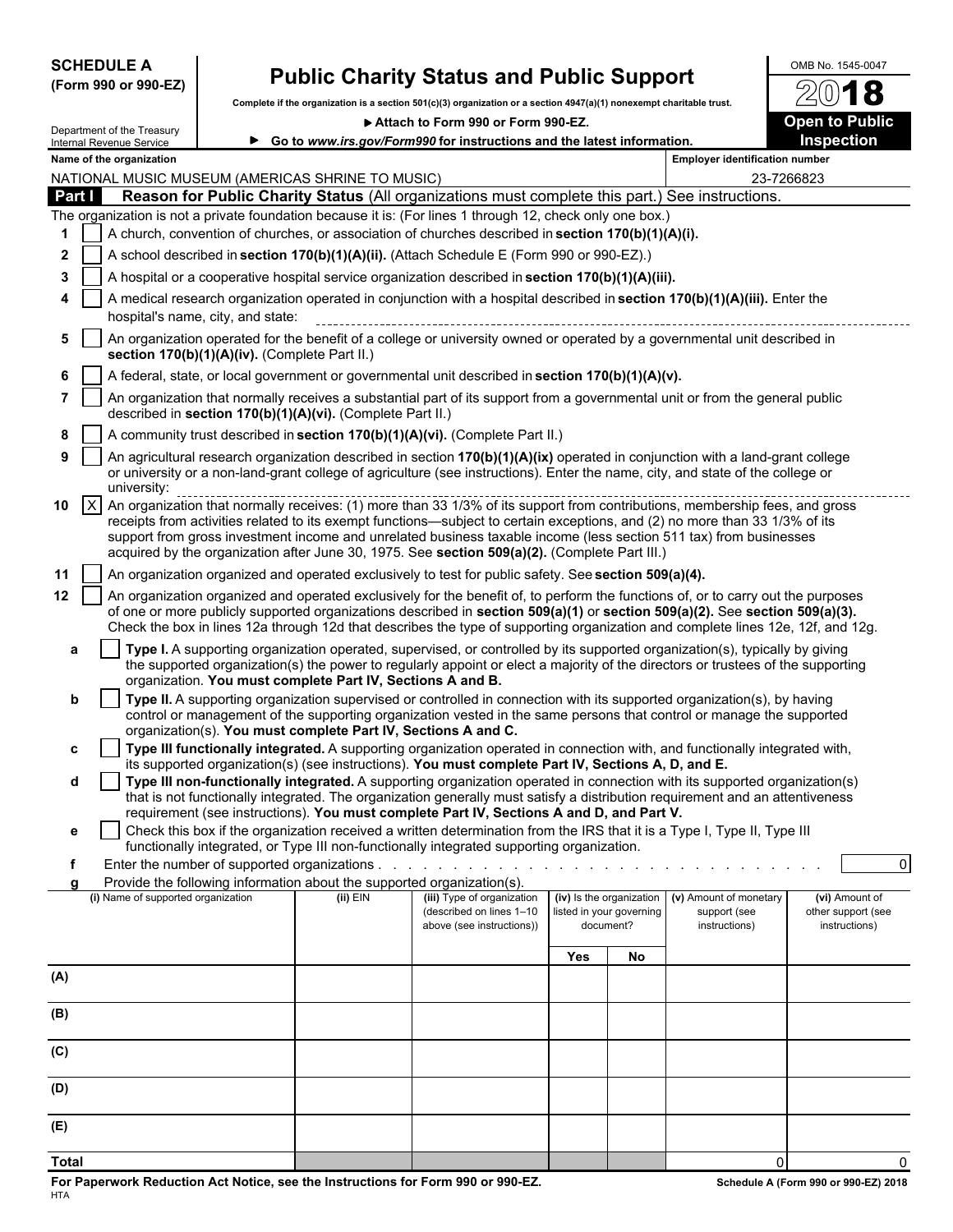|              | Part II<br>Support Schedule for Organizations Described in Sections 170(b)(1)(A)(iv) and 170(b)(1)(A)(vi)<br>(Complete only if you checked the box on line 5, 7, or 8 of Part I or if the organization failed to qualify under                       |              |          |            |              |          |           |
|--------------|------------------------------------------------------------------------------------------------------------------------------------------------------------------------------------------------------------------------------------------------------|--------------|----------|------------|--------------|----------|-----------|
|              | Part III. If the organization fails to qualify under the tests listed below, please complete Part III.)                                                                                                                                              |              |          |            |              |          |           |
|              | <b>Section A. Public Support</b>                                                                                                                                                                                                                     |              |          |            |              |          |           |
|              | Calendar year (or fiscal year beginning in)                                                                                                                                                                                                          | (a) 2014     | (b) 2015 | $(c)$ 2016 | $(d)$ 2017   | (e) 2018 | (f) Total |
| 1.           | Gifts, grants, contributions, and                                                                                                                                                                                                                    |              |          |            |              |          |           |
|              | membership fees received. (Do not                                                                                                                                                                                                                    |              |          |            |              |          |           |
|              | include any "unusual grants.")                                                                                                                                                                                                                       |              |          |            |              |          | 0         |
| $\mathbf{2}$ | Tax revenues levied for the                                                                                                                                                                                                                          |              |          |            |              |          |           |
|              | organization's benefit and either paid                                                                                                                                                                                                               |              |          |            |              |          |           |
|              | to or expended on its behalf.                                                                                                                                                                                                                        |              |          |            |              |          | 0         |
| 3            | The value of services or facilities                                                                                                                                                                                                                  |              |          |            |              |          |           |
|              | furnished by a governmental unit to the<br>organization without charge                                                                                                                                                                               |              |          |            |              |          | 0         |
|              | Total. Add lines 1 through 3                                                                                                                                                                                                                         | $\Omega$     | $\Omega$ | $\Omega$   | $\mathbf{0}$ | $\Omega$ | $\Omega$  |
| 5            | The portion of total contributions by                                                                                                                                                                                                                |              |          |            |              |          |           |
|              | each person (other than a                                                                                                                                                                                                                            |              |          |            |              |          |           |
|              | governmental unit or publicly                                                                                                                                                                                                                        |              |          |            |              |          |           |
|              | supported organization) included on                                                                                                                                                                                                                  |              |          |            |              |          |           |
|              | line 1 that exceeds 2% of the amount                                                                                                                                                                                                                 |              |          |            |              |          |           |
|              | shown on line 11, column $(f)$ .                                                                                                                                                                                                                     |              |          |            |              |          |           |
| 6            | Public support. Subtract line 5 from line 4                                                                                                                                                                                                          |              |          |            |              |          | 0         |
|              | <b>Section B. Total Support</b>                                                                                                                                                                                                                      |              |          |            |              |          |           |
|              | Calendar year (or fiscal year beginning in)                                                                                                                                                                                                          | (a) 2014     | (b) 2015 | $(c)$ 2016 | $(d)$ 2017   | (e) 2018 | (f) Total |
|              | Amounts from line 4.                                                                                                                                                                                                                                 | $\mathbf{0}$ | $\Omega$ | $\Omega$   | $\Omega$     | $\Omega$ | 0         |
| 8            | Gross income from interest, dividends,                                                                                                                                                                                                               |              |          |            |              |          |           |
|              | payments received on securities loans,<br>rents, royalties, and income from                                                                                                                                                                          |              |          |            |              |          |           |
|              |                                                                                                                                                                                                                                                      |              |          |            |              |          | 0         |
| 9            | Net income from unrelated business                                                                                                                                                                                                                   |              |          |            |              |          |           |
|              | activities, whether or not the business is                                                                                                                                                                                                           |              |          |            |              |          |           |
|              | regularly carried on                                                                                                                                                                                                                                 |              |          |            |              |          | 0         |
| 10           | Other income. Do not include gain or                                                                                                                                                                                                                 |              |          |            |              |          |           |
|              | loss from the sale of capital assets                                                                                                                                                                                                                 |              |          |            |              |          |           |
|              | (Explain in Part VI.)                                                                                                                                                                                                                                |              |          |            |              |          | 0         |
| 11           | Total support. Add lines 7 through 10.                                                                                                                                                                                                               |              |          |            |              |          | 0         |
| 12           | Gross receipts from related activities, etc. (see instructions).                                                                                                                                                                                     |              |          |            |              | 12       |           |
|              | 13 First five years. If the Form 990 is for the organization's first, second, third, fourth, or fifth tax year as a section 501(c)(3)                                                                                                                |              |          |            |              |          | ▶         |
|              |                                                                                                                                                                                                                                                      |              |          |            |              |          |           |
| 14           | <b>Section C. Computation of Public Support Percentage</b><br>Public support percentage for 2018 (line 6, column (f) divided by line 11, column (f)).                                                                                                |              |          |            |              | 14       | $0.00\%$  |
| 15           |                                                                                                                                                                                                                                                      |              |          |            |              | 15       | $0.00\%$  |
|              | 16a 33 1/3% support test-2018. If the organization did not check the box on line 13, and line 14 is 33 1/3% or more, check this box                                                                                                                  |              |          |            |              |          |           |
|              |                                                                                                                                                                                                                                                      |              |          |            |              |          |           |
|              | b 33 1/3% support test-2017. If the organization did not check a box on line 13 or 16a, and line 15 is 33 1/3% or more, check this                                                                                                                   |              |          |            |              |          |           |
|              | box and <b>stop here.</b> The organization qualifies as a publicly supported organization.                                                                                                                                                           |              |          |            |              |          |           |
|              | 17a 10%-facts-and-circumstances test-2018. If the organization did not check a box on line 13, 16a, or 16b, and line 14                                                                                                                              |              |          |            |              |          |           |
|              | 10% or more, and if the organization meets the "facts-and-circumstances" test, check this box and stop here. Explain in<br>Part VI how the organization meets the "facts-and-circumstances" test. The organization qualifies as a publicly supported |              |          |            |              |          |           |
|              |                                                                                                                                                                                                                                                      |              |          |            |              |          |           |
|              | <b>b</b> 10%-facts-and-circumstances test-2017. If the organization did not check a box on line 13, 16a, 16b, or 17a, and line                                                                                                                       |              |          |            |              |          |           |
|              | 15 is 10% or more, and if the organization meets the "facts-and-circumstances" test, check this box and stop here.                                                                                                                                   |              |          |            |              |          |           |
|              | Explain in Part VI how the organization meets the "facts-and-circumstances" test. The organization qualifies as a publicly                                                                                                                           |              |          |            |              |          |           |
|              |                                                                                                                                                                                                                                                      |              |          |            |              |          |           |
| 18           | Private foundation. If the organization did not check a box on line 13, 16a, 16b, 17a, or 17b, check this box and see                                                                                                                                |              |          |            |              |          |           |
|              |                                                                                                                                                                                                                                                      |              |          |            |              |          |           |

| Schedule A (Form 990 or 990-EZ) 2018 |  |  |
|--------------------------------------|--|--|
|                                      |  |  |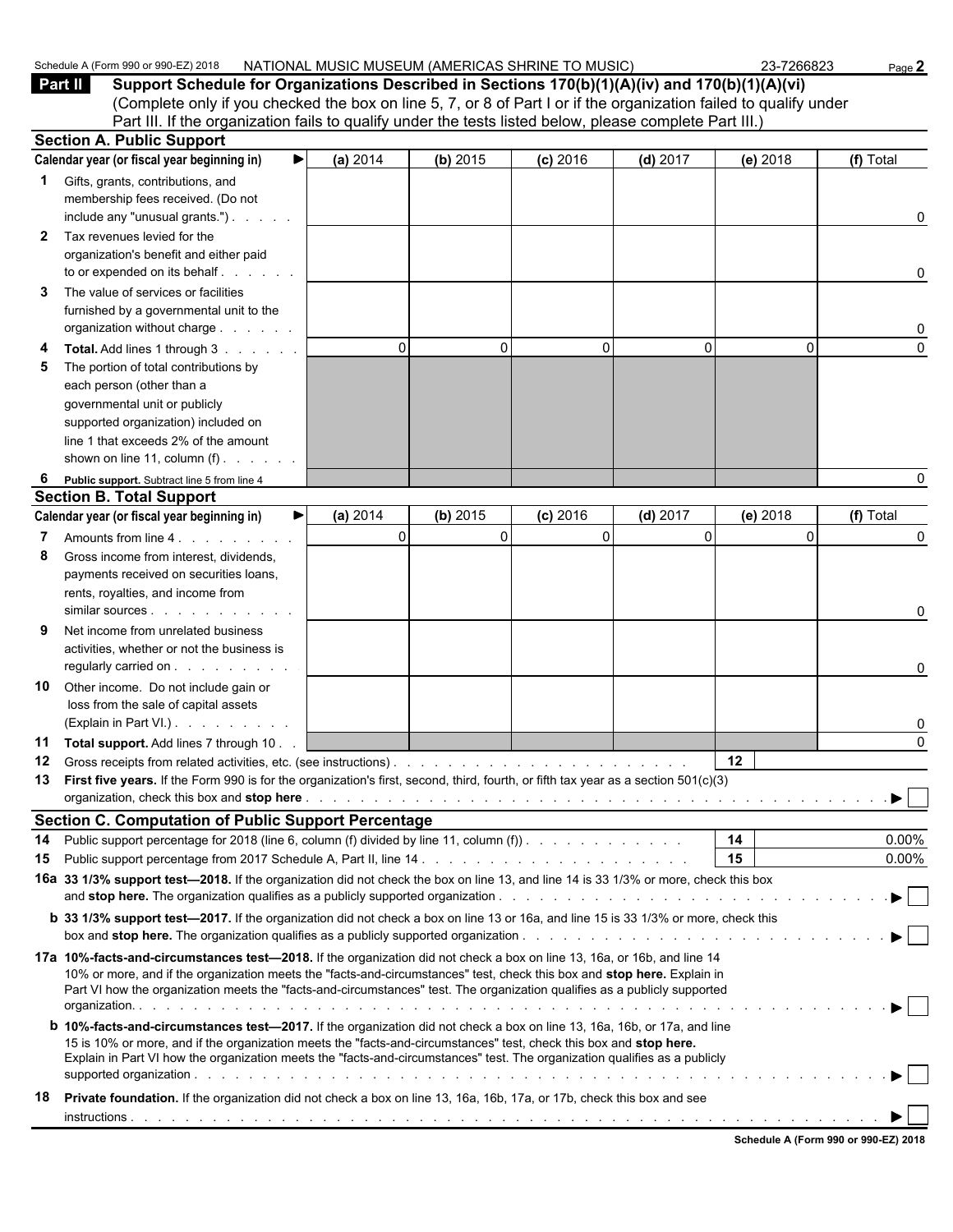**Part III Support Schedule for Organizations Described in Section 509(a)(2)** (Complete only if you checked the box on line 10 of Part I or if the organization failed to qualify under Part II. If the organization fails to qualify under the tests listed below, please complete Part II.)

|              | <b>Section A. Public Support</b>                                                                                                             |           |          |            |            |           |                                |
|--------------|----------------------------------------------------------------------------------------------------------------------------------------------|-----------|----------|------------|------------|-----------|--------------------------------|
|              | Calendar year (or fiscal year beginning in)                                                                                                  | (a) 2014  | (b) 2015 | $(c)$ 2016 | $(d)$ 2017 | (e) 2018  | (f) Total                      |
|              | 1 Gifts, grants, contributions, and membership fees                                                                                          |           |          |            |            |           |                                |
|              | received. (Do not include any "unusual grants.")                                                                                             | 1,858,049 | 485,146  | 593,428    | 551,058    | 877,949   | 4,365,630                      |
| $\mathbf{2}$ | Gross receipts from admissions, merchandise<br>sold or services performed, or facilities<br>furnished in any activity that is related to the |           |          |            |            |           |                                |
|              | organization's tax-exempt purpose                                                                                                            | 31,398    | 54,543   | 34,290     | 31,734     | 29,085    | 181,050                        |
| 3            | Gross receipts from activities that are not an                                                                                               |           |          |            |            |           |                                |
|              | unrelated trade or business under section 513.                                                                                               |           |          |            |            |           | 0                              |
| 4            | Tax revenues levied for the                                                                                                                  |           |          |            |            |           |                                |
|              | organization's benefit and either paid to<br>or expended on its behalf $\ldots$ $\ldots$                                                     |           |          |            |            |           | 0                              |
| 5            | The value of services or facilities                                                                                                          |           |          |            |            |           |                                |
|              | furnished by a governmental unit to the                                                                                                      |           |          |            |            |           |                                |
|              | organization without charge                                                                                                                  | 587,328   | 246,952  | 243,696    | 220,825    | 225,454   | 1,524,255                      |
| 6            | <b>Total.</b> Add lines 1 through 5.                                                                                                         | 2,476,775 | 786,641  | 871,414    | 803,617    | 1,132,488 | 6,070,935                      |
|              | 7a Amounts included on lines 1, 2, and 3                                                                                                     |           |          |            |            |           |                                |
|              | received from disqualified persons                                                                                                           |           |          |            |            |           | 0                              |
|              | <b>b</b> Amounts included on lines 2 and 3                                                                                                   |           |          |            |            |           |                                |
|              | received from other than disqualified                                                                                                        |           |          |            |            |           |                                |
|              | persons that exceed the greater of \$5,000                                                                                                   |           |          |            |            |           |                                |
|              | or 1% of the amount on line 13 for the year                                                                                                  |           |          |            |            |           | 0                              |
|              | c Add lines $7a$ and $7b$ .                                                                                                                  | $\Omega$  | $\Omega$ | $\Omega$   | $\Omega$   | $\Omega$  | $\Omega$                       |
| 8            | <b>Public support (Subtract line 7c from</b>                                                                                                 |           |          |            |            |           |                                |
|              | $line 6.)$ . <u>.</u>                                                                                                                        |           |          |            |            |           | 6,070,935                      |
|              | <b>Section B. Total Support</b><br>▶∣                                                                                                        | (a) 2014  | (b) 2015 | $(c)$ 2016 | $(d)$ 2017 | (e) 2018  | (f) Total                      |
|              | Calendar year (or fiscal year beginning in)<br>9 Amounts from line 6.                                                                        | 2,476,775 | 786,641  | 871,414    | 803,617    | 1,132,488 | 6,070,935                      |
|              |                                                                                                                                              |           |          |            |            |           |                                |
|              | <b>10a</b> Gross income from interest, dividends,                                                                                            |           |          |            |            |           |                                |
|              | payments received on securities loans, rents,                                                                                                | 94,895    | 120,354  | 105,346    | 113,204    | 166,240   | 600,039                        |
|              | royalties, and income from similar sources.<br><b>b</b> Unrelated business taxable income (less                                              |           |          |            |            |           |                                |
|              | section 511 taxes) from businesses                                                                                                           |           |          |            |            |           |                                |
|              | acquired after June 30, 1975                                                                                                                 |           |          |            |            |           | 0                              |
|              | c Add lines 10a and 10b                                                                                                                      | 94,895    | 120,354  | 105,346    | 113,204    | 166,240   | 600,039                        |
| 11           | Net income from unrelated business                                                                                                           |           |          |            |            |           |                                |
|              | activities not included in line 10b, whether                                                                                                 |           |          |            |            |           |                                |
|              | or not the business is regularly carried on.                                                                                                 |           |          |            |            |           | 0                              |
| 12           | Other income. Do not include gain or                                                                                                         |           |          |            |            |           |                                |
|              | loss from the sale of capital assets                                                                                                         |           |          |            |            |           |                                |
|              | (Explain in Part VI.)                                                                                                                        |           | 79,027   | 2,602      | 5,861      | 200       | 87,690                         |
|              | 13 Total support. (Add lines 9, 10c, 11,                                                                                                     |           |          |            |            |           |                                |
|              | and $12.$ ). $\ldots$ $\ldots$ $\ldots$ $\ldots$ $\ldots$                                                                                    | 2,571,670 | 986,022  | 979,362    | 922,682    | 1,298,928 | 6,758,664                      |
|              | 14 First five years. If the Form 990 is for the organization's first, second, third, fourth, or fifth tax year as a section 501(c)(3)        |           |          |            |            |           |                                |
|              |                                                                                                                                              |           |          |            |            |           | ▶                              |
|              | <b>Section C. Computation of Public Support Percentage</b>                                                                                   |           |          |            |            |           |                                |
| 15           | Public support percentage for 2018 (line 8, column (f), divided by line 13, column (f)).                                                     |           |          |            |            | 15        | 89.82%                         |
| 16           |                                                                                                                                              |           |          |            |            | 16        | 91.20%                         |
|              | Section D. Computation of Investment Income Percentage                                                                                       |           |          |            |            |           |                                |
| 17           | Investment income percentage for 2018 (line 10c, column (f), divided by line 13, column (f)). $\ldots$                                       |           |          |            |            | 17        | 8.88%                          |
| 18           |                                                                                                                                              |           |          |            |            | 18        | 7.54%                          |
|              | 19a 33 1/3% support tests-2018. If the organization did not check the box on line 14, and line 15 is more than 33 1/3%, and line 17 is       |           |          |            |            |           |                                |
|              |                                                                                                                                              |           |          |            |            |           | $\blacktriangleright$ $\mid$ X |
|              | b 33 1/3% support tests—2017. If the organization did not check a box on line 14 or line 19a, and line 16 is more than 33 1/3%, and          |           |          |            |            |           |                                |
|              | line 18 is not more than 33 1/3%, check this box and stop here. The organization qualifies as a publicly supported organization              |           |          |            |            |           | ▶                              |
| 20           |                                                                                                                                              |           |          |            |            |           |                                |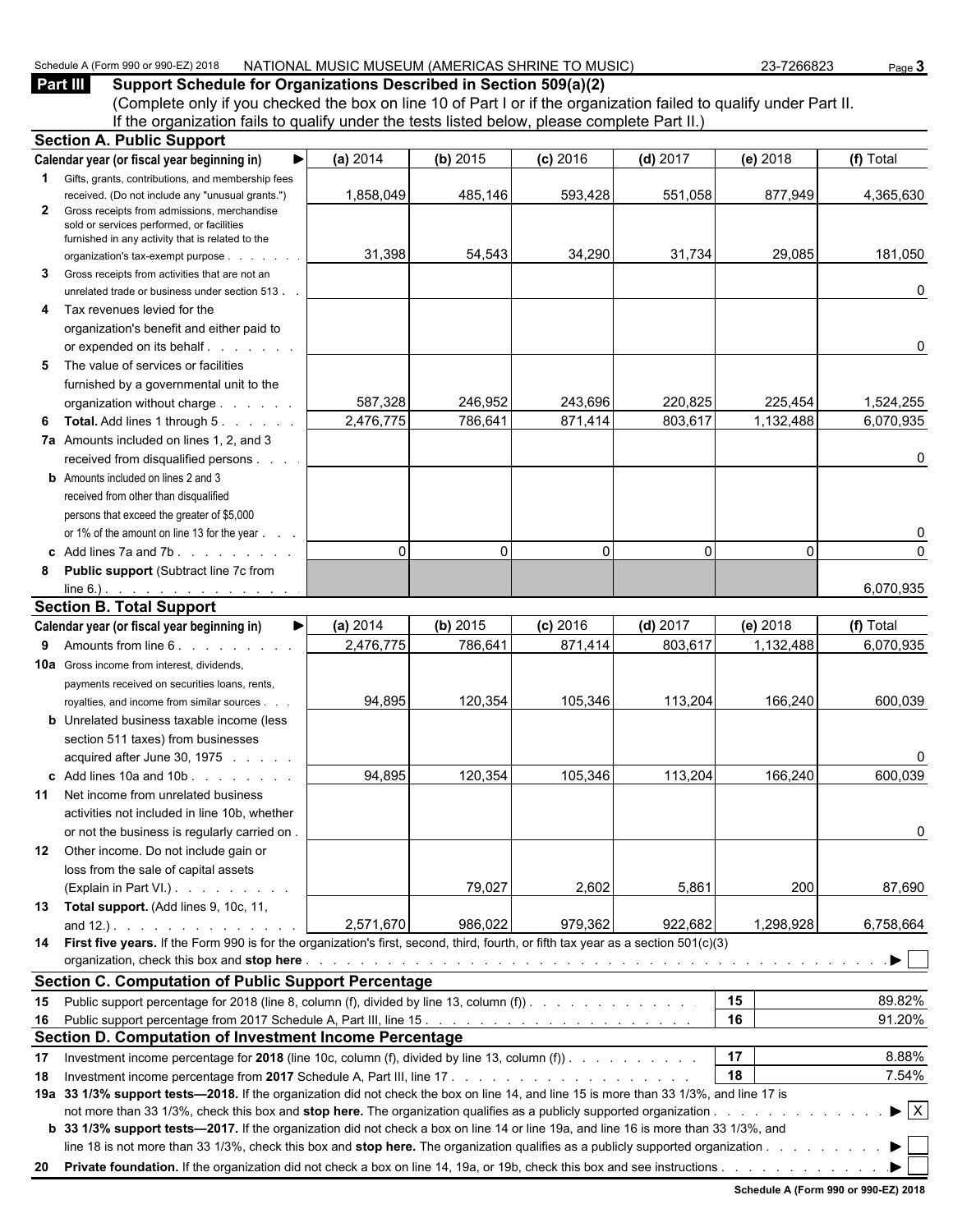#### **Part IV Supporting Organizations**

(Complete only if you checked a box in line 12 on Part I. If you checked 12a of Part I, complete Sections A and B. If you checked 12b of Part I, complete Sections A and C. If you checked 12c of Part I, complete Sections A, D, and E. If you checked 12d of Part I, complete Sections A and D, and complete Part V.)

#### **Section A. All Supporting Organizations**

- **1** Are all of the organization's supported organizations listed by name in the organization's governing documents? *If "No," describe in Part VI how the supported organizations are designated. If designated by class or purpose, describe the designation. If historic and continuing relationship, explain.* **1**
- **2** Did the organization have any supported organization that does not have an IRS determination of status under section 509(a)(1) or (2)? *If "Yes," explain in Part VI how the organization determined that the supported organization was described in section 509(a)(1) or (2).*
- **3a** Did the organization have a supported organization described in section 501(c)(4), (5), or (6)? *If "Yes," answer (b) and (c) below.* **3a**
- **b** Did the organization confirm that each supported organization qualified under section 501(c)(4), (5), or (6) and satisfied the public support tests under section 509(a)(2)? *If "Yes," describe in Part VI when and how the organization made the determination.* **3b**
- **c** Did the organization ensure that all support to such organizations was used exclusively for section 170(c)(2) (B) purposes? *If* "*Yes,*" *explain in Part VI what controls the organization put in place to ensure such use.* **3c**
- **4a** Was any supported organization not organized in the United States ("foreign supported organization")? *If "Yes," and if you checked 12a or 12b in Part I, answer (b) and (c) below.* **4a**
- **b** Did the organization have ultimate control and discretion in deciding whether to make grants to the foreign supported organization? *If* "*Yes,*" *describe in Part VI how the organization had such control and discretion despite being controlled or supervised by or in connection with its supported organizations.* **4b**
- **c** Did the organization support any foreign supported organization that does not have an IRS determination under sections 501(c)(3) and 509(a)(1) or (2)? *If* "*Yes,*" *explain in Part VI what controls the organization used to ensure that all support to the foreign supported organization was used exclusively for section 170(c)(2)(B) purposes.* **4c**
- **5a** Did the organization add, substitute, or remove any supported organizations during the tax year? *If* "*Yes,*" *answer (b) and (c) below (if applicable). Also, provide detail in Part VI, including (i) the names and EIN numbers of the supported organizations added, substituted, or removed; (ii) the reasons for each such action; (iii) the authority under the organization's organizing document authorizing such action; and (iv) how the action was accomplished (such as by amendment to the organizing document).* **5a**
- **b Type I or Type II only.** Was any added or substituted supported organization part of a class already designated in the organization's organizing document? **5b**
- **c Substitutions only.** Was the substitution the result of an event beyond the organization's control? **5c**
- **6** Did the organization provide support (whether in the form of grants or the provision of services or facilities) to anyone other than (i) its supported organizations, (ii) individuals that are part of the charitable class benefited by one or more of its supported organizations, or (iii) other supporting organizations that also support or benefit one or more of the filing organization's supported organizations? *If "Yes," provide detail in Part VI.* **6**
- **7** Did the organization provide a grant, loan, compensation, or other similar payment to a substantial contributor (as defined in section 4958(c)(3)(C)), a family member of a substantial contributor, or a 35% controlled entity with regard to a substantial contribut*or? If "Yes," complete Part I of Schedule L (Form 990 or 990-EZ).* **7**
- **8** Did the organization make a loan to a disqualified person (as defined in section 4958) not described in line 7? *If "Yes," complete Part I of Schedule L (Form 990 or 990-EZ).* **8**
- **9a** Was the organization controlled directly or indirectly at any time during the tax year by one or more disqualified persons as defined in section 4946 (other than foundation managers and organizations described in section 509(a)(1) or (2))? *If* "*Yes*," *provide detail in Part VI.*
- **b** Did one or more disqualified persons (as defined in line 9a) hold a controlling interest in any entity in which the supporting organization had an interest? *If* "*Yes,*" *provide detail in Part VI.* **9b**
- **c** Did a disqualified person (as defined in line 9a) have an ownership interest in, or derive any personal benefit from, assets in which the supporting organization also had an interest? *If* "Yes," *provide detail in Part VI.*
- **10a** Was the organization subject to the excess business holdings rules of section 4943 because of section 4943(f) (regarding certain Type II supporting organizations, and all Type III non-functionally integrated supporting organizations)? If "Yes," answer 10b below.
	- **b** Did the organization have any excess business holdings in the tax year? *(Use Schedule C, Form 4720, to determine whether the organization had excess business holdings.)* **10b**

|                | <u>Yes</u><br>I | $No$ |
|----------------|-----------------|------|
|                |                 |      |
| 1              |                 |      |
|                |                 |      |
| $\overline{2}$ |                 |      |
|                |                 |      |
| <u>3a</u>      |                 |      |
|                |                 |      |
| $\frac{3b}{2}$ |                 |      |
|                |                 |      |
| <u>3c</u>      |                 |      |
| <u>4a</u>      |                 |      |
|                |                 |      |
| 4 <sub>b</sub> |                 |      |
|                |                 |      |
| 4c             |                 |      |
|                |                 |      |
| <u>5a</u>      |                 |      |
|                |                 |      |
| <u>5b</u>      |                 |      |
| <u>5c</u>      |                 |      |
| 6              |                 |      |
|                |                 |      |
| 7              |                 |      |
| 8              |                 |      |
|                |                 |      |
| 9а             |                 |      |
|                |                 |      |
| 9b             |                 |      |
| 9c             |                 |      |
|                |                 |      |
| 0a             |                 |      |
|                |                 |      |
| ۱<br>n         |                 |      |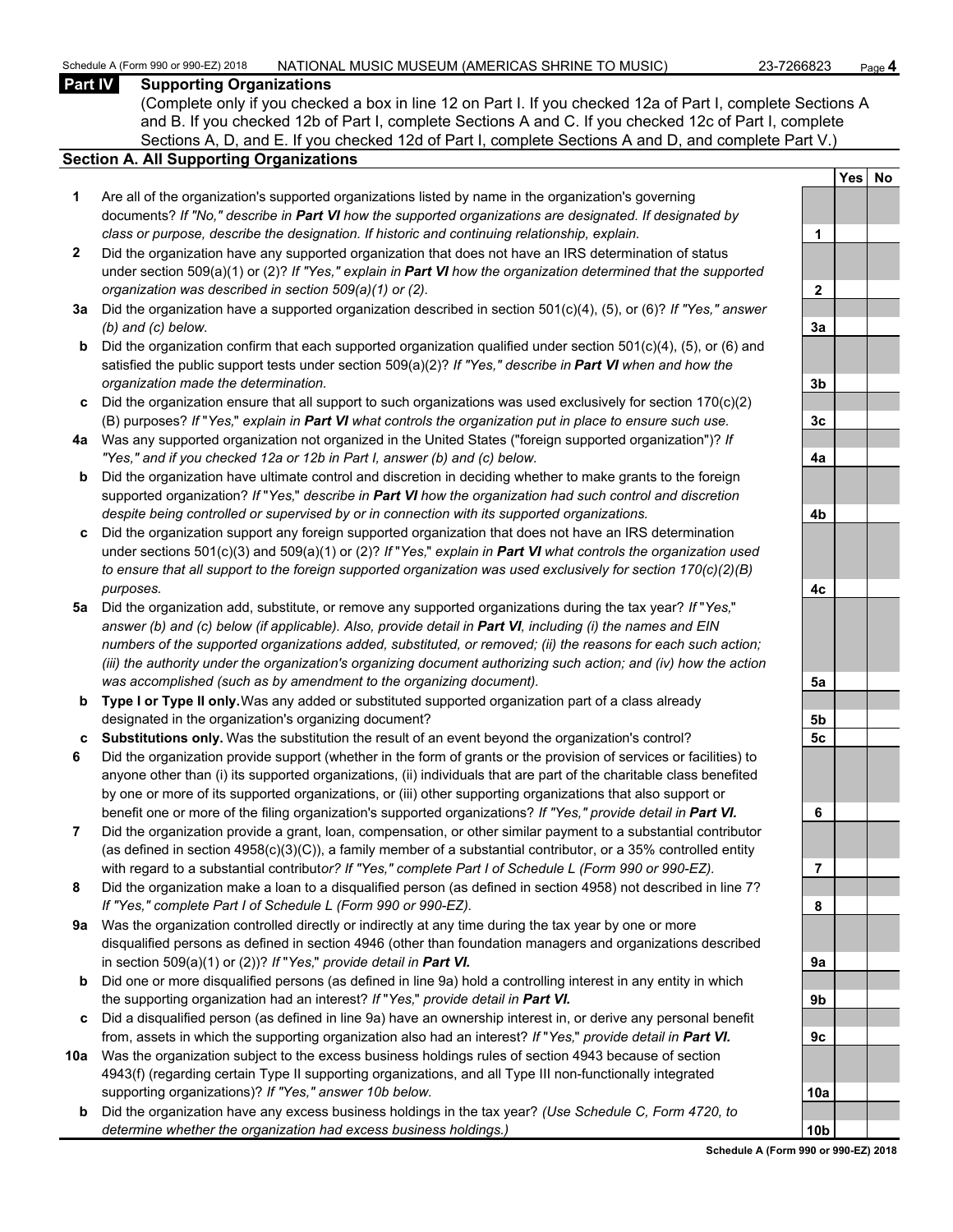|              | Schedule A (Form 990 or 990-EZ) 2018<br>NATIONAL MUSIC MUSEUM (AMERICAS SHRINE TO MUSIC)                                                                                                                      | 23-7266823      |            | Page $5$ |
|--------------|---------------------------------------------------------------------------------------------------------------------------------------------------------------------------------------------------------------|-----------------|------------|----------|
| Part IV      | <b>Supporting Organizations (continued)</b>                                                                                                                                                                   |                 |            |          |
|              |                                                                                                                                                                                                               |                 | Yes No     |          |
| 11           | Has the organization accepted a gift or contribution from any of the following persons?                                                                                                                       |                 |            |          |
| a            | A person who directly or indirectly controls, either alone or together with persons described in (b) and (c)                                                                                                  |                 |            |          |
|              | below, the governing body of a supported organization?                                                                                                                                                        | 11a             |            |          |
| b            | A family member of a person described in (a) above?                                                                                                                                                           | 11 <sub>b</sub> |            |          |
| с            | A 35% controlled entity of a person described in (a) or (b) above? If "Yes" to a, b, or c, provide detail in Part VI.                                                                                         | 11c             |            |          |
|              | <b>Section B. Type I Supporting Organizations</b>                                                                                                                                                             |                 |            |          |
|              |                                                                                                                                                                                                               |                 | <b>Yes</b> | No       |
| 1            | Did the directors, trustees, or membership of one or more supported organizations have the power to                                                                                                           |                 |            |          |
|              | regularly appoint or elect at least a majority of the organization's directors or trustees at all times during the                                                                                            |                 |            |          |
|              | tax year? If "No," describe in Part VI how the supported organization(s) effectively operated, supervised, or                                                                                                 |                 |            |          |
|              | controlled the organization's activities. If the organization had more than one supported organization,                                                                                                       |                 |            |          |
|              | describe how the powers to appoint and/or remove directors or trustees were allocated among the supported                                                                                                     | 1               |            |          |
|              | organizations and what conditions or restrictions, if any, applied to such powers during the tax year.<br>Did the organization operate for the benefit of any supported organization other than the supported |                 |            |          |
| $\mathbf{2}$ | organization(s) that operated, supervised, or controlled the supporting organization? If "Yes," explain in Part                                                                                               |                 |            |          |
|              | VI how providing such benefit carried out the purposes of the supported organization(s) that operated,                                                                                                        |                 |            |          |
|              | supervised, or controlled the supporting organization.                                                                                                                                                        | 2               |            |          |
|              | <b>Section C. Type II Supporting Organizations</b>                                                                                                                                                            |                 |            |          |
|              |                                                                                                                                                                                                               |                 | Yes        | No       |
| 1            | Were a majority of the organization's directors or trustees during the tax year also a majority of the directors                                                                                              |                 |            |          |
|              | or trustees of each of the organization's supported organization(s)? If "No," describe in Part VI how control                                                                                                 |                 |            |          |
|              | or management of the supporting organization was vested in the same persons that controlled or managed                                                                                                        |                 |            |          |
|              | the supported organization(s).                                                                                                                                                                                | 1               |            |          |
|              | <b>Section D. All Type III Supporting Organizations</b>                                                                                                                                                       |                 |            |          |
|              |                                                                                                                                                                                                               |                 | <b>Yes</b> | No       |
| 1            | Did the organization provide to each of its supported organizations, by the last day of the fifth month of the                                                                                                |                 |            |          |
|              | organization's tax year, (i) a written notice describing the type and amount of support provided during the prior tax                                                                                         |                 |            |          |
|              | year, (ii) a copy of the Form 990 that was most recently filed as of the date of notification, and (iii) copies of the                                                                                        |                 |            |          |
|              | organization's governing documents in effect on the date of notification, to the extent not previously provided?                                                                                              | 1               |            |          |
| $\mathbf{2}$ | Were any of the organization's officers, directors, or trustees either (i) appointed or elected by the supported                                                                                              |                 |            |          |
|              | organization(s) or (ii) serving on the governing body of a supported organization? If "No," explain in Part VI how                                                                                            |                 |            |          |
|              | the organization maintained a close and continuous working relationship with the supported organization(s).                                                                                                   | 2               |            |          |
| 3            | By reason of the relationship described in (2), did the organization's supported organizations have a                                                                                                         |                 |            |          |
|              | significant voice in the organization's investment policies and in directing the use of the organization's                                                                                                    |                 |            |          |
|              | income or assets at all times during the tax year? If "Yes," describe in Part VI the role the organization's                                                                                                  |                 |            |          |
|              | supported organizations played in this regard.                                                                                                                                                                | 3               |            |          |
|              | Section E. Type III Functionally Integrated Supporting Organizations                                                                                                                                          |                 |            |          |
| 1            | Check the box next to the method that the organization used to satisfy the Integral Part Test during the year (see instructions).                                                                             |                 |            |          |
| а            | The organization satisfied the Activities Test. Complete line 2 below.                                                                                                                                        |                 |            |          |
| b            | The organization is the parent of each of its supported organizations. Complete line 3 below.                                                                                                                 |                 |            |          |
| c            | The organization supported a governmental entity. Describe in Part VI how you supported a government entity (see instructions).                                                                               |                 |            |          |
|              |                                                                                                                                                                                                               |                 |            |          |
| 2            | Activities Test. Answer (a) and (b) below.<br>Did substantially all of the organization's activities during the tax year directly further the exempt nurnoses of                                              |                 | Yesl       | No       |

- tantially all of the organization's activities during the tax year directly further the exempt purposes of the supported organization(s) to which the organization was responsive? *If* "*Yes,*" *then in Part VI identify those supported organizations and explain how these activities directly furthered their exempt purposes, how the organization was responsive to those supported organizations, and how the organization determined that these activities constituted substantially all of its activities.* **2a**
- **b** Did the activities described in (a) constitute activities that, but for the organization's involvement, one or more of the organization's supported organization(s) would have been engaged in? *If* "*Yes,*" *explain in Part VI the reasons for the organization's position that its supported organization(s) would have engaged in these activities but for the organization's involvement.* **2b**
- **3** Parent of Supported Organizations. *Answer (a) and (b) below.*
- **a** Did the organization have the power to regularly appoint or elect a majority of the officers, directors, or trustees of each of the supported organizations? *Provide details in Part VI.* **3a**
- **b** Did the organization exercise a substantial degree of direction over the policies, programs, and activities of each of its supported organizations? *If* "*Yes,*" *describe in Part VI the role played by the organization in this regard.* **3b**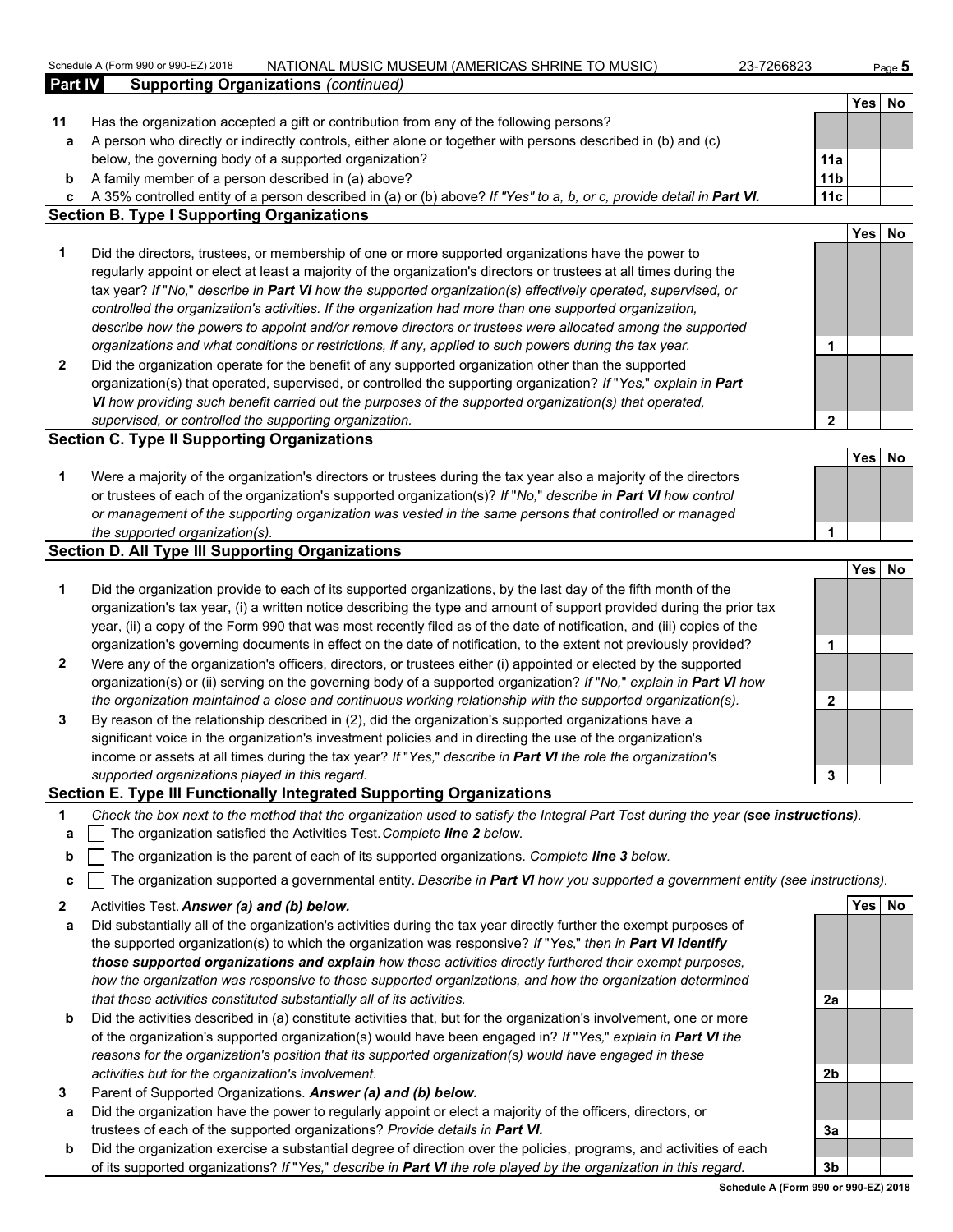| <b>Part V</b><br>Type III Non-Functionally Integrated 509(a)(3) Supporting Organizations                                                |                         |                |                                |  |
|-----------------------------------------------------------------------------------------------------------------------------------------|-------------------------|----------------|--------------------------------|--|
| Check here if the organization satisfied the Integral Part Test as a qualifying trust on Nov. 20, 1970 (explain in Part VI). See<br>1   |                         |                |                                |  |
| instructions. All other Type III non-functionally integrated supporting organizations must complete Sections A through E.               |                         |                |                                |  |
| <b>Section A - Adjusted Net Income</b>                                                                                                  |                         | (A) Prior Year | (B) Current Year<br>(optional) |  |
| 1 Net short-term capital gain                                                                                                           | 1                       |                |                                |  |
| 2 Recoveries of prior-year distributions                                                                                                | $\overline{\mathbf{2}}$ |                |                                |  |
| 3 Other gross income (see instructions)                                                                                                 | 3                       |                |                                |  |
| 4 Add lines 1 through 3.                                                                                                                | $\overline{\mathbf{4}}$ | 0              | 0                              |  |
| 5 Depreciation and depletion                                                                                                            | 5                       |                |                                |  |
| 6 Portion of operating expenses paid or incurred for production or                                                                      |                         |                |                                |  |
| collection of gross income or for management, conservation, or                                                                          |                         |                |                                |  |
| maintenance of property held for production of income (see instructions)                                                                | 6                       |                |                                |  |
| 7 Other expenses (see instructions)                                                                                                     | $\overline{7}$          |                |                                |  |
| 8 Adjusted Net Income (subtract lines 5, 6, and 7 from line 4).                                                                         | 8                       | 0              | 0                              |  |
| <b>Section B - Minimum Asset Amount</b>                                                                                                 |                         | (A) Prior Year | (B) Current Year<br>(optional) |  |
| 1 Aggregate fair market value of all non-exempt-use assets (see                                                                         |                         |                |                                |  |
| instructions for short tax year or assets held for part of year):                                                                       |                         |                |                                |  |
| a Average monthly value of securities                                                                                                   | 1a                      |                |                                |  |
| <b>b</b> Average monthly cash balances                                                                                                  | 1 <sub>b</sub>          |                |                                |  |
| c Fair market value of other non-exempt-use assets                                                                                      | 1c                      |                |                                |  |
| <b>d Total</b> (add lines 1a, 1b, and 1c)                                                                                               | 1d                      | 0              | 0                              |  |
| e Discount claimed for blockage or other                                                                                                |                         |                |                                |  |
| factors (explain in detail in Part VI):                                                                                                 |                         |                |                                |  |
| 2 Acquisition indebtedness applicable to non-exempt-use assets                                                                          | $\mathbf 2$             |                |                                |  |
| 3 Subtract line 2 from line 1d.                                                                                                         | 3                       | 0              | 0                              |  |
| 4 Cash deemed held for exempt use. Enter 1-1/2% of line 3 (for greater amount,                                                          |                         |                |                                |  |
| see instructions)                                                                                                                       | 4                       | 0              | 0                              |  |
| 5 Net value of non-exempt-use assets (subtract line 4 from line 3)                                                                      | 5                       | $\Omega$       | 0                              |  |
| 6 Multiply line 5 by .035.                                                                                                              | 6                       | 0              | 0                              |  |
| <b>7</b> Recoveries of prior-year distributions                                                                                         | $\overline{7}$          | 0              | 0                              |  |
| 8 Minimum Asset Amount (add line 7 to line 6)                                                                                           | 8                       | $\overline{0}$ | $\Omega$                       |  |
| <b>Section C - Distributable Amount</b>                                                                                                 |                         |                | <b>Current Year</b>            |  |
| 1 Adjusted net income for prior year (from Section A, line 8, Column A)                                                                 | 1                       |                | 0                              |  |
| 2 Enter 85% of line 1                                                                                                                   | $\overline{\mathbf{2}}$ |                | 0                              |  |
| 3 Minimum asset amount for prior year (from Section B, line 8, Column A)                                                                | 3                       |                | 0                              |  |
| 4 Enter greater of line 2 or line 3.                                                                                                    | 4                       |                | $\Omega$                       |  |
| 5 Income tax imposed in prior year                                                                                                      | 5                       |                |                                |  |
| 6 Distributable Amount. Subtract line 5 from line 4, unless subject to                                                                  |                         |                |                                |  |
| emergency temporary reduction (see instructions).                                                                                       | 6                       |                |                                |  |
| Check here if the ourrent veer is the ergenization's first ee a nep functionally integrated Type III ourperting ergenization (aco<br>,, |                         |                |                                |  |

**7** Check here if the current year is the organization's first as a non-functionally integrated Type III supporting organization (see instructions).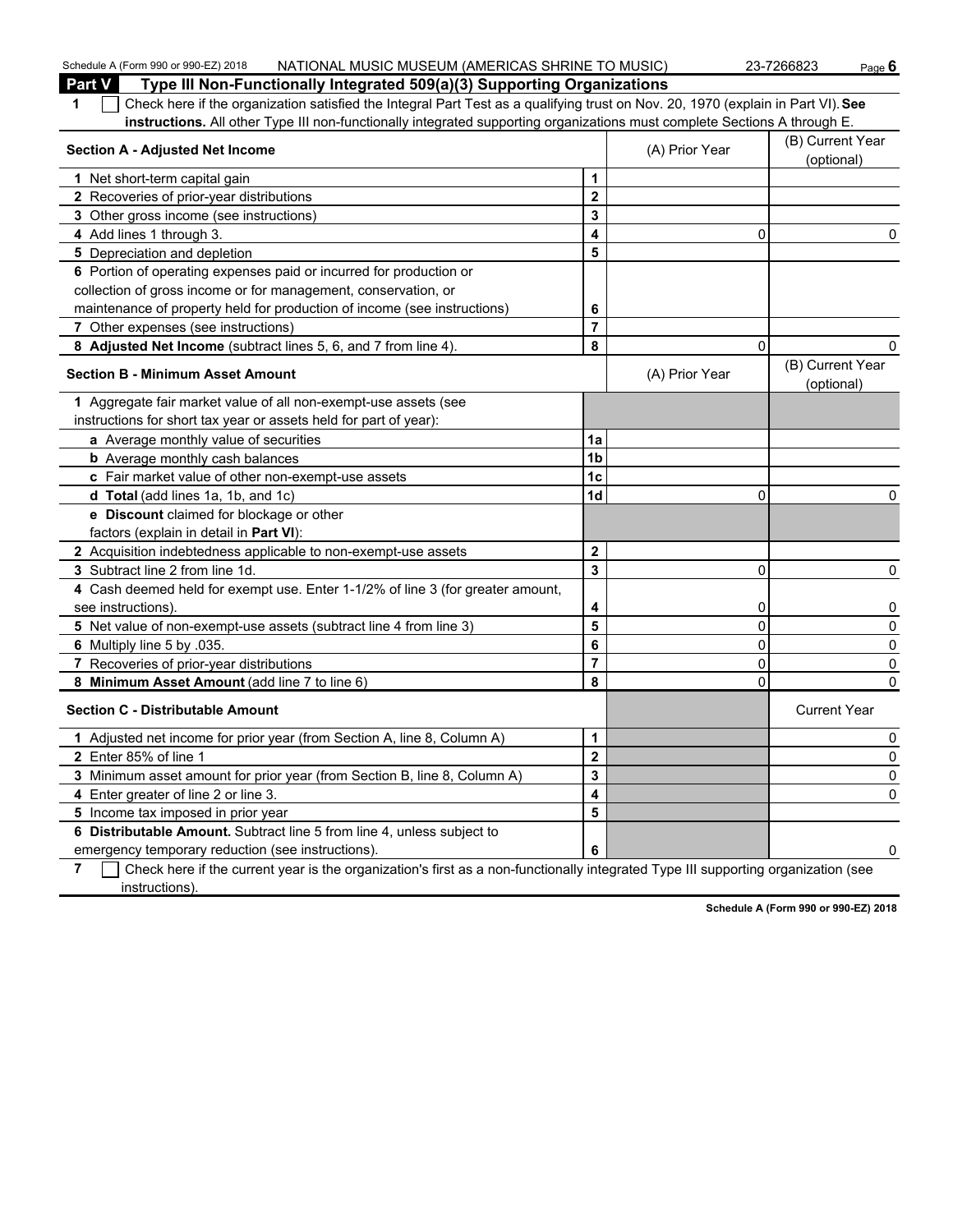| MUSIC MUSEUM<br><b>(AMERICAS SHRINE TO)</b><br>∖ MUSIC.<br>23-7266823<br><b>NATIONAL</b><br>-EZ) 2018<br>Schedule A (Form 990 or 990-E | ്ade |  |
|----------------------------------------------------------------------------------------------------------------------------------------|------|--|
|----------------------------------------------------------------------------------------------------------------------------------------|------|--|

| <b>Part V</b>  | Type III Non-Functionally Integrated 509(a)(3) Supporting Organizations (continued)        |                                             |                                               |                                                  |
|----------------|--------------------------------------------------------------------------------------------|---------------------------------------------|-----------------------------------------------|--------------------------------------------------|
|                | <b>Section D - Distributions</b>                                                           |                                             |                                               | <b>Current Year</b>                              |
| 1              | Amounts paid to supported organizations to accomplish exempt purposes                      |                                             |                                               |                                                  |
|                | 2 Amounts paid to perform activity that directly furthers exempt purposes of supported     |                                             |                                               |                                                  |
|                | organizations, in excess of income from activity                                           |                                             |                                               |                                                  |
|                | 3 Administrative expenses paid to accomplish exempt purposes of supported organizations    |                                             |                                               |                                                  |
|                | 4 Amounts paid to acquire exempt-use assets                                                |                                             |                                               |                                                  |
| 5.             | Qualified set-aside amounts (prior IRS approval required)                                  |                                             |                                               |                                                  |
| 6              | Other distributions (describe in Part VI). See instructions.                               |                                             |                                               |                                                  |
|                | 7 Total annual distributions. Add lines 1 through 6.                                       |                                             |                                               |                                                  |
| 8              | Distributions to attentive supported organizations to which the organization is responsive |                                             |                                               |                                                  |
|                | (provide details in Part VI). See instructions.                                            |                                             |                                               |                                                  |
| 9              | Distributable amount for 2018 from Section C, line 6                                       |                                             |                                               |                                                  |
| 10             | Line 8 amount divided by line 9 amount                                                     |                                             |                                               | 0.000                                            |
|                | <b>Section E - Distribution Allocations (see instructions)</b>                             | $\sf ^{(l)}$<br><b>Excess Distributions</b> | (ii)<br><b>Underdistributions</b><br>Pre-2018 | (iii)<br><b>Distributable</b><br>Amount for 2018 |
| $\mathbf 1$    | Distributable amount for 2018 from Section C, line 6                                       |                                             |                                               |                                                  |
| $\mathbf{2}$   | Underdistributions, if any, for years prior to 2018                                        |                                             |                                               |                                                  |
|                | (reasonable cause required-explain in Part VI). See                                        |                                             |                                               |                                                  |
|                | instructions.                                                                              |                                             |                                               |                                                  |
| 3.             | Excess distributions carryover, if any, to 2018                                            |                                             |                                               |                                                  |
| a              | From 2013 <u>.</u><br>0                                                                    |                                             |                                               |                                                  |
|                | 0                                                                                          |                                             |                                               |                                                  |
|                | <b>c</b> From 2015.<br>0                                                                   |                                             |                                               |                                                  |
|                | d From 2016.<br>0                                                                          |                                             |                                               |                                                  |
|                | e From 2017.<br>ΩI                                                                         |                                             |                                               |                                                  |
|                | f Total of lines 3a through e                                                              | 0                                           |                                               |                                                  |
|                | g Applied to underdistributions of prior years                                             |                                             | U                                             |                                                  |
|                | h Applied to 2018 distributable amount                                                     |                                             |                                               |                                                  |
| Ť.             | Carryover from 2013 not applied (see instructions)                                         |                                             |                                               |                                                  |
|                | Remainder. Subtract lines 3g, 3h, and 3i from 3f.                                          | $\Omega$                                    |                                               |                                                  |
| 4              | Distributions for 2018 from                                                                |                                             |                                               |                                                  |
|                | Section D, line 7:<br>\$<br>0                                                              |                                             |                                               |                                                  |
|                | a Applied to underdistributions of prior years                                             |                                             | 0                                             |                                                  |
|                | <b>b</b> Applied to 2018 distributable amount                                              |                                             |                                               |                                                  |
|                | <b>c</b> Remainder. Subtract lines 4a and 4b from 4.                                       | U.                                          |                                               |                                                  |
| 5              | Remaining underdistributions for years prior to 2018, if                                   |                                             |                                               |                                                  |
|                | any. Subtract lines 3g and 4a from line 2. For result                                      |                                             |                                               |                                                  |
|                | greater than zero, explain in Part VI. See instructions.                                   |                                             | 0                                             |                                                  |
| 6              | Remaining underdistributions for 2018. Subtract lines 3h                                   |                                             |                                               |                                                  |
|                | and 4b from line 1. For result greater than zero, explain in                               |                                             |                                               |                                                  |
|                | Part VI. See instructions.                                                                 |                                             |                                               |                                                  |
| $\overline{7}$ | Excess distributions carryover to 2019. Add lines 3j                                       |                                             |                                               |                                                  |
|                | and 4c.                                                                                    | 0                                           |                                               |                                                  |
| 8              | Breakdown of line 7:                                                                       |                                             |                                               |                                                  |
| a              | Excess from $2014.$<br>0                                                                   |                                             |                                               |                                                  |
| b              | Excess from $2015$ $\ldots$<br>0                                                           |                                             |                                               |                                                  |
|                | <b>c</b> Excess from 2016. $\ldots$<br>0                                                   |                                             |                                               |                                                  |
| d              | Excess from $2017$ .<br>0                                                                  |                                             |                                               |                                                  |
|                | e Excess from 2018.<br>$\Omega$                                                            |                                             |                                               |                                                  |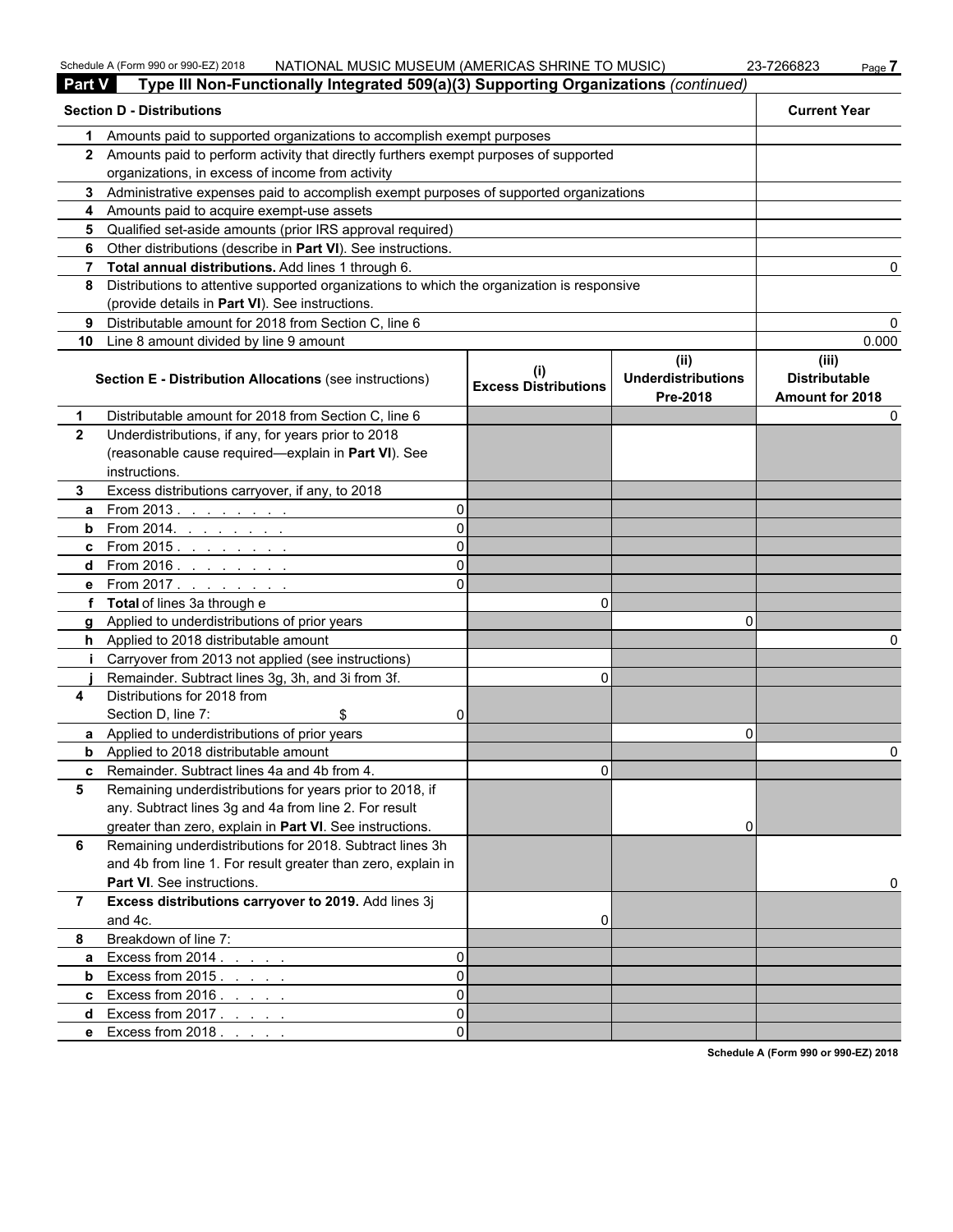|                | Schedule A (Form 990 or 990-EZ) 2018<br>NATIONAL MUSIC MUSEUM (AMERICAS SHRINE TO MUSIC)                                                                                                                                                                                                                                                                                                                                                                                                                                                                                                    | 23-7266823 | Page 8 |
|----------------|---------------------------------------------------------------------------------------------------------------------------------------------------------------------------------------------------------------------------------------------------------------------------------------------------------------------------------------------------------------------------------------------------------------------------------------------------------------------------------------------------------------------------------------------------------------------------------------------|------------|--------|
| <b>Part VI</b> | Supplemental Information. Provide the explanations required by Part II, line 10; Part II, line 17a or 17b; Part<br>III, line 12; Part IV, Section A, lines 1, 2, 3b, 3c, 4b, 4c, 5a, 6, 9a, 9b, 9c, 11a, 11b, and 11c; Part IV, Section<br>B, lines 1 and 2; Part IV, Section C, line 1; Part IV, Section D, lines 2 and 3; Part IV, Section E, lines 1c, 2a, 2b,<br>3a, and 3b; Part V, line 1; Part V, Section B, line 1e; Part V, Section D, lines 5, 6, and 8; and Part V, Section E,<br>lines 2, 5, and 6. Also complete this part for any additional information. (See instructions.) |            |        |
|                |                                                                                                                                                                                                                                                                                                                                                                                                                                                                                                                                                                                             |            |        |
|                |                                                                                                                                                                                                                                                                                                                                                                                                                                                                                                                                                                                             |            |        |
|                |                                                                                                                                                                                                                                                                                                                                                                                                                                                                                                                                                                                             |            |        |
|                |                                                                                                                                                                                                                                                                                                                                                                                                                                                                                                                                                                                             |            |        |
|                |                                                                                                                                                                                                                                                                                                                                                                                                                                                                                                                                                                                             |            |        |
|                |                                                                                                                                                                                                                                                                                                                                                                                                                                                                                                                                                                                             |            |        |
|                |                                                                                                                                                                                                                                                                                                                                                                                                                                                                                                                                                                                             |            |        |
|                |                                                                                                                                                                                                                                                                                                                                                                                                                                                                                                                                                                                             |            |        |
|                |                                                                                                                                                                                                                                                                                                                                                                                                                                                                                                                                                                                             |            |        |
|                |                                                                                                                                                                                                                                                                                                                                                                                                                                                                                                                                                                                             |            |        |
|                |                                                                                                                                                                                                                                                                                                                                                                                                                                                                                                                                                                                             |            |        |
|                |                                                                                                                                                                                                                                                                                                                                                                                                                                                                                                                                                                                             |            |        |
|                |                                                                                                                                                                                                                                                                                                                                                                                                                                                                                                                                                                                             |            |        |
|                |                                                                                                                                                                                                                                                                                                                                                                                                                                                                                                                                                                                             |            |        |
|                |                                                                                                                                                                                                                                                                                                                                                                                                                                                                                                                                                                                             |            |        |
|                |                                                                                                                                                                                                                                                                                                                                                                                                                                                                                                                                                                                             |            |        |
|                |                                                                                                                                                                                                                                                                                                                                                                                                                                                                                                                                                                                             |            |        |
|                |                                                                                                                                                                                                                                                                                                                                                                                                                                                                                                                                                                                             |            |        |
|                |                                                                                                                                                                                                                                                                                                                                                                                                                                                                                                                                                                                             |            |        |
|                |                                                                                                                                                                                                                                                                                                                                                                                                                                                                                                                                                                                             |            |        |
|                |                                                                                                                                                                                                                                                                                                                                                                                                                                                                                                                                                                                             |            |        |
|                |                                                                                                                                                                                                                                                                                                                                                                                                                                                                                                                                                                                             |            |        |
|                |                                                                                                                                                                                                                                                                                                                                                                                                                                                                                                                                                                                             |            |        |
|                |                                                                                                                                                                                                                                                                                                                                                                                                                                                                                                                                                                                             |            |        |
|                |                                                                                                                                                                                                                                                                                                                                                                                                                                                                                                                                                                                             |            |        |
|                |                                                                                                                                                                                                                                                                                                                                                                                                                                                                                                                                                                                             |            |        |
|                |                                                                                                                                                                                                                                                                                                                                                                                                                                                                                                                                                                                             |            |        |
|                |                                                                                                                                                                                                                                                                                                                                                                                                                                                                                                                                                                                             |            |        |
|                |                                                                                                                                                                                                                                                                                                                                                                                                                                                                                                                                                                                             |            |        |
|                |                                                                                                                                                                                                                                                                                                                                                                                                                                                                                                                                                                                             |            |        |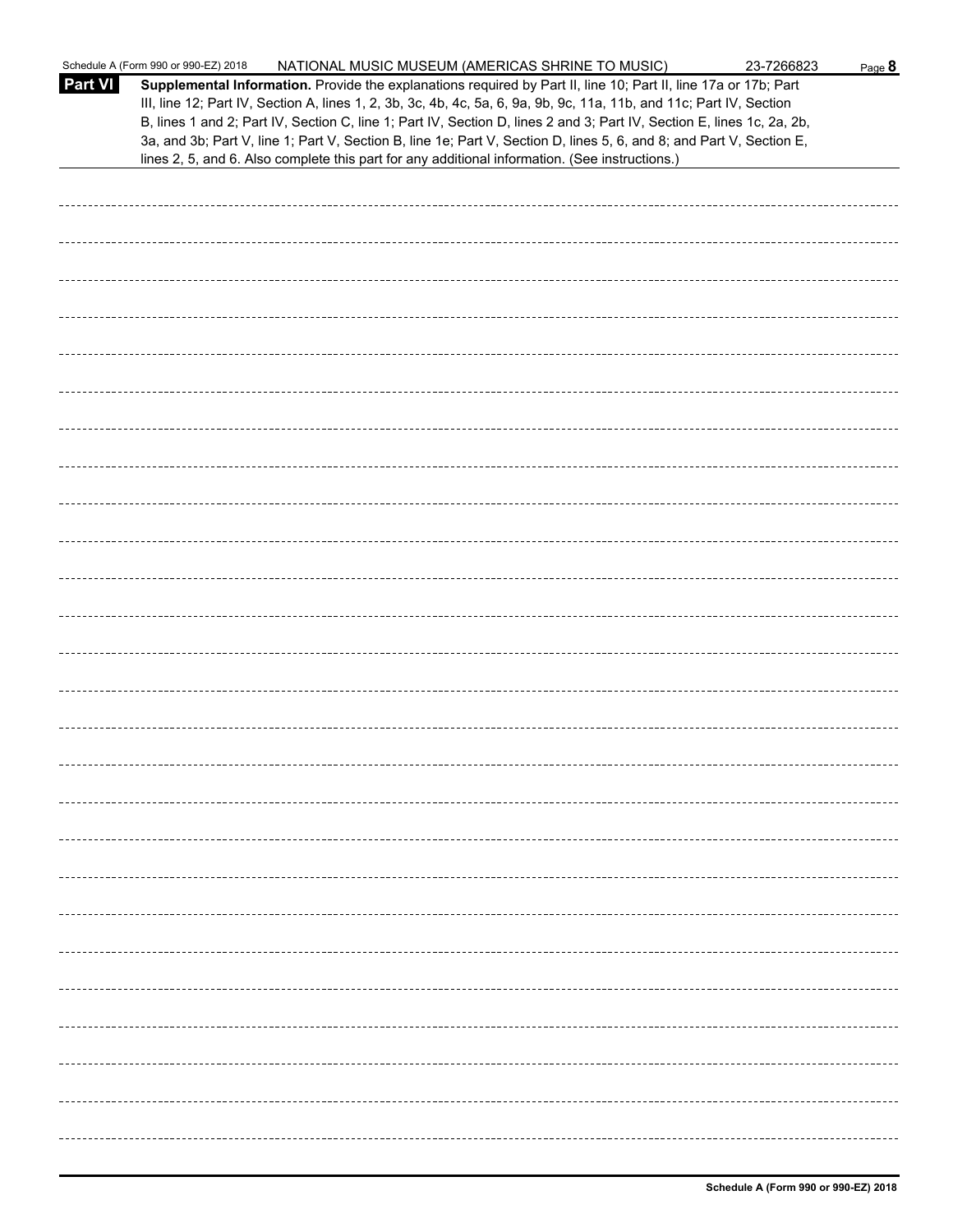| <b>Schedule B</b>  |
|--------------------|
| (Form 990, 990-EZ, |
| or 990-PF)         |

### **Schedule of Contributors**  $\frac{\text{OMB No. 1545-0047}}{}$

**Attach to Form 990, Form 990-EZ, or Form 990-PF.**

| Department of the Treasury<br>Internal Revenue Service | Go to www.irs.gov/Form990 for the latest information. |                                       |
|--------------------------------------------------------|-------------------------------------------------------|---------------------------------------|
| Name of the organization                               |                                                       | <b>Employer identification number</b> |

| NATIONAL MUSIC MUSEUM (AMERICAS SHRINE TO MUSIC) | 23-7266823 |  |                                               |  |  |  |
|--------------------------------------------------|------------|--|-----------------------------------------------|--|--|--|
| <b>Organization type</b> (check one):            |            |  |                                               |  |  |  |
|                                                  |            |  |                                               |  |  |  |
| Filers of:                                       | Section:   |  |                                               |  |  |  |
| Form 990 or 990-EZ                               |            |  | $ X $ 501(c)( 3 ) (enter number) organization |  |  |  |

|  |  | 527 political organization |
|--|--|----------------------------|
|  |  |                            |

| Form 990-PF | $501(c)(3)$ exempt private foundation |
|-------------|---------------------------------------|

4947(a)(1) nonexempt charitable trust treated as a private foundation

501(c)(3) taxable private foundation

Check if your organization is covered by the **General Rule** or a **Special Rule.**

**Note:** Only a section 501(c)(7), (8), or (10) organization can check boxes for both the General Rule and a Special Rule. See instructions.

#### **General Rule**

 $|X|$  For an organization filing Form 990, 990-EZ, or 990-PF that received, during the year, contributions totaling \$5,000 or more (in money or property) from any one contributor. Complete Parts I and II. See instructions for determining a contributor's total contributions.

#### **Special Rules**

| For an organization described in section 501(c)(3) filing Form 990 or 990-EZ that met the 33 1/3 % support test of the      |
|-----------------------------------------------------------------------------------------------------------------------------|
| regulations under sections 509(a)(1) and 170(b)(1)(A)(vi), that checked Schedule A (Form 990 or 990-EZ), Part II, line      |
| 13, 16a, or 16b, and that received from any one contributor, during the year, total contributions of the greater of (1)     |
| \$5,000; or (2) 2% of the amount on (i) Form 990, Part VIII, line 1h; or (ii) Form 990-EZ, line 1. Complete Parts I and II. |

 For an organization described in section 501(c)(7), (8), or (10) filing Form 990 or 990-EZ that received from any one contributor, during the year, total contributions of more than \$1,000 *exclusively* for religious, charitable, scientific, literary, or educational purposes, or for the prevention of cruelty to children or animals. Complete Parts I (entering "N/A" in column (b) instead of the contributor name and address), II, and III.

 For an organization described in section 501(c)(7), (8), or (10) filing Form 990 or 990-EZ that received from any one contributor, during the year, contributions *exclusively* for religious, charitable, etc., purposes, but no such contributions totaled more than \$1,000. If this box is checked, enter here the total contributions that were received during the year for an exclusively religious, charitable, etc., purpose. Don't complete any of the parts unless the **General Rule** applies to this organization because it received *nonexclusively* religious, charitable, etc., contributions totaling \$5,000 or more during the year . . . . . . . . . . . . . . . . . . . . . . . . . . . . . . . . . . . . . . . . . . . . . . . . . . . \$

**Caution:** An organization that isn't covered by the General Rule and/or the Special Rules doesn't file Schedule B (Form 990, 990-EZ, or 990-PF), but it must answer "No" on Part IV, line 2, of its Form 990; or check the box on line H of its Form 990-EZ or on its Form 990-PF, Part I, line 2, to certify that it doesn't meet the filing requirements of Schedule B (Form 990, 990-EZ, or 990-PF).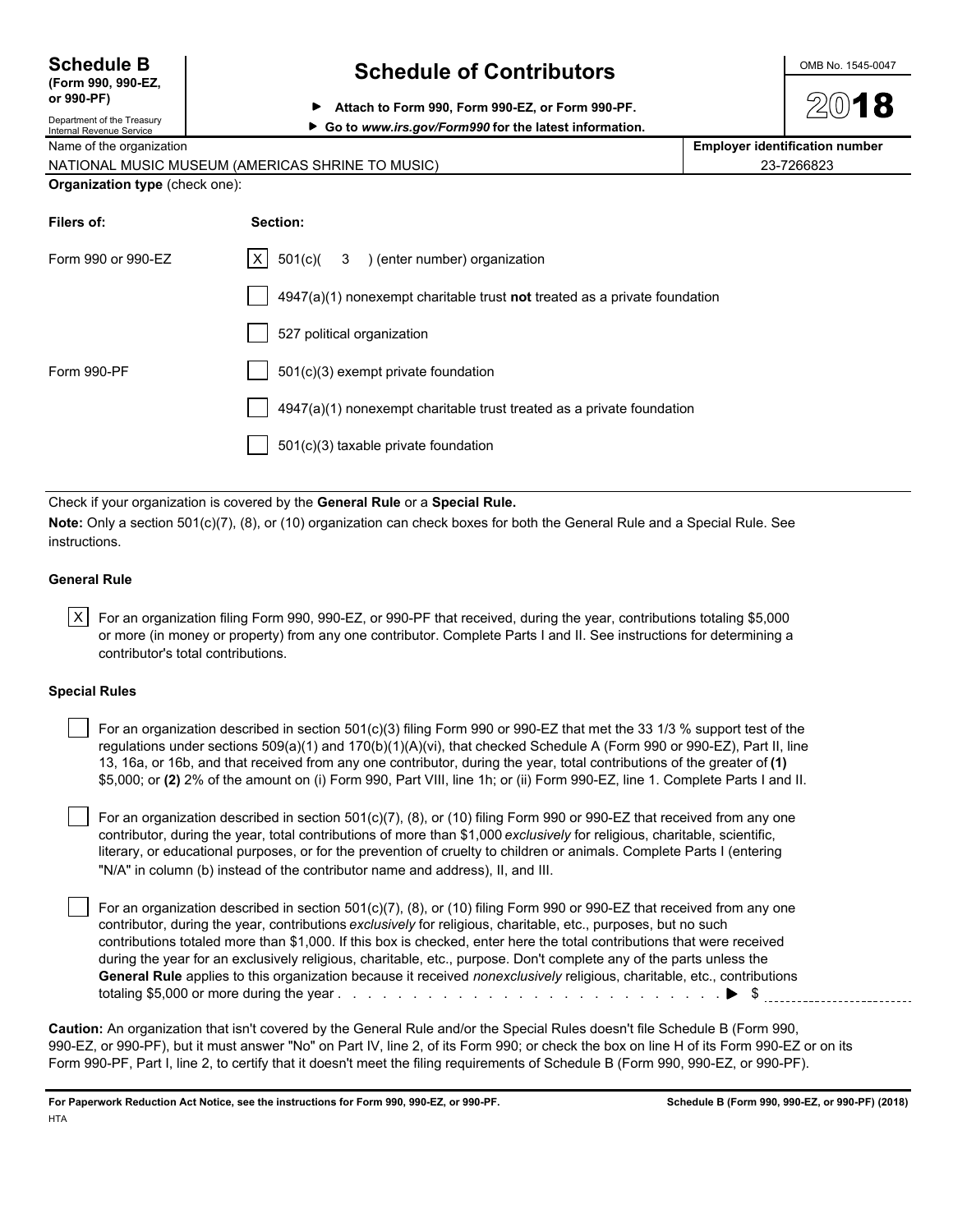Name of organization **Employer identification number Employer identification number** NATIONAL MUSIC MUSEUM (AMERICAS SHRINE TO MUSIC) 23-7266823

| Part I           | <b>Contributors</b> (see instructions). Use duplicate copies of Part I if additional space is needed.                                                               |                                   |                                                                                         |
|------------------|---------------------------------------------------------------------------------------------------------------------------------------------------------------------|-----------------------------------|-----------------------------------------------------------------------------------------|
| (a)<br>No.       | (b)<br>Name, address, and ZIP + 4                                                                                                                                   | (C)<br><b>Total contributions</b> | (d)<br><b>Type of contribution</b>                                                      |
| $1 -$            | Foreign State or Province: ________________________________                                                                                                         |                                   | Person<br>Payroll<br><b>Noncash</b><br>(Complete Part II for<br>noncash contributions.) |
| (a)<br>No.       | (b)<br>Name, address, and ZIP + 4                                                                                                                                   | (c)<br><b>Total contributions</b> | (d)<br>Type of contribution                                                             |
| $^{2}$ .         | CLAY COUNTY SOUTH DAKOTA ____________________<br>211 W MAIN<br>Foreign State or Province: __________________________________                                        | $\text{\$}$<br>7,500              | Person<br>Payroll<br><b>Noncash</b><br>(Complete Part II for<br>noncash contributions.) |
| (a)<br>No.       | (b)<br>Name, address, and ZIP + 4                                                                                                                                   | (c)<br><b>Total contributions</b> | (d)<br>Type of contribution                                                             |
| $\frac{3}{2}$    | SOUTH DAKOTA ARTS COUNCIL<br>PIERRE                                                                                                                                 | 14,793                            | Person<br>Payroll<br><b>Noncash</b><br>(Complete Part II for<br>noncash contributions.) |
| (a)<br>No.       | (b)<br>Name, address, and ZIP + 4                                                                                                                                   | (c)<br><b>Total contributions</b> | (d)<br>Type of contribution                                                             |
| $\frac{4}{1}$    | MARY CHILTON DAR FOUNDATION <b>MARY</b> CHILTON<br>SIOUX FALLS _______________SD ______57109 _________<br>Foreign State or Province: ______________________________ | 12,425                            | Person<br>Payroll<br><b>Noncash</b><br>(Complete Part II for<br>noncash contributions.) |
| (a)<br>No.       | (b)<br>Name, address, and ZIP + 4                                                                                                                                   | (c)<br><b>Total contributions</b> | (d)<br>Type of contribution                                                             |
| $\overline{5}$   | MARTIN GUITAR CHARITABLE FOUNDATION<br>162 SOUTH MAIN<br>NAZARETH<br>PA 18064-2021                                                                                  | \$<br>5,000                       | Person<br>Payroll<br><b>Noncash</b><br>(Complete Part II for<br>noncash contributions.) |
| (a)<br>No.       | (b)<br>Name, address, and ZIP + 4                                                                                                                                   | (c)<br><b>Total contributions</b> | (d)<br>Type of contribution                                                             |
| $6 \overline{6}$ | JOE AND JOELLA UTLEY<br>824 E MAIN<br>-------------------------------------<br>Foreign State or Province: __________________________________                        | \$<br>247,959                     | Person<br>Payroll<br><b>Noncash</b><br>(Complete Part II for<br>noncash contributions.) |

**Schedule B (Form 990, 990-EZ, or 990-PF) (2018)**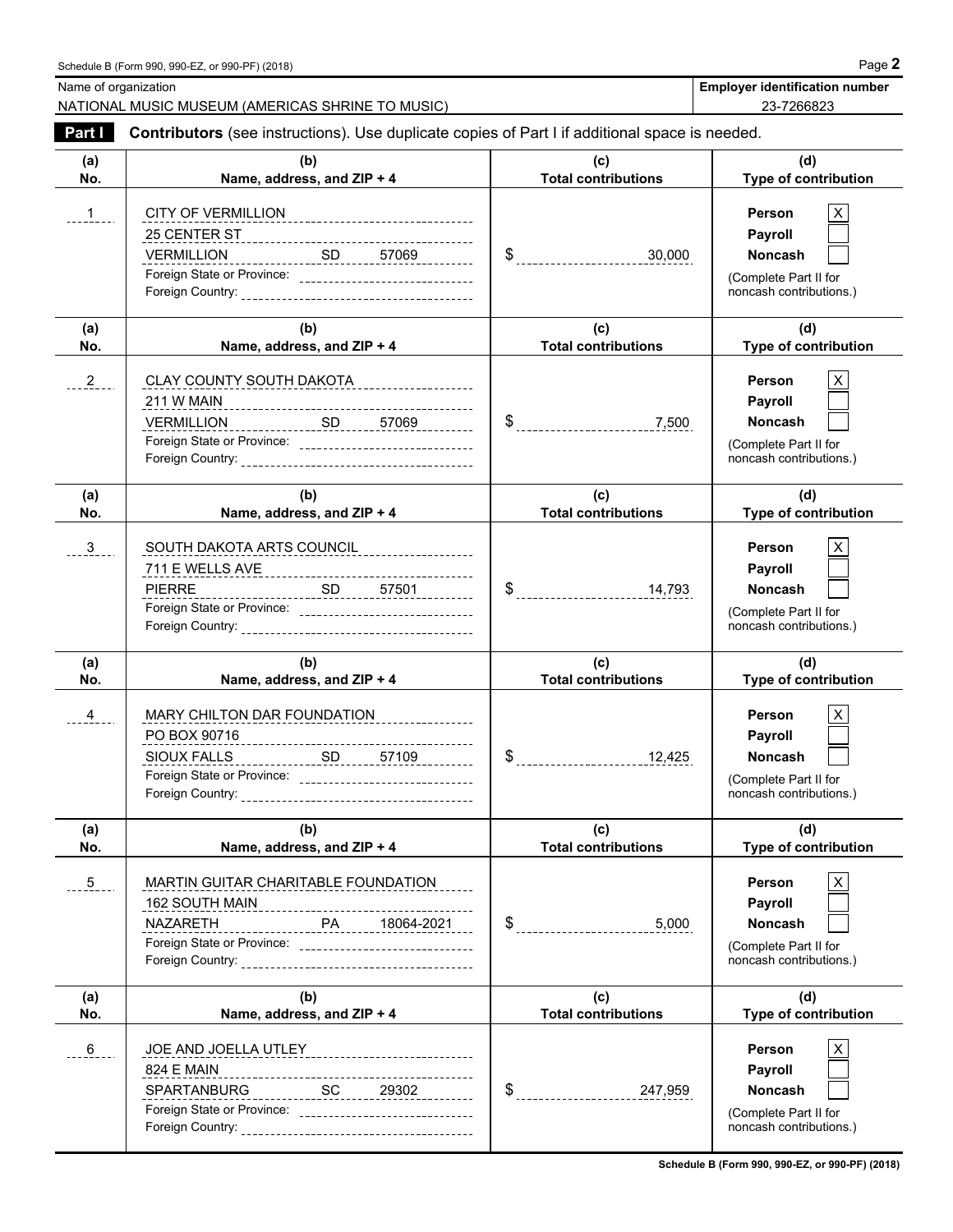|               | NATIONAL MUSIC MUSEUM (AMERICAS SHRINE TO MUSIC)                                                                                                                                                |                                   | 23-7266823                                                                                            |
|---------------|-------------------------------------------------------------------------------------------------------------------------------------------------------------------------------------------------|-----------------------------------|-------------------------------------------------------------------------------------------------------|
| Part I        | <b>Contributors</b> (see instructions). Use duplicate copies of Part I if additional space is needed.                                                                                           |                                   |                                                                                                       |
| (a)<br>No.    | (b)<br>Name, address, and ZIP + 4                                                                                                                                                               | (c)<br><b>Total contributions</b> | (d)<br>Type of contribution                                                                           |
| $\frac{7}{2}$ | EVELYN PETERSON<br>_________________________________<br>Foreign State or Province: ________________________________                                                                             | 52,800                            | <b>Person</b><br><b>Payroll</b><br><b>Noncash</b><br>(Complete Part II for<br>noncash contributions.) |
| (a)<br>No.    | (b)<br>Name, address, and ZIP + 4                                                                                                                                                               | (c)<br><b>Total contributions</b> | (d)<br>Type of contribution                                                                           |
| 8             | TOM & CINDY LILLIBRIDGE _________________________<br>BONESTEEL _______________SD _____ 57317 _________<br>Foreign State or Province: __________________________________                         | 54,500                            | <b>Person</b><br>Payroll<br><b>Noncash</b><br>(Complete Part II for<br>noncash contributions.)        |
| (a)<br>No.    | (b)<br>Name, address, and ZIP + 4                                                                                                                                                               | (c)<br><b>Total contributions</b> | (d)<br>Type of contribution                                                                           |
| 9             | FIRST FINANCIAL BANK<br>---------------------------<br>331 DAKOTA DUNES BLVD<br>DAKOTA DUNES __________ SD _____ 57049 ________<br>Foreign State or Province: _________________________________ | 89,474                            | <b>Person</b><br><b>Payroll</b><br>Noncash<br>(Complete Part II for<br>noncash contributions.)        |
| (a)<br>No.    | (b)<br>Name, address, and ZIP + 4                                                                                                                                                               | (c)<br><b>Total contributions</b> | (d)<br>Type of contribution                                                                           |
| $-10$         | ANDREA JO WOHLENBERG ________________________<br><b>YANKTON</b><br>Foreign State or Province: ________________________________                                                                  | 22,237                            | <b>Person</b><br>Payroll<br><b>Noncash</b><br>(Complete Part II for<br>noncash contributions.)        |
| (a)<br>No.    | (b)<br>Name, address, and ZIP + 4                                                                                                                                                               | (c)<br><b>Total contributions</b> | (d)<br>Type of contribution                                                                           |
| 11            | JOAN HOLTER<br>--------------------------------------<br>______________SD______57069_________<br><b>VERMILLION</b><br>Foreign State or Province: _________________________________              | 15,515                            | Person<br>X<br>Payroll<br>Noncash<br>(Complete Part II for<br>noncash contributions.)                 |
| (a)<br>No.    | (b)<br>Name, address, and ZIP + 4                                                                                                                                                               | (c)<br><b>Total contributions</b> | (d)<br>Type of contribution                                                                           |
| $12 -$        | <b>GERALD GAUL</b><br>----------------------------------<br>ND ______58201__________<br><b>GRAND FORKS</b><br>Foreign State or Province: _________________________________                      | $\frac{1}{2}$<br>17,625           | <b>Person</b><br>Payroll<br><b>Noncash</b><br>(Complete Part II for<br>noncash contributions.)        |

Name of organization **Employer identification number Employer identification number**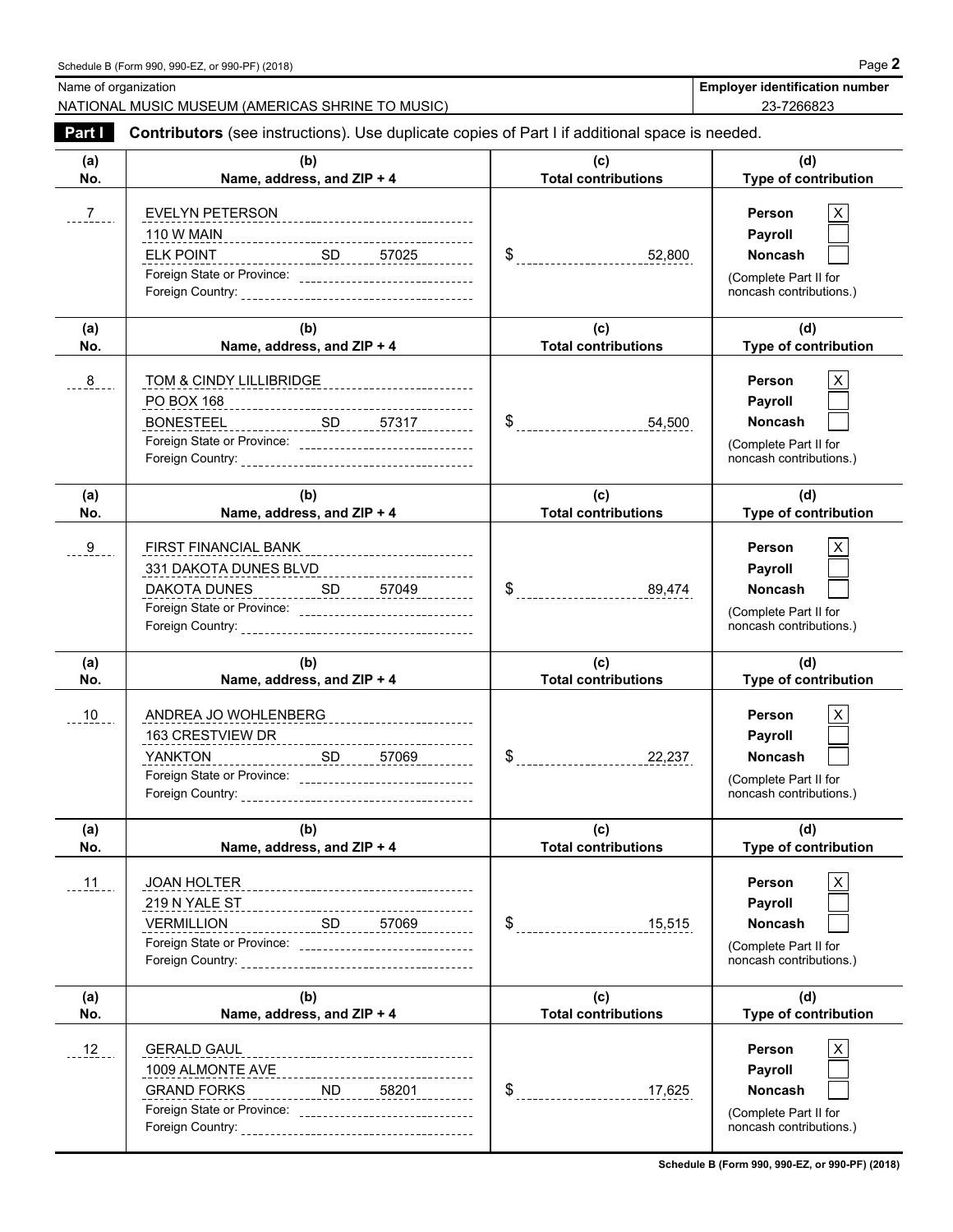|            | NATIONAL MUSIC MUSEUM (AMERICAS SHRINE TO MUSIC)                                                                                                                           |                                   | 23-7266823                                                                                     |
|------------|----------------------------------------------------------------------------------------------------------------------------------------------------------------------------|-----------------------------------|------------------------------------------------------------------------------------------------|
| Part I     | <b>Contributors</b> (see instructions). Use duplicate copies of Part I if additional space is needed.                                                                      |                                   |                                                                                                |
| (a)<br>No. | (b)<br>Name, address, and ZIP + 4                                                                                                                                          | (c)<br><b>Total contributions</b> | (d)<br>Type of contribution                                                                    |
| $13 -$     | RONALD JOHNSON<br>-----------------------------------<br>Foreign State or Province: ________________________________                                                       | $\frac{11,175}{2}$                | Person<br>X<br>Payroll<br>Noncash<br>(Complete Part II for<br>noncash contributions.)          |
| (a)<br>No. | (b)<br>Name, address, and ZIP + 4                                                                                                                                          | (c)<br><b>Total contributions</b> | (d)<br>Type of contribution                                                                    |
| 14         | <b>JULIET EVERIST</b><br>_____________________________________<br>Foreign State or Province: ________________________________                                              | 6,250                             | Person<br><b>Payroll</b><br><b>Noncash</b><br>(Complete Part II for<br>noncash contributions.) |
| (a)<br>No. | (b)<br>Name, address, and ZIP + 4                                                                                                                                          | (c)<br><b>Total contributions</b> | (d)<br>Type of contribution                                                                    |
| 15         | VERMILLION________________SD______57069_________<br>Foreign State or Province: __________________________________                                                          | 5,000                             | Person<br><b>Payroll</b><br><b>Noncash</b><br>(Complete Part II for<br>noncash contributions.) |
| (a)<br>No. | (b)<br>Name, address, and ZIP + 4                                                                                                                                          | (c)<br><b>Total contributions</b> | (d)<br>Type of contribution                                                                    |
| 16         | JAMES FORD BELL FOUNDATION _________________<br>MINNEAPOLIS ____________MN _____55405 ________<br>Foreign State or Province: ________________________________              | 7,000                             | Person<br><b>Payroll</b><br><b>Noncash</b><br>(Complete Part II for<br>noncash contributions.) |
| (a)<br>No. | (b)<br>Name, address, and ZIP + 4                                                                                                                                          | (c)<br><b>Total contributions</b> | (d)<br><b>Type of contribution</b>                                                             |
| $17 -$     | GIVENS VIOLINS INC<br>-----------------------------<br>1201 MARQUETTE<br>MN<br><b>MINNEAPOLIS</b><br>55403<br>Foreign State or Province: _________________________________ | \$<br>8,125                       | Person<br>X<br>Payroll<br><b>Noncash</b><br>(Complete Part II for<br>noncash contributions.)   |
| (a)<br>No. | (b)<br>Name, address, and ZIP + 4                                                                                                                                          | (c)<br><b>Total contributions</b> | (d)<br><b>Type of contribution</b>                                                             |
| 18         | LARSON, ANDRE P., ESTATE<br><u>SD 57069</u><br><b>VERMILLION</b><br>Foreign Country:                                                                                       | \$<br>98,609                      | Person<br>X<br>Payroll<br><b>Noncash</b><br>(Complete Part II for<br>noncash contributions.)   |

Name of organization **Employer identification number Employer identification number**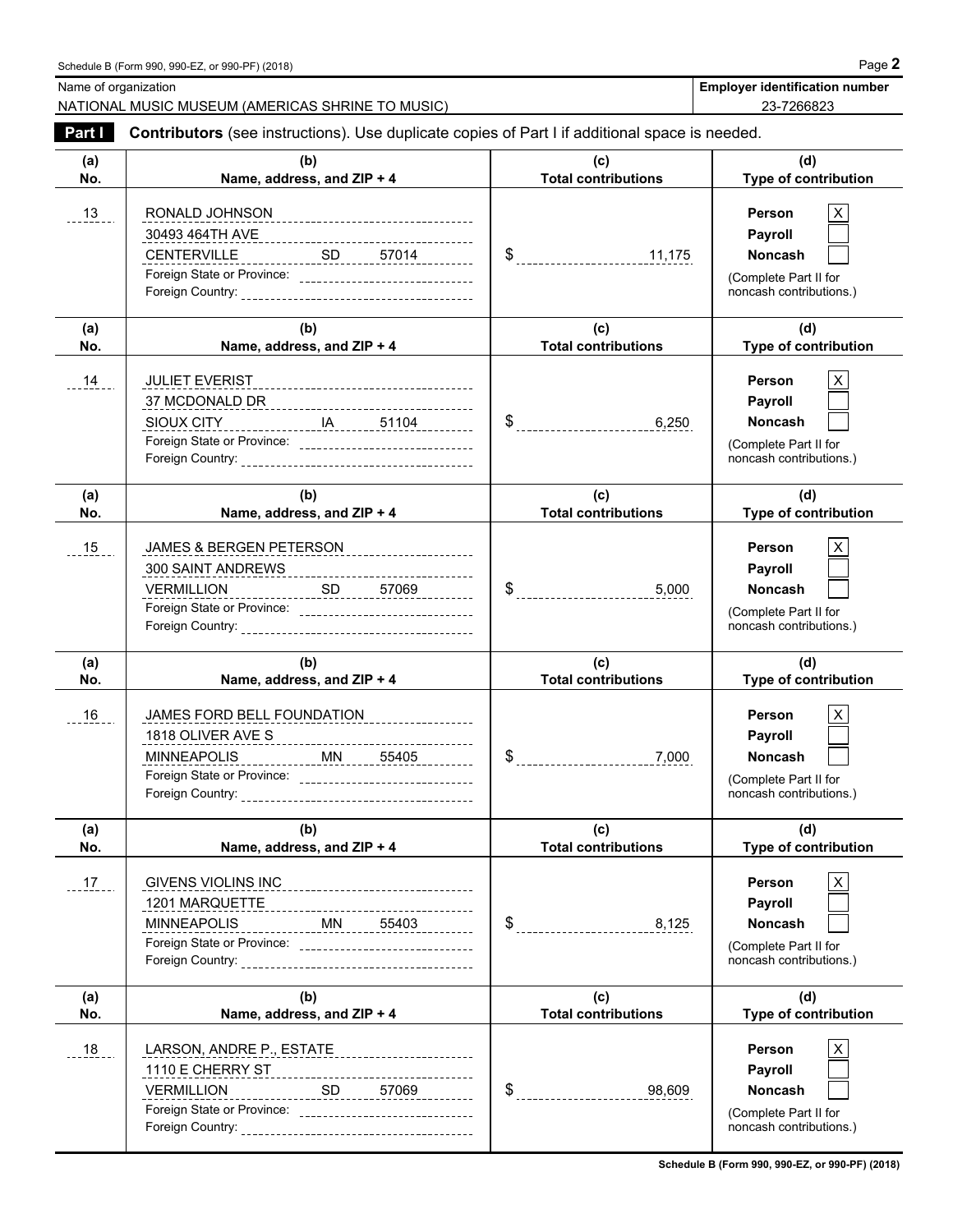Name of organization **Employer identification number** Name of organization number NATIONAL MUSIC MUSEUM (AMERICAS SHRINE TO MUSIC) 23-7266823

| Part I     | Contributors (see instructions). Use duplicate copies of Part I if additional space is needed.                                                      |                                   |                                                                                                |
|------------|-----------------------------------------------------------------------------------------------------------------------------------------------------|-----------------------------------|------------------------------------------------------------------------------------------------|
| (a)<br>No. | (b)<br>Name, address, and ZIP + 4                                                                                                                   | (c)<br><b>Total contributions</b> | (d)<br>Type of contribution                                                                    |
| $19 -$     | <b>EDITH SIEGRIST</b><br>--------------------------------------<br><b>VERMILLION</b><br>Foreign State or Province: ________________________________ | 9,110                             | <b>Person</b><br>Payroll<br><b>Noncash</b><br>(Complete Part II for<br>noncash contributions.) |
| (a)<br>No. | (b)<br>Name, address, and ZIP + 4                                                                                                                   | (c)<br><b>Total contributions</b> | (d)<br>Type of contribution                                                                    |
| 20         | JANET WANZEK<br><b>VERMILLION</b>                                                                                                                   | $\$\$<br>10,000                   | <b>Person</b><br>Payroll<br><b>Noncash</b><br>(Complete Part II for<br>noncash contributions.) |
| (a)<br>No. | (b)<br>Name, address, and ZIP + 4                                                                                                                   | (c)<br><b>Total contributions</b> | (d)<br>Type of contribution                                                                    |
|            | Foreign State or Province: ________________________________                                                                                         | $\$\quad$                         | Person<br><b>Payroll</b><br><b>Noncash</b><br>(Complete Part II for<br>noncash contributions.) |
| (a)<br>No. | (b)<br>Name, address, and ZIP + 4                                                                                                                   | (c)<br><b>Total contributions</b> | (d)<br>Type of contribution                                                                    |
|            | Foreign State or Province: ________________________________                                                                                         | $\$\quad$                         | Person<br><b>Payroll</b><br>Noncash<br>(Complete Part II for<br>noncash contributions.)        |
| (a)<br>No. | (b)<br>Name, address, and ZIP + 4                                                                                                                   | (c)<br><b>Total contributions</b> | (d)<br>Type of contribution                                                                    |
|            |                                                                                                                                                     | \$                                | Person<br>Payroll<br><b>Noncash</b><br>(Complete Part II for<br>noncash contributions.)        |
| (a)<br>No. | (b)<br>Name, address, and ZIP + 4                                                                                                                   | (c)<br><b>Total contributions</b> | (d)<br>Type of contribution                                                                    |
|            |                                                                                                                                                     | \$                                | Person<br>Payroll<br><b>Noncash</b><br>(Complete Part II for<br>noncash contributions.)        |

**Schedule B (Form 990, 990-EZ, or 990-PF) (2018)**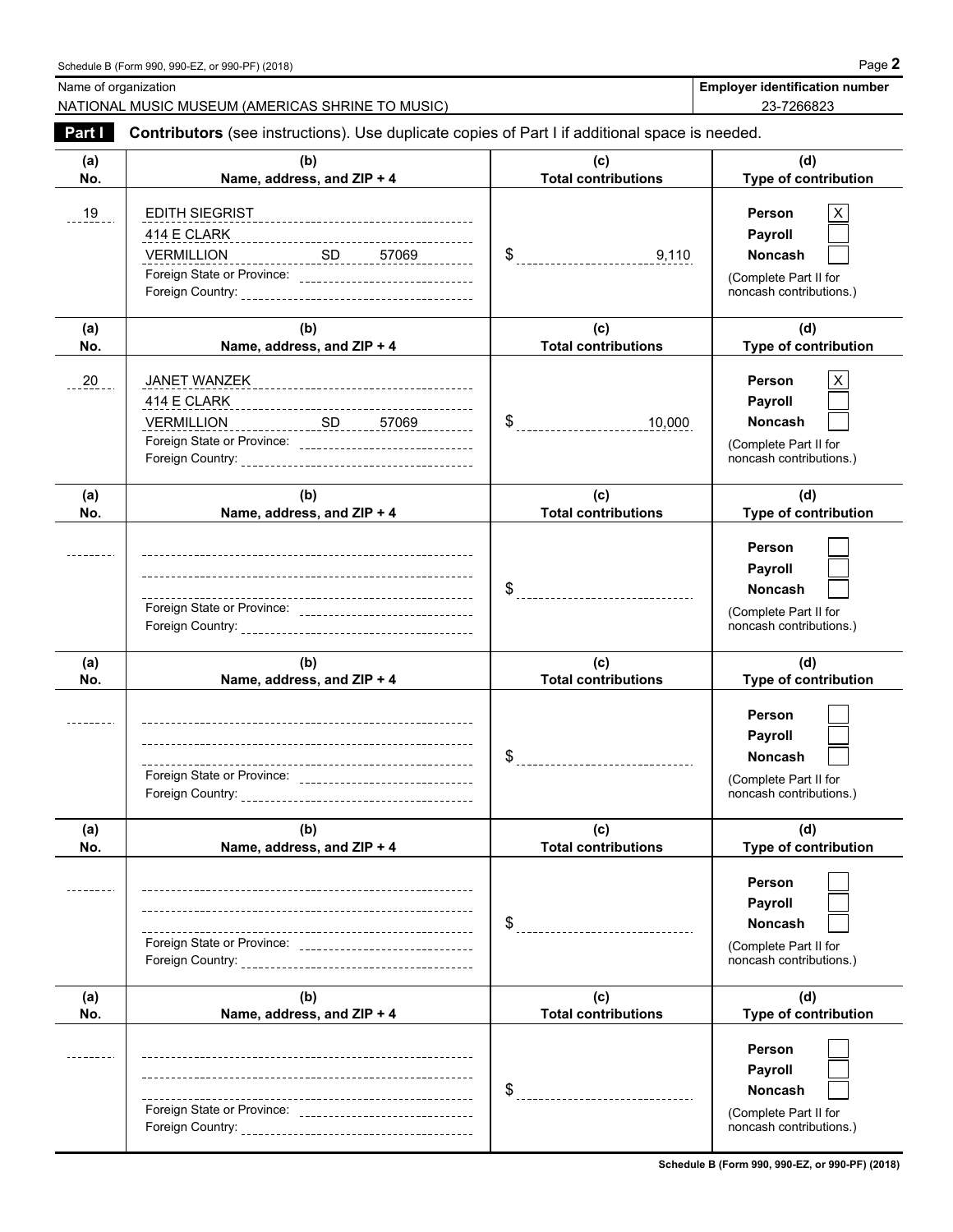| Name of organization<br>NATIONAL MUSIC MUSEUM (AMERICAS SHRINE TO MUSIC)                                       | <b>Employer identification number</b><br>23-7266823 |                      |  |
|----------------------------------------------------------------------------------------------------------------|-----------------------------------------------------|----------------------|--|
| Part II<br>Noncash Property (see instructions). Use duplicate copies of Part II if additional space is needed. |                                                     |                      |  |
| (a) No.<br>(b)<br>from<br>Description of noncash property given<br>Part I                                      | (c)<br>FMV (or estimate)<br>(See instructions.)     | (d)<br>Date received |  |
|                                                                                                                | \$                                                  |                      |  |
| (a) No.<br>(b)<br>from<br>Description of noncash property given<br>Part I                                      | (c)<br>FMV (or estimate)<br>(See instructions.)     | (d)<br>Date received |  |
|                                                                                                                | \$                                                  |                      |  |
| (a) No.<br>(b)<br>from<br>Description of noncash property given<br>Part I                                      | (c)<br>FMV (or estimate)<br>(See instructions.)     | (d)<br>Date received |  |
|                                                                                                                | \$                                                  |                      |  |
| (a) No.<br>(b)<br>from<br>Description of noncash property given<br>Part I                                      | (c)<br>FMV (or estimate)<br>(See instructions.)     | (d)<br>Date received |  |
|                                                                                                                | \$                                                  |                      |  |
| (a) No.<br>(b)<br>from<br>Description of noncash property given<br>Part I                                      | (c)<br>FMV (or estimate)<br>(See instructions.)     | (d)<br>Date received |  |
|                                                                                                                | \$                                                  |                      |  |
| (a) No.<br>(b)<br>from<br>Description of noncash property given<br>Part I                                      | (c)<br>FMV (or estimate)<br>(See instructions.)     | (d)<br>Date received |  |
|                                                                                                                | \$                                                  |                      |  |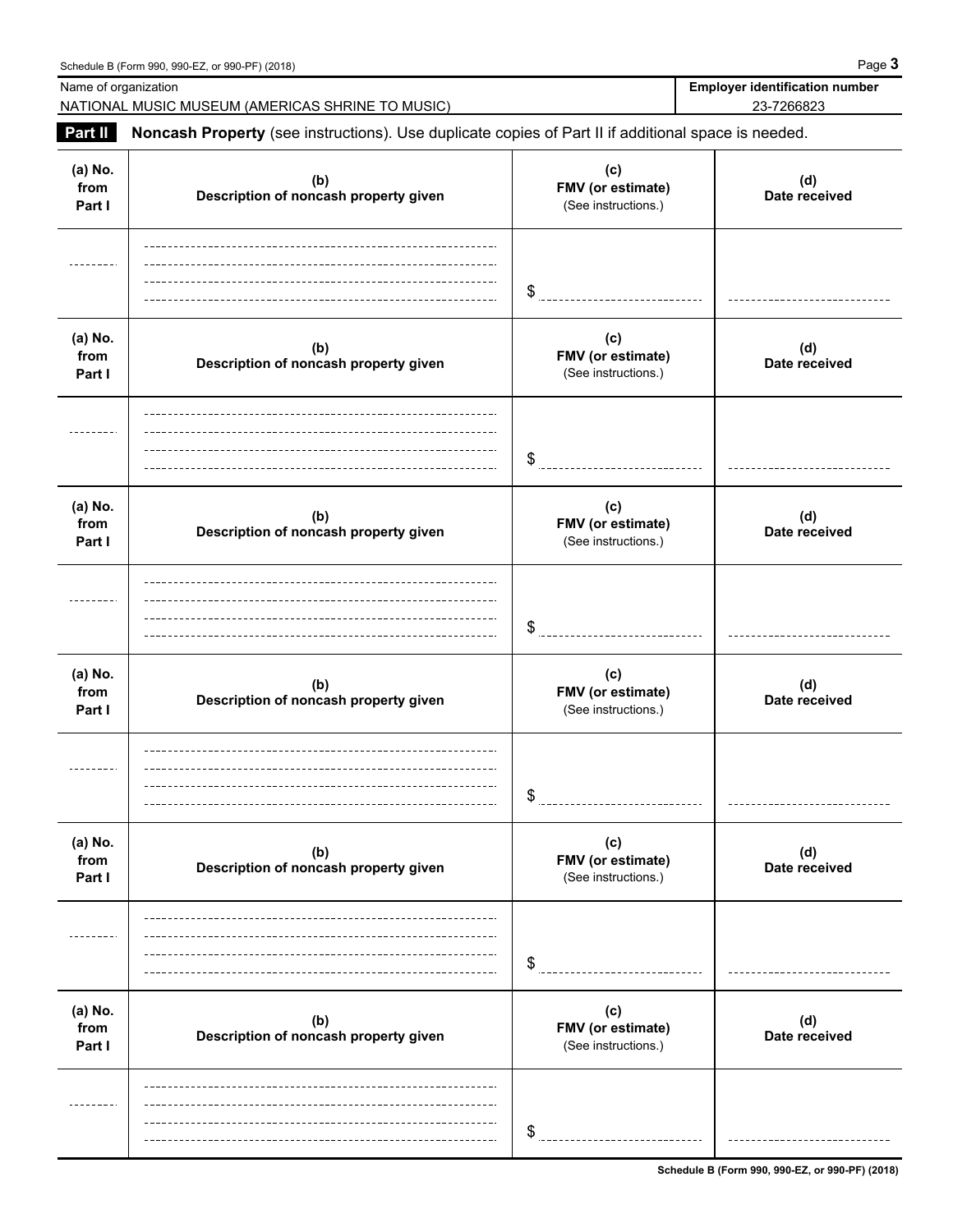| Name of organization                                                                                |                                                                                                 |  |                                                                                                                                                                                                                                                                                                                                                                                                                                                                                                                                                       |  | <b>Employer identification number</b>    |  |
|-----------------------------------------------------------------------------------------------------|-------------------------------------------------------------------------------------------------|--|-------------------------------------------------------------------------------------------------------------------------------------------------------------------------------------------------------------------------------------------------------------------------------------------------------------------------------------------------------------------------------------------------------------------------------------------------------------------------------------------------------------------------------------------------------|--|------------------------------------------|--|
|                                                                                                     | NATIONAL MUSIC MUSEUM (AMERICAS SHRINE TO MUSIC)                                                |  |                                                                                                                                                                                                                                                                                                                                                                                                                                                                                                                                                       |  | 23-7266823                               |  |
| Part III<br>(a) No.<br>from<br>Part I<br>$(a)$ No.<br>from<br>Part I<br>$(a)$ No.<br>from<br>Part I |                                                                                                 |  |                                                                                                                                                                                                                                                                                                                                                                                                                                                                                                                                                       |  |                                          |  |
|                                                                                                     |                                                                                                 |  |                                                                                                                                                                                                                                                                                                                                                                                                                                                                                                                                                       |  |                                          |  |
|                                                                                                     | contributions of \$1,000 or less for the year. (Enter this information once. See instructions.) |  |                                                                                                                                                                                                                                                                                                                                                                                                                                                                                                                                                       |  | $\blacktriangleright$ \$<br>$\mathbf 0$  |  |
|                                                                                                     | Use duplicate copies of Part III if additional space is needed.                                 |  |                                                                                                                                                                                                                                                                                                                                                                                                                                                                                                                                                       |  |                                          |  |
|                                                                                                     |                                                                                                 |  |                                                                                                                                                                                                                                                                                                                                                                                                                                                                                                                                                       |  |                                          |  |
|                                                                                                     | (b) Purpose of gift                                                                             |  |                                                                                                                                                                                                                                                                                                                                                                                                                                                                                                                                                       |  | (d) Description of how gift is held      |  |
|                                                                                                     |                                                                                                 |  | Exclusively religious, charitable, etc., contributions to organizations described in section 501(c)(7), (8), or<br>(10) that total more than \$1,000 for the year from any one contributor. Complete columns (a) through (e) and<br>the following line entry. For organizations completing Part III, enter the total of exclusively religious, charitable, etc.,<br>(c) Use of gift<br>(e) Transfer of gift<br>(c) Use of gift<br>-----------------------------<br>(c) Use of gift<br>(e) Transfer of gift<br>(c) Use of gift<br>(e) Transfer of gift |  |                                          |  |
|                                                                                                     |                                                                                                 |  |                                                                                                                                                                                                                                                                                                                                                                                                                                                                                                                                                       |  |                                          |  |
|                                                                                                     |                                                                                                 |  |                                                                                                                                                                                                                                                                                                                                                                                                                                                                                                                                                       |  |                                          |  |
|                                                                                                     |                                                                                                 |  |                                                                                                                                                                                                                                                                                                                                                                                                                                                                                                                                                       |  |                                          |  |
|                                                                                                     |                                                                                                 |  |                                                                                                                                                                                                                                                                                                                                                                                                                                                                                                                                                       |  |                                          |  |
|                                                                                                     |                                                                                                 |  |                                                                                                                                                                                                                                                                                                                                                                                                                                                                                                                                                       |  |                                          |  |
|                                                                                                     | Transferee's name, address, and ZIP + 4                                                         |  |                                                                                                                                                                                                                                                                                                                                                                                                                                                                                                                                                       |  | Relationship of transferor to transferee |  |
|                                                                                                     |                                                                                                 |  |                                                                                                                                                                                                                                                                                                                                                                                                                                                                                                                                                       |  |                                          |  |
|                                                                                                     |                                                                                                 |  |                                                                                                                                                                                                                                                                                                                                                                                                                                                                                                                                                       |  |                                          |  |
|                                                                                                     |                                                                                                 |  |                                                                                                                                                                                                                                                                                                                                                                                                                                                                                                                                                       |  |                                          |  |
|                                                                                                     | For. Prov.<br>Country                                                                           |  |                                                                                                                                                                                                                                                                                                                                                                                                                                                                                                                                                       |  |                                          |  |
|                                                                                                     | (b) Purpose of gift                                                                             |  |                                                                                                                                                                                                                                                                                                                                                                                                                                                                                                                                                       |  | (d) Description of how gift is held      |  |
|                                                                                                     |                                                                                                 |  |                                                                                                                                                                                                                                                                                                                                                                                                                                                                                                                                                       |  |                                          |  |
|                                                                                                     |                                                                                                 |  |                                                                                                                                                                                                                                                                                                                                                                                                                                                                                                                                                       |  |                                          |  |
|                                                                                                     |                                                                                                 |  |                                                                                                                                                                                                                                                                                                                                                                                                                                                                                                                                                       |  |                                          |  |
|                                                                                                     |                                                                                                 |  |                                                                                                                                                                                                                                                                                                                                                                                                                                                                                                                                                       |  |                                          |  |
|                                                                                                     | (e) Transfer of gift                                                                            |  |                                                                                                                                                                                                                                                                                                                                                                                                                                                                                                                                                       |  |                                          |  |
|                                                                                                     |                                                                                                 |  |                                                                                                                                                                                                                                                                                                                                                                                                                                                                                                                                                       |  |                                          |  |
|                                                                                                     | Transferee's name, address, and ZIP + 4                                                         |  |                                                                                                                                                                                                                                                                                                                                                                                                                                                                                                                                                       |  | Relationship of transferor to transferee |  |
|                                                                                                     |                                                                                                 |  |                                                                                                                                                                                                                                                                                                                                                                                                                                                                                                                                                       |  |                                          |  |
|                                                                                                     |                                                                                                 |  |                                                                                                                                                                                                                                                                                                                                                                                                                                                                                                                                                       |  |                                          |  |
|                                                                                                     |                                                                                                 |  |                                                                                                                                                                                                                                                                                                                                                                                                                                                                                                                                                       |  |                                          |  |
|                                                                                                     | For. Prov.<br>Country                                                                           |  |                                                                                                                                                                                                                                                                                                                                                                                                                                                                                                                                                       |  |                                          |  |
|                                                                                                     | (b) Purpose of gift                                                                             |  |                                                                                                                                                                                                                                                                                                                                                                                                                                                                                                                                                       |  | (d) Description of how gift is held      |  |
|                                                                                                     |                                                                                                 |  |                                                                                                                                                                                                                                                                                                                                                                                                                                                                                                                                                       |  |                                          |  |
|                                                                                                     |                                                                                                 |  |                                                                                                                                                                                                                                                                                                                                                                                                                                                                                                                                                       |  |                                          |  |
|                                                                                                     |                                                                                                 |  |                                                                                                                                                                                                                                                                                                                                                                                                                                                                                                                                                       |  |                                          |  |
|                                                                                                     |                                                                                                 |  |                                                                                                                                                                                                                                                                                                                                                                                                                                                                                                                                                       |  |                                          |  |
|                                                                                                     |                                                                                                 |  |                                                                                                                                                                                                                                                                                                                                                                                                                                                                                                                                                       |  |                                          |  |
|                                                                                                     |                                                                                                 |  |                                                                                                                                                                                                                                                                                                                                                                                                                                                                                                                                                       |  |                                          |  |
|                                                                                                     | Transferee's name, address, and ZIP + 4                                                         |  |                                                                                                                                                                                                                                                                                                                                                                                                                                                                                                                                                       |  | Relationship of transferor to transferee |  |
|                                                                                                     |                                                                                                 |  |                                                                                                                                                                                                                                                                                                                                                                                                                                                                                                                                                       |  |                                          |  |
|                                                                                                     |                                                                                                 |  |                                                                                                                                                                                                                                                                                                                                                                                                                                                                                                                                                       |  |                                          |  |
|                                                                                                     |                                                                                                 |  |                                                                                                                                                                                                                                                                                                                                                                                                                                                                                                                                                       |  |                                          |  |
| (a) No.                                                                                             | For. Prov.<br>Country                                                                           |  |                                                                                                                                                                                                                                                                                                                                                                                                                                                                                                                                                       |  |                                          |  |
| from                                                                                                | (b) Purpose of gift                                                                             |  |                                                                                                                                                                                                                                                                                                                                                                                                                                                                                                                                                       |  | (d) Description of how gift is held      |  |
| Part I                                                                                              |                                                                                                 |  |                                                                                                                                                                                                                                                                                                                                                                                                                                                                                                                                                       |  |                                          |  |
|                                                                                                     |                                                                                                 |  |                                                                                                                                                                                                                                                                                                                                                                                                                                                                                                                                                       |  |                                          |  |
|                                                                                                     |                                                                                                 |  |                                                                                                                                                                                                                                                                                                                                                                                                                                                                                                                                                       |  |                                          |  |
|                                                                                                     |                                                                                                 |  |                                                                                                                                                                                                                                                                                                                                                                                                                                                                                                                                                       |  |                                          |  |
|                                                                                                     |                                                                                                 |  |                                                                                                                                                                                                                                                                                                                                                                                                                                                                                                                                                       |  |                                          |  |
|                                                                                                     |                                                                                                 |  |                                                                                                                                                                                                                                                                                                                                                                                                                                                                                                                                                       |  |                                          |  |
|                                                                                                     | Transferee's name, address, and ZIP + 4                                                         |  |                                                                                                                                                                                                                                                                                                                                                                                                                                                                                                                                                       |  | Relationship of transferor to transferee |  |
|                                                                                                     |                                                                                                 |  |                                                                                                                                                                                                                                                                                                                                                                                                                                                                                                                                                       |  |                                          |  |
|                                                                                                     |                                                                                                 |  |                                                                                                                                                                                                                                                                                                                                                                                                                                                                                                                                                       |  |                                          |  |
|                                                                                                     |                                                                                                 |  |                                                                                                                                                                                                                                                                                                                                                                                                                                                                                                                                                       |  |                                          |  |
|                                                                                                     | For. Prov.<br>Country                                                                           |  |                                                                                                                                                                                                                                                                                                                                                                                                                                                                                                                                                       |  |                                          |  |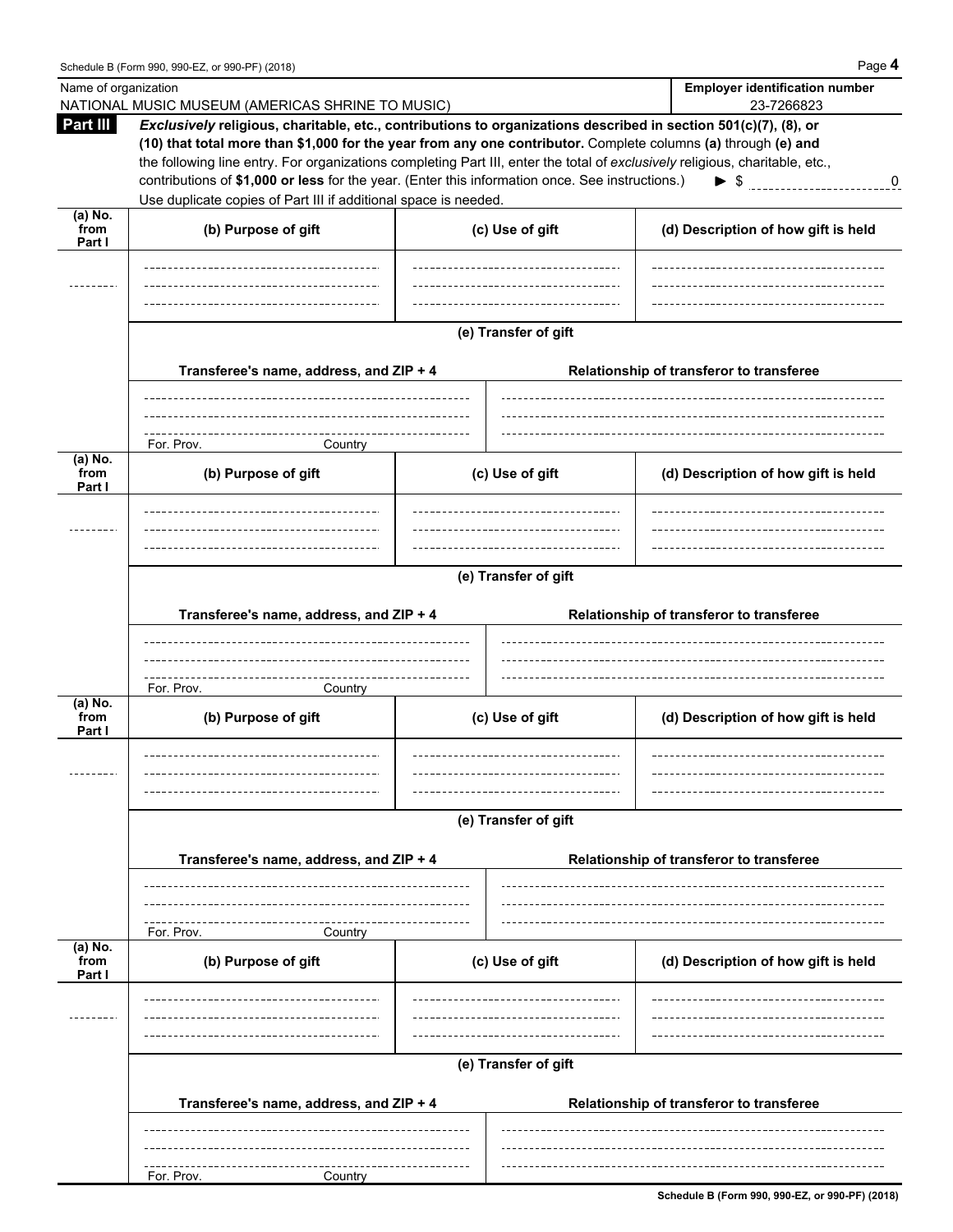| <b>SCHEDULE D</b> |  |
|-------------------|--|
| (Form 990)        |  |

Department of the Treasury

### **E Supplemental Financial Statements**

**Complete if the organization answered "Yes" on Form 990, Part IV, line 6, 7, 8, 9, 10, 11a, 11b, 11c, 11d, 11e, 11f, 12a, or 12b. Attach to Form 990.**

| OMB No. 1545-0047                          |
|--------------------------------------------|
| $2(0)$ <b>18</b>                           |
| <b>Open to Public</b><br><b>Inspection</b> |

|              | Internal Revenue Service           |                                                                                                                                                                | Go to www.irs.gov/Form990 for instructions and the latest information. |                                                    | Inspection                      |           |
|--------------|------------------------------------|----------------------------------------------------------------------------------------------------------------------------------------------------------------|------------------------------------------------------------------------|----------------------------------------------------|---------------------------------|-----------|
|              | Name of the organization           |                                                                                                                                                                |                                                                        | <b>Employer identification number</b>              |                                 |           |
|              |                                    | NATIONAL MUSIC MUSEUM (AMERICAS SHRINE TO MUSIC)                                                                                                               |                                                                        | 23-7266823                                         |                                 |           |
|              |                                    | Part <b>Crysings</b> Organizations Maintaining Donor Advised Funds or Other Similar Funds or Accounts.                                                         |                                                                        |                                                    |                                 |           |
|              |                                    | Complete if the organization answered "Yes" on Form 990, Part IV, line 6.                                                                                      |                                                                        |                                                    |                                 |           |
|              |                                    |                                                                                                                                                                | (a) Donor advised funds                                                | (b) Funds and other accounts                       |                                 |           |
|              |                                    | Total number at end of year                                                                                                                                    |                                                                        |                                                    |                                 |           |
| $\mathbf{2}$ |                                    | Aggregate value of contributions to (during year).                                                                                                             |                                                                        |                                                    |                                 |           |
| 3            |                                    | Aggregate value of grants from (during year)                                                                                                                   |                                                                        |                                                    |                                 |           |
| 4            |                                    | Aggregate value at end of year                                                                                                                                 |                                                                        |                                                    |                                 |           |
| 5            |                                    | Did the organization inform all donors and donor advisors in writing that the assets held in donor advised                                                     |                                                                        |                                                    |                                 |           |
|              |                                    | funds are the organization's property, subject to the organization's exclusive legal control?                                                                  |                                                                        |                                                    | Yes                             | No        |
| 6            |                                    | Did the organization inform all grantees, donors, and donor advisors in writing that grant funds can be used                                                   |                                                                        |                                                    |                                 |           |
|              |                                    | only for charitable purposes and not for the benefit of the donor or donor advisor, or for any other purpose                                                   |                                                                        |                                                    |                                 |           |
|              |                                    |                                                                                                                                                                |                                                                        |                                                    | Yes                             | <b>No</b> |
|              | Part II                            | <b>Conservation Easements.</b>                                                                                                                                 |                                                                        |                                                    |                                 |           |
|              |                                    | Complete if the organization answered "Yes" on Form 990, Part IV, line 7.                                                                                      |                                                                        |                                                    |                                 |           |
| $\mathbf 1$  |                                    | Purpose(s) of conservation easements held by the organization (check all that apply).                                                                          |                                                                        |                                                    |                                 |           |
|              |                                    | Preservation of land for public use (e.g., recreation or education)                                                                                            |                                                                        | Preservation of a historically important land area |                                 |           |
|              |                                    | Protection of natural habitat                                                                                                                                  |                                                                        | Preservation of a certified historic structure     |                                 |           |
|              |                                    | Preservation of open space                                                                                                                                     |                                                                        |                                                    |                                 |           |
| $\mathbf{2}$ |                                    | Complete lines 2a through 2d if the organization held a qualified conservation contribution in the form of a conservation                                      |                                                                        |                                                    |                                 |           |
|              |                                    | easement on the last day of the tax year.                                                                                                                      |                                                                        |                                                    | Held at the End of the Tax Year |           |
| а            |                                    |                                                                                                                                                                |                                                                        | 2a                                                 |                                 |           |
| b            |                                    | Total acreage restricted by conservation easements $\ldots$ , $\ldots$ , $\ldots$ , $\ldots$ , $\ldots$ , $\ldots$ , $\ldots$                                  |                                                                        | 2b                                                 |                                 |           |
| c            |                                    | Number of conservation easements on a certified historic structure included in (a)                                                                             |                                                                        | 2c                                                 |                                 |           |
|              |                                    | Number of conservation easements included in (c) acquired after 7/25/06, and not on a                                                                          |                                                                        |                                                    |                                 |           |
|              |                                    |                                                                                                                                                                |                                                                        | 2d                                                 |                                 |           |
| 3            |                                    | Number of conservation easements modified, transferred, released, extinguished, or terminated by the organization during                                       |                                                                        |                                                    |                                 |           |
|              | the tax year $\blacktriangleright$ |                                                                                                                                                                |                                                                        |                                                    |                                 |           |
| 4            |                                    | Number of states where property subject to conservation easement is located                                                                                    |                                                                        |                                                    |                                 |           |
| 5            |                                    | Does the organization have a written policy regarding the periodic monitoring, inspection, handling of                                                         |                                                                        |                                                    |                                 |           |
|              |                                    |                                                                                                                                                                |                                                                        |                                                    | <b>Yes</b>                      | <b>No</b> |
| 6            |                                    | Staff and volunteer hours devoted to monitoring, inspecting, handling of violations, and enforcing conservation easements during the year                      |                                                                        |                                                    |                                 |           |
|              |                                    |                                                                                                                                                                |                                                                        |                                                    |                                 |           |
| 7            |                                    | Amount of expenses incurred in monitoring, inspecting, handling of violations, and enforcing conservation easements during the year                            |                                                                        |                                                    |                                 |           |
|              |                                    |                                                                                                                                                                |                                                                        |                                                    |                                 |           |
| 8            |                                    | Does each conservation easement reported on line 2(d) above satisfy the requirements of section 170(h)(4)(B)(i)                                                |                                                                        |                                                    |                                 |           |
|              |                                    |                                                                                                                                                                |                                                                        |                                                    | $\sqrt{T}$ Yes $\boxed{ }$ No   |           |
| 9            |                                    | In Part XIII, describe how the organization reports conservation easements in its revenue and expense statement, and                                           |                                                                        |                                                    |                                 |           |
|              |                                    | balance sheet, and include, if applicable, the text of the footnote to the organization's financial statements that describes the                              |                                                                        |                                                    |                                 |           |
|              |                                    | organization's accounting for conservation easements.<br>Part III Organizations Maintaining Collections of Art, Historical Treasures, or Other Similar Assets. |                                                                        |                                                    |                                 |           |
|              |                                    | Complete if the organization answered "Yes" on Form 990, Part IV, line 8.                                                                                      |                                                                        |                                                    |                                 |           |
| 1a           |                                    | If the organization elected, as permitted under SFAS 116 (ASC 958), not to report in its revenue statement and balance sheet                                   |                                                                        |                                                    |                                 |           |
|              |                                    | works of art, historical treasures, or other similar assets held for public exhibition, education, or research in furtherance of                               |                                                                        |                                                    |                                 |           |
|              |                                    | public service, provide, in Part XIII, the text of the footnote to its financial statements that describes these items.                                        |                                                                        |                                                    |                                 |           |
|              |                                    | b If the organization elected, as permitted under SFAS 116 (ASC 958), to report in its revenue statement and balance sheet                                     |                                                                        |                                                    |                                 |           |
|              |                                    | works of art, historical treasures, or other similar assets held for public exhibition, education, or research in furtherance of                               |                                                                        |                                                    |                                 |           |
|              |                                    | public service, provide the following amounts relating to these items:                                                                                         |                                                                        |                                                    |                                 |           |
|              |                                    |                                                                                                                                                                |                                                                        |                                                    |                                 |           |
|              |                                    |                                                                                                                                                                |                                                                        | $\triangleright$ \$                                |                                 |           |
| $\mathbf{2}$ |                                    | If the organization received or held works of art, historical treasures, or other similar assets for financial gain, provide the                               |                                                                        |                                                    |                                 |           |
|              |                                    | following amounts required to be reported under SFAS 116 (ASC 958) relating to these items:                                                                    |                                                                        |                                                    |                                 |           |
| a            |                                    |                                                                                                                                                                |                                                                        |                                                    |                                 |           |
|              |                                    |                                                                                                                                                                |                                                                        |                                                    |                                 |           |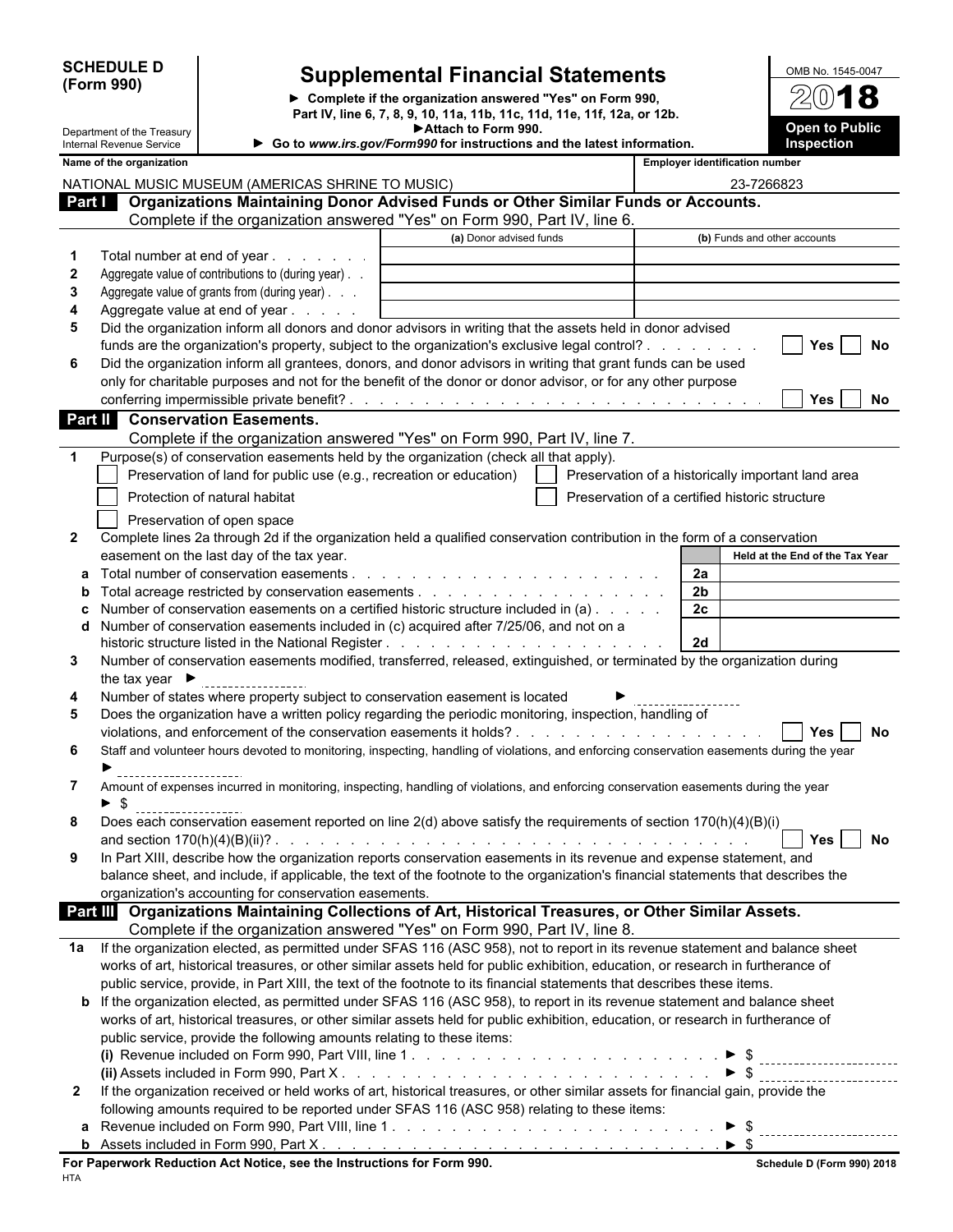|                | Schedule D (Form 990) 2018  NATIONAL MUSIC MUSEUM (AMERICAS SHRINE TO MUSIC)                                                                                                                                                 |                                         |                |                                    |                      | 23-7266823                      |                     | Page $2$     |
|----------------|------------------------------------------------------------------------------------------------------------------------------------------------------------------------------------------------------------------------------|-----------------------------------------|----------------|------------------------------------|----------------------|---------------------------------|---------------------|--------------|
|                | Part III Organizations Maintaining Collections of Art, Historical Treasures, or Other Similar Assets (continued)                                                                                                             |                                         |                |                                    |                      |                                 |                     |              |
| 3              | Using the organization's acquisition, accession, and other records, check any of the following that are a significant use of its                                                                                             |                                         |                |                                    |                      |                                 |                     |              |
|                | collection items (check all that apply):                                                                                                                                                                                     |                                         |                |                                    |                      |                                 |                     |              |
| а              | Public exhibition<br>X<br>Loan or exchange programs                                                                                                                                                                          |                                         |                |                                    |                      |                                 |                     |              |
| b              | X<br>Scholarly research                                                                                                                                                                                                      |                                         | Other          |                                    |                      |                                 |                     |              |
| c              | X<br>Preservation for future generations                                                                                                                                                                                     |                                         |                |                                    |                      |                                 |                     |              |
| 4              | Provide a description of the organization's collections and explain how they further the organization's exempt purpose in Part<br>XIII.                                                                                      |                                         |                |                                    |                      |                                 |                     |              |
| 5              | During the year, did the organization solicit or receive donations of art, historical treasures, or other similar<br>assets to be sold to raise funds rather than to be maintained as part of the organization's collection? |                                         |                |                                    |                      |                                 | Yes $ $             | No           |
|                | Part IV Escrow and Custodial Arrangements.                                                                                                                                                                                   |                                         |                |                                    |                      |                                 |                     |              |
|                | Complete if the organization answered "Yes" on Form 990, Part IV, line 9, or reported an amount on Form<br>990, Part X, line 21                                                                                              |                                         |                |                                    |                      |                                 |                     |              |
| 1a             | Is the organization an agent, trustee, custodian or other intermediary for contributions or other assets not                                                                                                                 |                                         |                |                                    |                      |                                 |                     |              |
|                |                                                                                                                                                                                                                              |                                         |                |                                    |                      |                                 | <b>Yes</b>          | No           |
| b              | If "Yes," explain the arrangement in Part XIII and complete the following table:                                                                                                                                             |                                         |                |                                    |                      |                                 |                     |              |
|                |                                                                                                                                                                                                                              |                                         |                |                                    |                      |                                 | Amount              |              |
| c              |                                                                                                                                                                                                                              |                                         |                |                                    | 1с                   |                                 |                     | 0            |
|                |                                                                                                                                                                                                                              |                                         |                |                                    | 1 <sub>d</sub><br>1e |                                 |                     |              |
|                |                                                                                                                                                                                                                              |                                         |                |                                    | 1f                   |                                 |                     |              |
|                |                                                                                                                                                                                                                              |                                         |                |                                    |                      |                                 |                     |              |
| 2a             | Did the organization include an amount on Form 990, Part X, line 21, for escrow or custodial account liability?                                                                                                              |                                         |                |                                    |                      |                                 | Yes $ X $           | No           |
| b              | If "Yes," explain the arrangement in Part XIII. Check here if the explanation has been provided on Part XIII.                                                                                                                |                                         |                |                                    |                      |                                 |                     |              |
| <b>Part V</b>  | <b>Endowment Funds.</b>                                                                                                                                                                                                      |                                         |                |                                    |                      |                                 |                     |              |
|                | Complete if the organization answered "Yes" on Form 990, Part IV, line 10.                                                                                                                                                   |                                         |                |                                    |                      |                                 |                     |              |
|                |                                                                                                                                                                                                                              | (a) Current year                        | (b) Prior year | (c) Two years back                 |                      | (d) Three years back            | (e) Four years back |              |
| 1a             | Beginning of year balance                                                                                                                                                                                                    | 6,564,612                               | 6,413,987      | 6,035,305                          |                      | 6,376,826                       |                     | 4,947,854    |
|                | Contributions                                                                                                                                                                                                                | $\Omega$                                | 35,000         |                                    | 44,779               | 0                               |                     | 1,497,462    |
| c.             | Net investment earnings, gains,<br>and losses                                                                                                                                                                                | 375,389                                 | 443,077        |                                    | 705,559              | $-47,628$                       |                     | 186,992      |
|                | Grants or scholarships                                                                                                                                                                                                       |                                         |                |                                    |                      |                                 |                     |              |
| e              | Other expenditures for facilities                                                                                                                                                                                            |                                         |                |                                    |                      |                                 |                     |              |
|                | and programs                                                                                                                                                                                                                 | 240,000                                 | 241,502        |                                    | 287,356              | 222,539                         |                     | 185,003      |
|                | Administrative expenses                                                                                                                                                                                                      | 85,651                                  | 85,950         |                                    | 84,300               | 71,354                          |                     | 70,479       |
| a              | End of year balance                                                                                                                                                                                                          | 6,614,350                               | 6,564,612      | 6,413,987                          |                      | 6,035,305                       |                     | 6.376.826    |
| $\mathbf{2}$   | Provide the estimated percentage of the current year end balance (line 1g, column (a)) held as:                                                                                                                              |                                         |                |                                    |                      |                                 |                     |              |
| а              | Board designated or quasi-endowment                                                                                                                                                                                          | ▶.                                      | 99%            |                                    |                      |                                 |                     |              |
| b              | Permanent endowment                                                                                                                                                                                                          | 1%                                      |                |                                    |                      |                                 |                     |              |
| C              | Temporarily restricted endowment                                                                                                                                                                                             | $\blacktriangleright$<br>%              |                |                                    |                      |                                 |                     |              |
|                | The percentages on lines 2a, 2b, and 2c should equal 100%.                                                                                                                                                                   |                                         |                |                                    |                      |                                 |                     |              |
| За             | Are there endowment funds not in the possession of the organization that are held and administered for the                                                                                                                   |                                         |                |                                    |                      |                                 |                     |              |
|                | organization by:                                                                                                                                                                                                             |                                         |                |                                    |                      |                                 | Yes                 | No           |
|                | (i)                                                                                                                                                                                                                          |                                         |                |                                    |                      |                                 | 3a(i)               | $\mathsf{X}$ |
|                | (ii)                                                                                                                                                                                                                         |                                         |                |                                    |                      |                                 | 3a(ii)              | X            |
| b              | If "Yes" on line 3a(ii), are the related organizations listed as required on Schedule R?                                                                                                                                     |                                         |                |                                    |                      |                                 | 3 <sub>b</sub>      | X            |
| 4              | Describe in Part XIII the intended uses of the organization's endowment funds.                                                                                                                                               |                                         |                |                                    |                      |                                 |                     |              |
| <b>Part VI</b> | Land, Buildings, and Equipment.                                                                                                                                                                                              |                                         |                |                                    |                      |                                 |                     |              |
|                | Complete if the organization answered "Yes" on Form 990, Part IV, line 11a. See Form 990, Part X, line 10.                                                                                                                   |                                         |                |                                    |                      |                                 |                     |              |
|                | Description of property                                                                                                                                                                                                      | (a) Cost or other basis<br>(investment) |                | (b) Cost or other basis<br>(other) |                      | (c) Accumulated<br>depreciation | (d) Book value      |              |
| 1a             | $Land.$                                                                                                                                                                                                                      |                                         | $\mathbf{0}$   | $\overline{0}$                     |                      |                                 |                     | 0            |
| b              | Buildings                                                                                                                                                                                                                    |                                         | $\mathbf{0}$   | $\mathbf 0$                        |                      | 0                               |                     | 0            |
| С              | Leasehold improvements                                                                                                                                                                                                       |                                         | $\Omega$       | $\Omega$                           |                      | 0                               |                     | $\Omega$     |
| d              | Equipment.                                                                                                                                                                                                                   |                                         | $\Omega$       | 371,165                            |                      | 213,171                         |                     | 157,994      |
| е              | Other $\ldots$ $\ldots$ $\ldots$ $\ldots$ $\ldots$ $\ldots$                                                                                                                                                                  |                                         | $\Omega$       | $\Omega$                           |                      | 0                               |                     |              |
|                | Total. Add lines 1a through 1e. (Column (d) must equal Form 990, Part X, column (B), line 10c.).                                                                                                                             |                                         |                |                                    |                      | ▸                               |                     | 157,994      |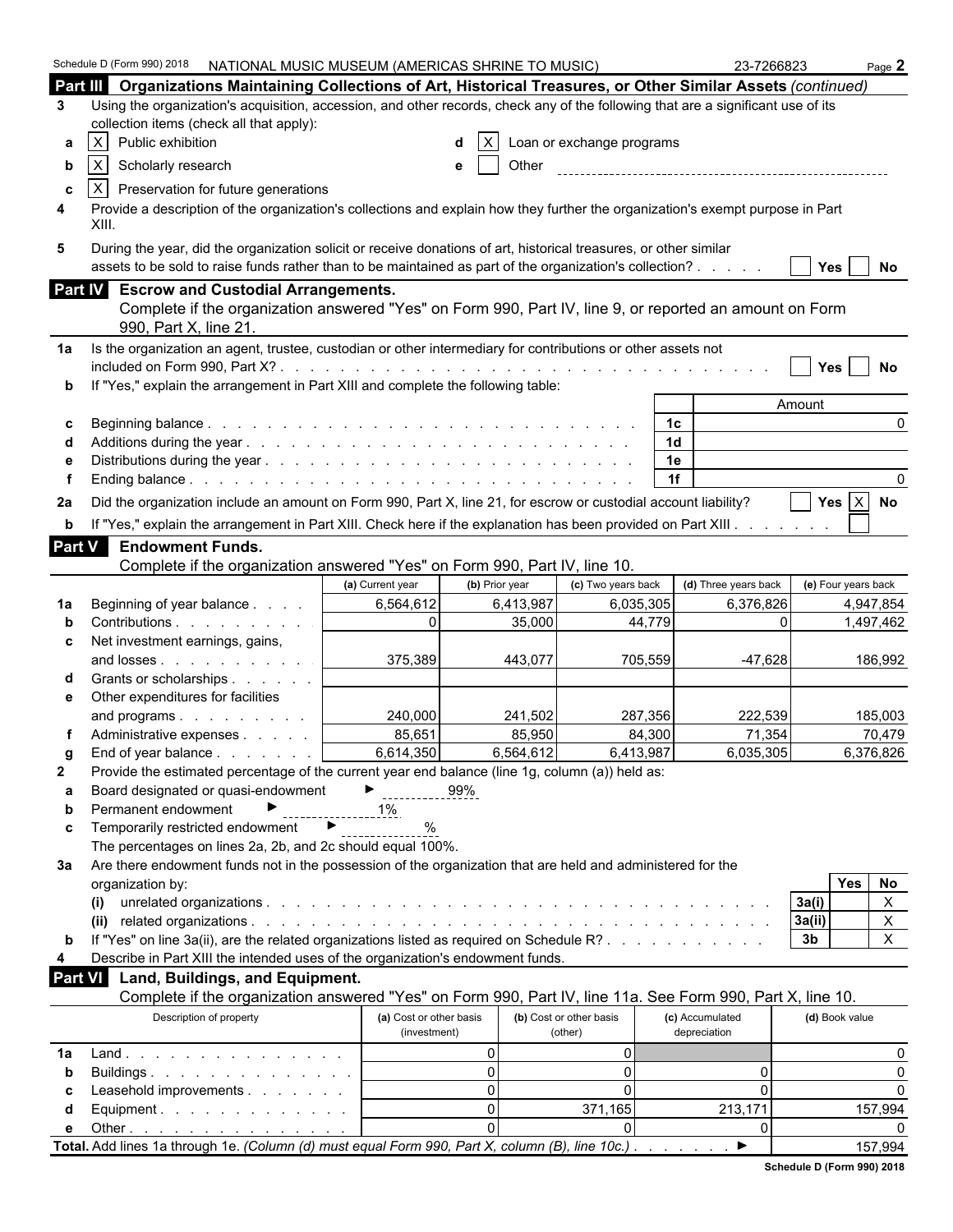|                  | Schedule D (Form 990) 2018<br>NATIONAL MUSIC MUSEUM (AMERICAS SHRINE TO MUSIC)                                       |                 | 23-7266823                                                   | Page $3$       |
|------------------|----------------------------------------------------------------------------------------------------------------------|-----------------|--------------------------------------------------------------|----------------|
| Part VII         | <b>Investments-Other Securities.</b>                                                                                 |                 |                                                              |                |
|                  | Complete if the organization answered "Yes" on Form 990, Part IV, line 11b. See Form 990, Part X, line 12.           |                 |                                                              |                |
|                  | (a) Description of security or category<br>(including name of security)                                              | (b) Book value  | (c) Method of valuation:<br>Cost or end-of-year market value |                |
|                  | (1) Financial derivatives                                                                                            | 0               |                                                              |                |
|                  | (2) Closely-held equity interests                                                                                    | $\Omega$        |                                                              |                |
| $(3)$ Other      |                                                                                                                      |                 |                                                              |                |
| (A)              |                                                                                                                      |                 |                                                              |                |
| (B)              |                                                                                                                      |                 |                                                              |                |
| (C)              |                                                                                                                      |                 |                                                              |                |
| (D)              |                                                                                                                      |                 |                                                              |                |
| (E)              |                                                                                                                      |                 |                                                              |                |
| (F)              |                                                                                                                      |                 |                                                              |                |
| (G)<br>(H)       |                                                                                                                      |                 |                                                              |                |
|                  | Total. (Column (b) must equal Form 990, Part X, col. (B) line 12.) $\blacktriangleright$                             | $\Omega$        |                                                              |                |
| <b>Part VIII</b> | <b>Investments-Program Related.</b>                                                                                  |                 |                                                              |                |
|                  | Complete if the organization answered "Yes" on Form 990, Part IV, line 11c. See Form 990, Part X, line 13.           |                 |                                                              |                |
|                  | (a) Description of investment                                                                                        | (b) Book value  | (c) Method of valuation:                                     |                |
|                  |                                                                                                                      |                 | Cost or end-of-year market value                             |                |
| (1)              |                                                                                                                      |                 |                                                              |                |
| (2)              |                                                                                                                      |                 |                                                              |                |
| (3)              |                                                                                                                      |                 |                                                              |                |
| (4)              |                                                                                                                      |                 |                                                              |                |
| (5)              |                                                                                                                      |                 |                                                              |                |
| (6)              |                                                                                                                      |                 |                                                              |                |
| (7)              |                                                                                                                      |                 |                                                              |                |
| (8)              |                                                                                                                      |                 |                                                              |                |
| (9)              |                                                                                                                      |                 |                                                              |                |
|                  | Total. (Column (b) must equal Form 990, Part X, col. (B) line 13.) $\blacktriangleright$                             | $\Omega$        |                                                              |                |
| <b>Part IX</b>   | <b>Other Assets.</b>                                                                                                 |                 |                                                              |                |
|                  | Complete if the organization answered "Yes" on Form 990, Part IV, line 11d. See Form 990, Part X, line 15.           |                 |                                                              |                |
|                  |                                                                                                                      | (a) Description |                                                              | (b) Book value |
| (1)              |                                                                                                                      |                 |                                                              |                |
| (2)              |                                                                                                                      |                 |                                                              |                |
| (3)              |                                                                                                                      |                 |                                                              |                |
| (4)<br>(5)       |                                                                                                                      |                 |                                                              |                |
| (6)              |                                                                                                                      |                 |                                                              |                |
| (7)              |                                                                                                                      |                 |                                                              |                |
| (8)              |                                                                                                                      |                 |                                                              |                |
| (9)              |                                                                                                                      |                 |                                                              |                |
|                  |                                                                                                                      |                 |                                                              | 0              |
| <b>Part X</b>    | <b>Other Liabilities.</b>                                                                                            |                 |                                                              |                |
|                  | Complete if the organization answered "Yes" on Form 990, Part IV, line 11e or 11f. See Form 990, Part X,<br>line 25. |                 |                                                              |                |
| 1.               | (a) Description of liability                                                                                         | (b) Book value  |                                                              |                |
|                  | (1) Federal income taxes                                                                                             | 0               |                                                              |                |
| (2)              |                                                                                                                      |                 |                                                              |                |
| (3)              |                                                                                                                      |                 |                                                              |                |
| (4)              |                                                                                                                      |                 |                                                              |                |
| (5)              |                                                                                                                      |                 |                                                              |                |

| <b>Total.</b> (Column (b) must equal Form 990, Part X, col. (B) line 25.) $\blacktriangleright$                                                      |  |
|------------------------------------------------------------------------------------------------------------------------------------------------------|--|
| 2. Liability for uncertain tax positions. In Part XIII, provide the text of the footnote to the organization's financial statements that reports the |  |
| organization's liability for uncertain tax positions under FIN 48 (ASC 740). Check here if the text of the footnote has been provided in Part XIII   |  |

(6) (7) (8) (9)

**Schedule D (Form 990) 2018**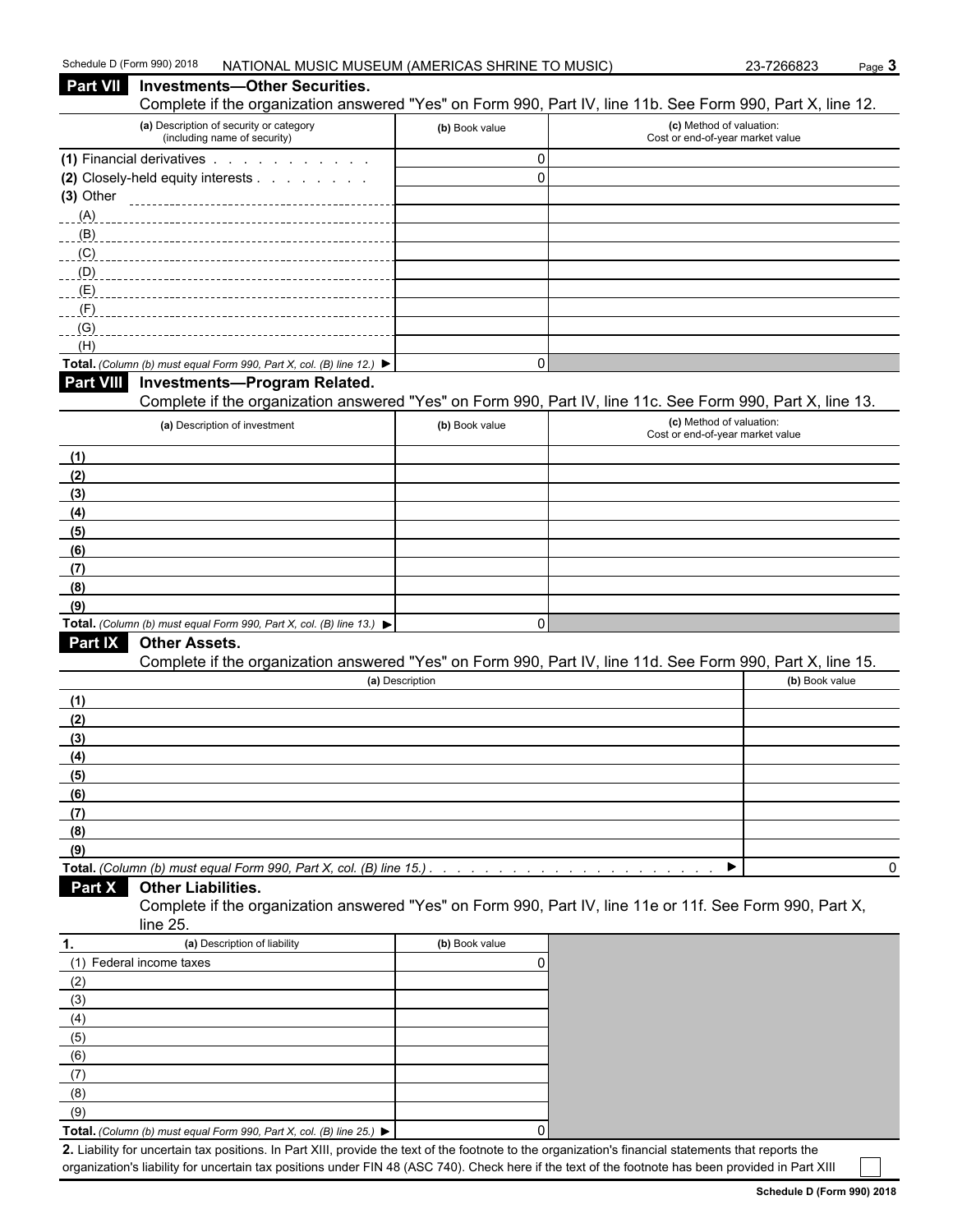|              | Schedule D (Form 990) 2018 |                                     | NATIONAL MUSIC MUSEUM (AMERICAS SHRINE TO MUSIC)                                                                |                                                                                                                                                    | 23-7266823      | Page 4    |
|--------------|----------------------------|-------------------------------------|-----------------------------------------------------------------------------------------------------------------|----------------------------------------------------------------------------------------------------------------------------------------------------|-----------------|-----------|
|              | Part XI                    |                                     |                                                                                                                 | Reconciliation of Revenue per Audited Financial Statements With Revenue per Return.                                                                |                 |           |
|              |                            |                                     | Complete if the organization answered "Yes" on Form 990, Part IV, line 12a.                                     |                                                                                                                                                    |                 |           |
| $\mathbf 1$  |                            |                                     |                                                                                                                 | Total revenue, gains, and other support per audited financial statements                                                                           |                 | 1,937,980 |
| $\mathbf{2}$ |                            |                                     | Amounts included on line 1 but not on Form 990, Part VIII, line 12:                                             |                                                                                                                                                    |                 |           |
|              |                            |                                     | a Net unrealized gains (losses) on investments                                                                  | 2a<br>209,900                                                                                                                                      |                 |           |
| b            |                            |                                     |                                                                                                                 | 2 <sub>b</sub>                                                                                                                                     |                 |           |
| c            |                            |                                     |                                                                                                                 | 2c                                                                                                                                                 |                 |           |
| d            |                            |                                     |                                                                                                                 | 2d                                                                                                                                                 |                 |           |
| е            |                            |                                     |                                                                                                                 |                                                                                                                                                    | 2e              | 209,900   |
| 3            |                            |                                     |                                                                                                                 |                                                                                                                                                    | $\mathbf{3}$    | 1,728,080 |
| 4            |                            |                                     | Amounts included on Form 990, Part VIII, line 12, but not on line 1:                                            |                                                                                                                                                    |                 |           |
| a            |                            |                                     | Investment expenses not included on Form 990, Part VIII, line 7b                                                | 4a<br>85,777                                                                                                                                       |                 |           |
|              |                            |                                     | <b>b</b> Other (Describe in Part XIII.) $\ldots$ $\ldots$ $\ldots$ $\ldots$ $\ldots$ $\ldots$ $\ldots$ $\ldots$ | 4 <sub>b</sub>                                                                                                                                     |                 |           |
|              |                            |                                     |                                                                                                                 |                                                                                                                                                    | 4c              | 85,777    |
| 5.           |                            |                                     | Total revenue. Add lines 3 and 4c. (This must equal Form 990, Part I, line 12.)                                 |                                                                                                                                                    | $5\phantom{.0}$ | 1,813,857 |
|              | Part XII                   |                                     |                                                                                                                 | Reconciliation of Expenses per Audited Financial Statements With Expenses per Return.                                                              |                 |           |
|              |                            |                                     | Complete if the organization answered "Yes" on Form 990, Part IV, line 12a.                                     |                                                                                                                                                    |                 |           |
| $\mathbf 1$  |                            |                                     |                                                                                                                 |                                                                                                                                                    |                 | 1,702,266 |
| $\mathbf{2}$ |                            |                                     | Amounts included on line 1 but not on Form 990, Part IX, line 25:                                               |                                                                                                                                                    |                 |           |
| a<br>b       |                            |                                     |                                                                                                                 | 2a<br>2 <sub>b</sub>                                                                                                                               |                 |           |
| С            |                            |                                     |                                                                                                                 | 2c                                                                                                                                                 |                 |           |
| d            |                            |                                     |                                                                                                                 | 2d                                                                                                                                                 |                 |           |
| е            |                            |                                     |                                                                                                                 |                                                                                                                                                    | 2e              |           |
| 3            |                            |                                     |                                                                                                                 |                                                                                                                                                    | 3               | 1,702,266 |
| 4            |                            |                                     | Amounts included on Form 990, Part IX, line 25, but not on line 1:                                              |                                                                                                                                                    |                 |           |
| a            |                            |                                     | Investment expenses not included on Form 990, Part VIII, line 7b                                                | 4a<br>85,777                                                                                                                                       |                 |           |
| b            |                            |                                     |                                                                                                                 | 4 <sub>b</sub>                                                                                                                                     |                 |           |
| c.           |                            |                                     |                                                                                                                 |                                                                                                                                                    | 4c              | 85,777    |
| 5            |                            |                                     |                                                                                                                 | Total expenses. Add lines 3 and 4c. (This must equal Form 990, Part I, line 18.)                                                                   | 5 <sup>5</sup>  | 1,788,043 |
|              |                            | Part XIII Supplemental Information. |                                                                                                                 |                                                                                                                                                    |                 |           |
|              |                            |                                     |                                                                                                                 | Provide the descriptions required for Part II, lines 3, 5, and 9; Part III, lines 1a and 4; Part IV, lines 1b and 2b; Part V, line 4; Part X, line |                 |           |
|              |                            |                                     |                                                                                                                 | 2; Part XI, lines 2d and 4b; and Part XII, lines 2d and 4b. Also complete this part to provide any additional information.                         |                 |           |
|              |                            |                                     |                                                                                                                 |                                                                                                                                                    |                 |           |
|              |                            |                                     |                                                                                                                 |                                                                                                                                                    |                 |           |
|              |                            |                                     |                                                                                                                 |                                                                                                                                                    |                 |           |
|              |                            |                                     |                                                                                                                 |                                                                                                                                                    |                 |           |
|              |                            |                                     |                                                                                                                 |                                                                                                                                                    |                 |           |
|              |                            |                                     |                                                                                                                 |                                                                                                                                                    |                 |           |
|              |                            |                                     |                                                                                                                 |                                                                                                                                                    |                 |           |
|              |                            |                                     |                                                                                                                 |                                                                                                                                                    |                 |           |
|              |                            |                                     |                                                                                                                 |                                                                                                                                                    |                 |           |
|              |                            |                                     |                                                                                                                 |                                                                                                                                                    |                 |           |
|              |                            |                                     |                                                                                                                 |                                                                                                                                                    |                 |           |
|              |                            |                                     |                                                                                                                 |                                                                                                                                                    |                 |           |
|              |                            |                                     |                                                                                                                 |                                                                                                                                                    |                 |           |
|              |                            |                                     |                                                                                                                 |                                                                                                                                                    |                 |           |
|              |                            |                                     |                                                                                                                 |                                                                                                                                                    |                 |           |
|              |                            |                                     |                                                                                                                 |                                                                                                                                                    |                 |           |
|              |                            |                                     |                                                                                                                 |                                                                                                                                                    |                 |           |
|              |                            |                                     |                                                                                                                 |                                                                                                                                                    |                 |           |
|              |                            |                                     |                                                                                                                 |                                                                                                                                                    |                 |           |
|              |                            |                                     |                                                                                                                 |                                                                                                                                                    |                 |           |
|              |                            |                                     |                                                                                                                 |                                                                                                                                                    |                 |           |
|              |                            |                                     |                                                                                                                 |                                                                                                                                                    |                 |           |
|              |                            |                                     |                                                                                                                 |                                                                                                                                                    |                 |           |
|              |                            |                                     |                                                                                                                 |                                                                                                                                                    |                 |           |
|              |                            |                                     |                                                                                                                 |                                                                                                                                                    |                 |           |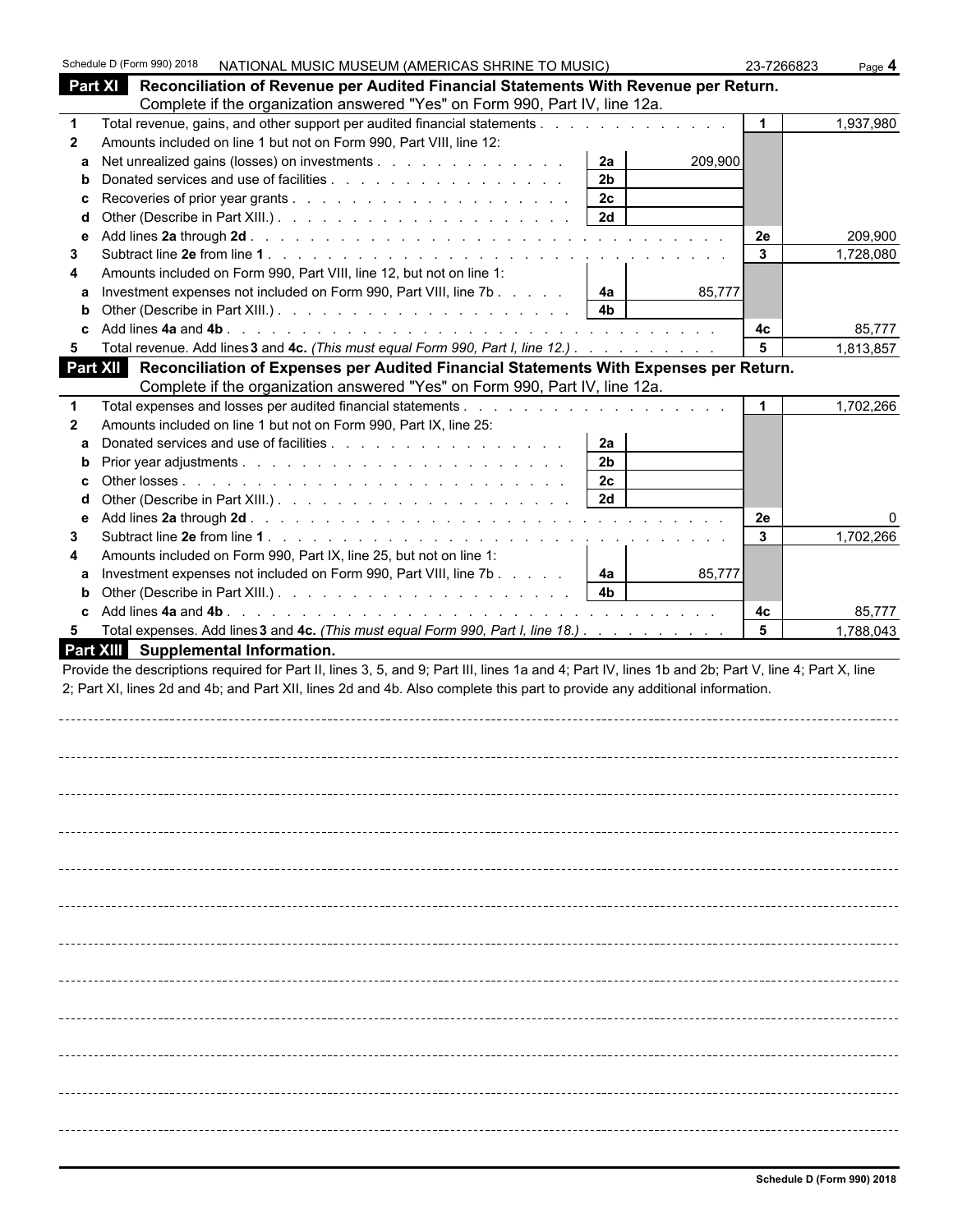| Schedule D (Form 990) 2018 | Schedule D (Form 990) 2018    NATIONAL MUSIC MUSEUM (AMERICAS SHRINE TO MUSIC)<br><b>Part XIII</b> Supplemental Information <i>(continued)</i> | 23-7266823 | Page 5 |
|----------------------------|------------------------------------------------------------------------------------------------------------------------------------------------|------------|--------|
|                            |                                                                                                                                                |            |        |
|                            |                                                                                                                                                |            |        |
|                            |                                                                                                                                                |            |        |
|                            |                                                                                                                                                |            |        |
|                            |                                                                                                                                                |            |        |
|                            |                                                                                                                                                |            |        |
|                            |                                                                                                                                                |            |        |
|                            |                                                                                                                                                |            |        |
|                            |                                                                                                                                                |            |        |
|                            |                                                                                                                                                |            |        |
|                            |                                                                                                                                                |            |        |
|                            |                                                                                                                                                |            |        |
|                            |                                                                                                                                                |            |        |
|                            |                                                                                                                                                |            |        |
|                            |                                                                                                                                                |            |        |
|                            |                                                                                                                                                |            |        |
|                            |                                                                                                                                                |            |        |
|                            |                                                                                                                                                |            |        |
|                            |                                                                                                                                                |            |        |
|                            |                                                                                                                                                |            |        |
|                            |                                                                                                                                                |            |        |
|                            |                                                                                                                                                |            |        |
|                            |                                                                                                                                                |            |        |
|                            |                                                                                                                                                |            |        |
|                            |                                                                                                                                                |            |        |
|                            |                                                                                                                                                |            |        |
|                            |                                                                                                                                                |            |        |
|                            |                                                                                                                                                |            |        |
|                            |                                                                                                                                                |            |        |
|                            |                                                                                                                                                |            |        |
|                            |                                                                                                                                                |            |        |
|                            |                                                                                                                                                |            |        |
|                            |                                                                                                                                                |            |        |
|                            |                                                                                                                                                |            |        |
|                            |                                                                                                                                                |            |        |
|                            |                                                                                                                                                |            |        |
|                            |                                                                                                                                                |            |        |
|                            |                                                                                                                                                |            |        |
|                            |                                                                                                                                                |            |        |
|                            |                                                                                                                                                |            |        |
|                            |                                                                                                                                                |            |        |
|                            |                                                                                                                                                |            |        |
|                            |                                                                                                                                                |            |        |
|                            |                                                                                                                                                |            |        |
|                            |                                                                                                                                                |            |        |
|                            |                                                                                                                                                |            |        |
|                            |                                                                                                                                                |            |        |
|                            |                                                                                                                                                |            |        |
|                            |                                                                                                                                                |            |        |
|                            |                                                                                                                                                |            |        |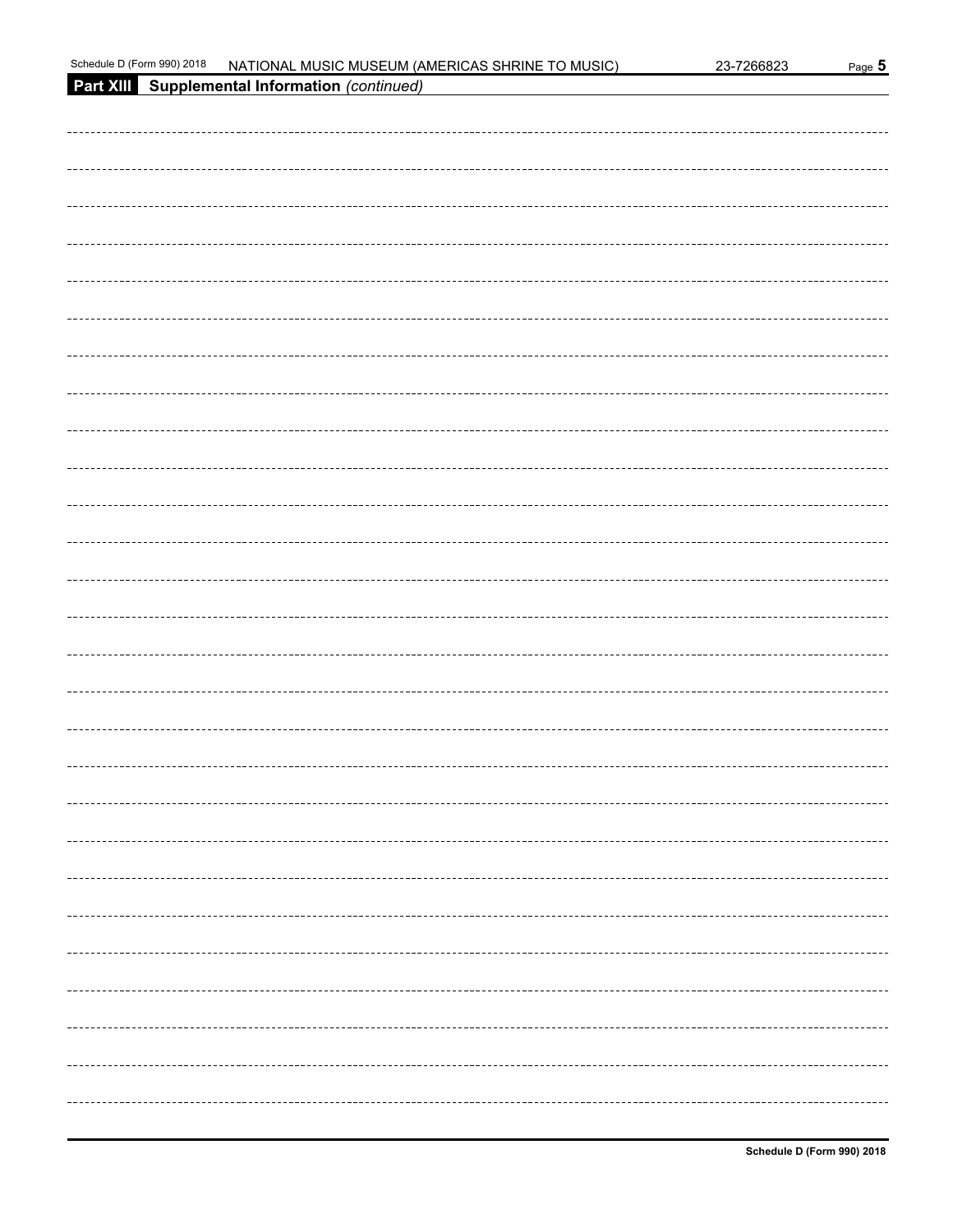| <b>SCHEDULE O</b><br>(Form 990 or 990-EZ)<br>Department of the Treasury<br>Internal Revenue Service | OMB No. 1545-0047<br>$2(0)$ <b>18</b><br><b>Open to Public</b><br>Inspection                   |                                                     |  |  |  |  |
|-----------------------------------------------------------------------------------------------------|------------------------------------------------------------------------------------------------|-----------------------------------------------------|--|--|--|--|
| Name of the organization                                                                            | NATIONAL MUSIC MUSEUM (AMERICAS SHRINE TO MUSIC)                                               | <b>Employer identification number</b><br>23-7266823 |  |  |  |  |
|                                                                                                     | Form 990, Part VI, Section B, Line 15B: THE ORGANIZATION USES DATA FROM SIMILAR ORGANIZATIONS  |                                                     |  |  |  |  |
|                                                                                                     | TO DETERMINE ACCEPTABLE COMPENSATION FOR MANAGEMENT PERSONNEL.                                 |                                                     |  |  |  |  |
| Form 990, Part VI, Section C, Line 19: GOVERNING DOCUMENTS AND FINANCIAL DATA ARE AVAILABLE TO      |                                                                                                |                                                     |  |  |  |  |
| THE PUBLIC UPON REQUEST.                                                                            |                                                                                                |                                                     |  |  |  |  |
|                                                                                                     | Form 990, Part VI, Section B, Line 12C: ANY ACTIVITY THAT MAY BE PERCEIVED AS A CONFLICT OF    |                                                     |  |  |  |  |
|                                                                                                     | INTEREST SHOULD BE DISCUSSED AND RESOLVED. ALSO, NEW EMPLOYEES ARE ASKED TO SIGN A CONFLICT OF |                                                     |  |  |  |  |
|                                                                                                     | INTEREST STATEMENT AGREEING TO DISCLOSE ANY POSSIBLE PERSONAL INTEREST THAT MAY CAUSE          |                                                     |  |  |  |  |
|                                                                                                     | QUESTIONS IN PROPERLY CARRYING OUT THEIR POSITION.                                             |                                                     |  |  |  |  |
|                                                                                                     |                                                                                                |                                                     |  |  |  |  |
|                                                                                                     |                                                                                                |                                                     |  |  |  |  |
|                                                                                                     |                                                                                                |                                                     |  |  |  |  |
|                                                                                                     |                                                                                                |                                                     |  |  |  |  |
|                                                                                                     |                                                                                                |                                                     |  |  |  |  |
|                                                                                                     |                                                                                                |                                                     |  |  |  |  |
|                                                                                                     |                                                                                                |                                                     |  |  |  |  |
|                                                                                                     |                                                                                                |                                                     |  |  |  |  |
|                                                                                                     |                                                                                                |                                                     |  |  |  |  |
|                                                                                                     |                                                                                                |                                                     |  |  |  |  |
|                                                                                                     |                                                                                                |                                                     |  |  |  |  |
|                                                                                                     |                                                                                                |                                                     |  |  |  |  |
|                                                                                                     |                                                                                                |                                                     |  |  |  |  |
|                                                                                                     |                                                                                                |                                                     |  |  |  |  |
|                                                                                                     |                                                                                                |                                                     |  |  |  |  |
|                                                                                                     |                                                                                                |                                                     |  |  |  |  |
|                                                                                                     |                                                                                                |                                                     |  |  |  |  |
|                                                                                                     |                                                                                                |                                                     |  |  |  |  |